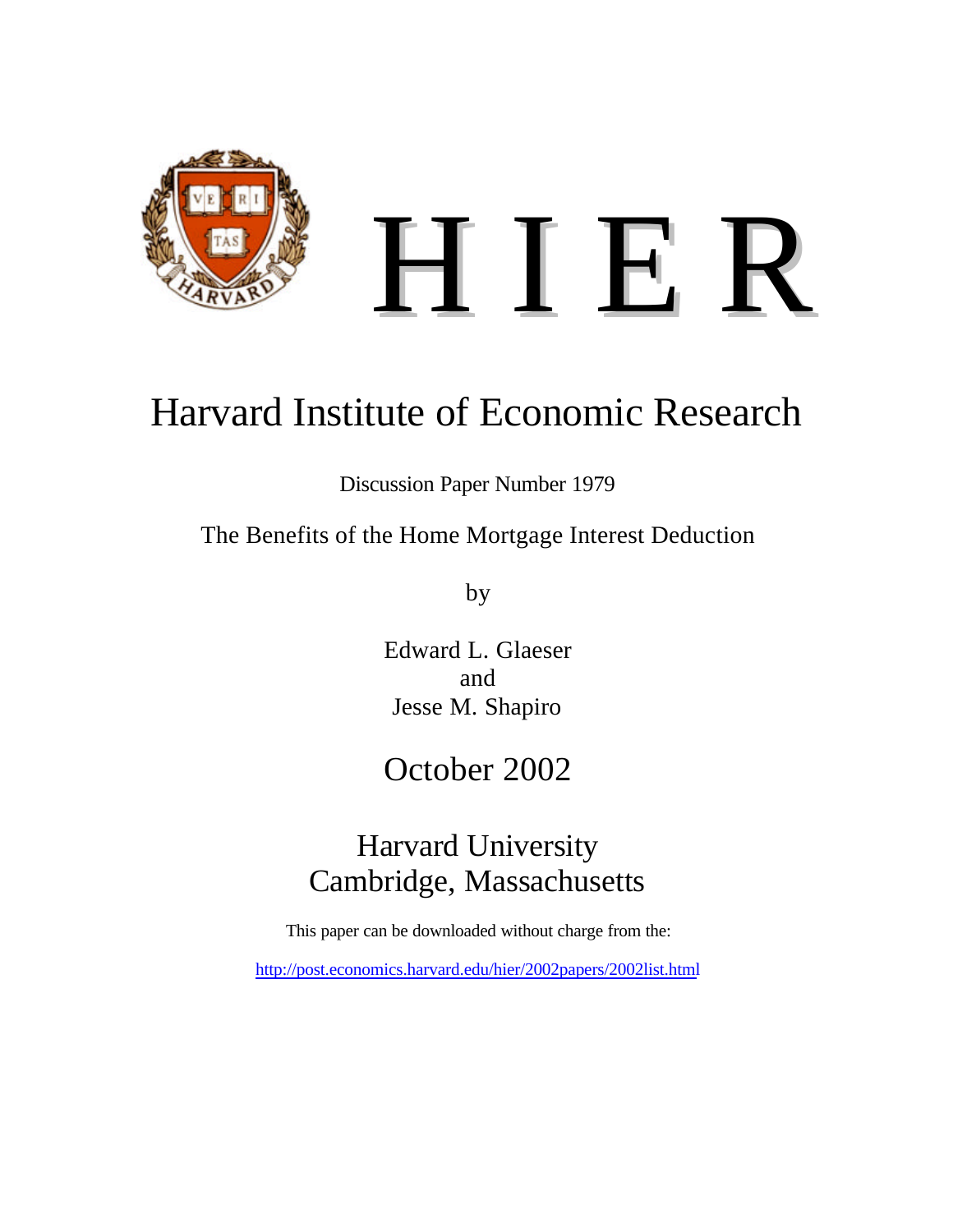### **The Benefits of the Home Mortgage Interest Deduction**

by

Edward L. Glaeser Harvard University and NBER

and

Jesse M. Shapiro Harvard University

September 25, 2002, Working Draft

#### **Abstract**

The home mortgage interest deduction creates incentives to buy more housing and to become a homeowner, and the case for the deduction rests on social benefits from housing consumption and homeownership. There is little evidence suggesting large externalities from the level of housing consumption, but there appear to be externalities from homeownership. Externalities from living around homeowners are far too small to justify the deduction. Externalities from homeownership are larger, but the home mortgage interest deduction is a particularly poor instrument for encouraging homeownership since it is targeted at the wealthy, who are almost always homeowners. The irrelevance of the deduction is supported by the time series which shows that the ownership subsidy moves with inflation and has changed significantly between 1960 and today, but the homeownership rate has been essentially constant.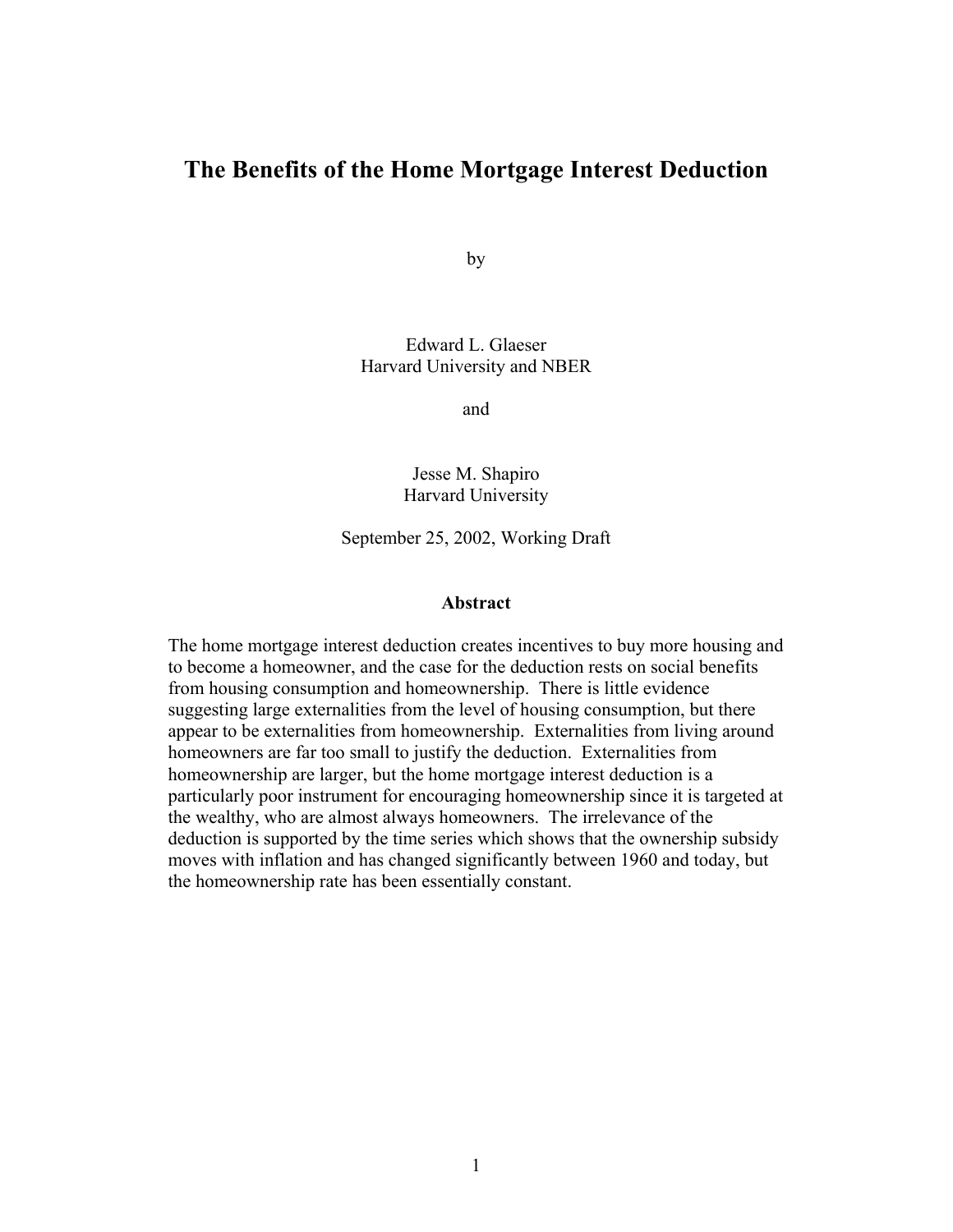#### **I. Introduction**

The American subsidy of homeownership is among the most prominent feature of our tax code. In 1999, 773 billion dollars was deducted by 40 million homeowners using the home mortgage interest deduction. After state taxes, it is the most common deduction and ultimately the home mortgage interest deduction stands as one of the most striking and one of the most debated features of the U.S. tax code.

To its detractors, the home mortgage interest deduction is a boondoggle that robs the U.S. treasury and subsidizes America's wealthiest homeowners, the construction industry and quite possibly politically active banks and entities like Fannie Mae and Freddie Mac. To these critics, the deduction stands as glaring evidence for Director's Law— redistribution ultimately goes to the median voter. Moreover, the critics of the deduction argue that it distorts behavior and induces Americans to spend too much on housing. Some analysts, such as Voith (2001), even blame the plight of the inner cities on the housing subsidy.

To its supporters, the home mortgage interest deduction is a cornerstone of American society. Homeownership gives people a stake in society and induces them to care about their neighborhoods and towns. By subsidizing property ownership, the deduction induces people to invest and then to have a stake in our democracy. Ownership makes people vote for long run investments instead of short run transfers. Moreover, home ownership, and perhaps housing consumption itself, seems to be good for the outcomes of children. The deduction may favor the rich, but after all, much of the tax code is progressive and the home mortgage interest deduction just levels the playing field a little.

We believe that there is truth to both of these views. The home mortgage interest deduction, like almost all deductions, disproportionately favors the wealthy. After all, in 2001, more than 50 percent of taxes saved by deductions were saved by the richest decile in America. Furthermore, a rich body of economic research shows how the deduction increases, and possibly distorts, housing consumption.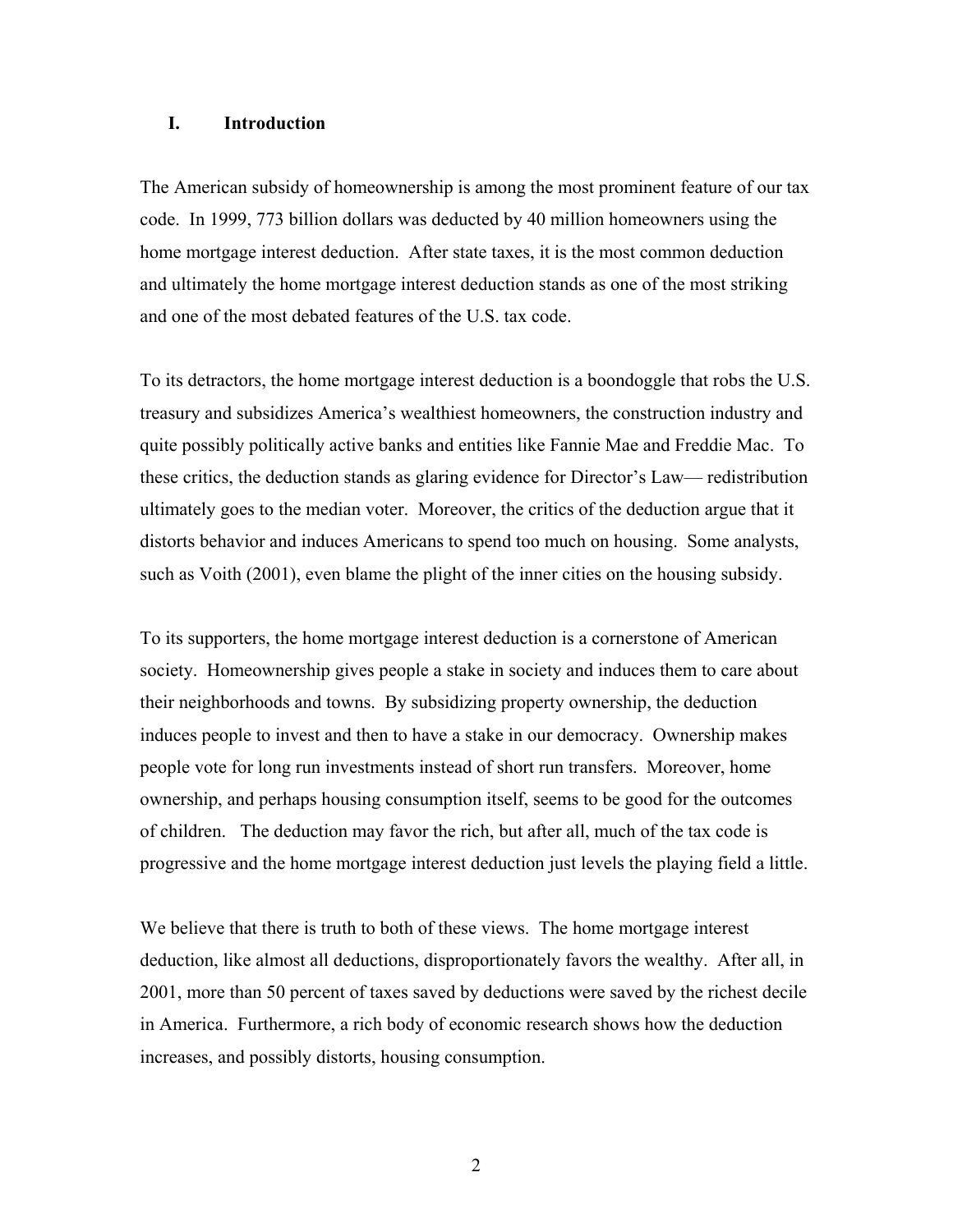However, there appear to be externalities both from homeownership and from housing consumption itself. Causal inference is tricky, but homeownership is strongly correlated with political activism and social connection. Homeownership appears to increase home maintenance and gardening. Most tellingly, people seem to be willing to pay more to live around homeowners. Controlling for metropolitan area and for the observable human capital of neighbors, we find that a ten percent increase in the local homeownership rate increases local housing prices by 1.5 percent. While omitted unobservable variables might explain this correlation, the overall body of research seems to confirm positive externalities from homeownership.

While the evidence suggests externalities that might be worth subsidizing, the home mortgage interest deduction does not appear to be an effective means of actually subsidizing ownership. While the deduction appears to increase the amount spent on housing, it appears to have almost no effect on the homeownership rate. The best evidence for this claim is the simple time series shown in Figure 1. Since 1960, the inflation rate has soared and collapsed, causing the subsidy to homeownership to similarly rise and fall (our formula for the subsidy is based on Poterba, 1986). Likewise, as Figure 2 shows, changes in the tax code have caused itemization rates to rise and fall. If the tax code powerfully impacted homeownership, we might expect a relationship between itemization rates and homeownership but as Figure 2 shows, there is no such relationship. Since the 1950s, the homeownership rate has barely budged, staying within a fixed band between 63 and 68 percent. Moreover, the changes in the rate that have occurred seem more related to the suburbanization of the economy than to the subsidy created by the deduction.

This relative invariance of the homeownership rate shouldn't surprise us. Homeownership is almost perfectly linked with the type of housing structure. People living in single family detached units usually own and people who live in multi-family units rent. As this stock of housing is relatively fixed in the short run, we shouldn't expect much of a response in the homeownership rate to any short run fluctuations. In the long run, though, the power of the home mortgage interest deduction to impact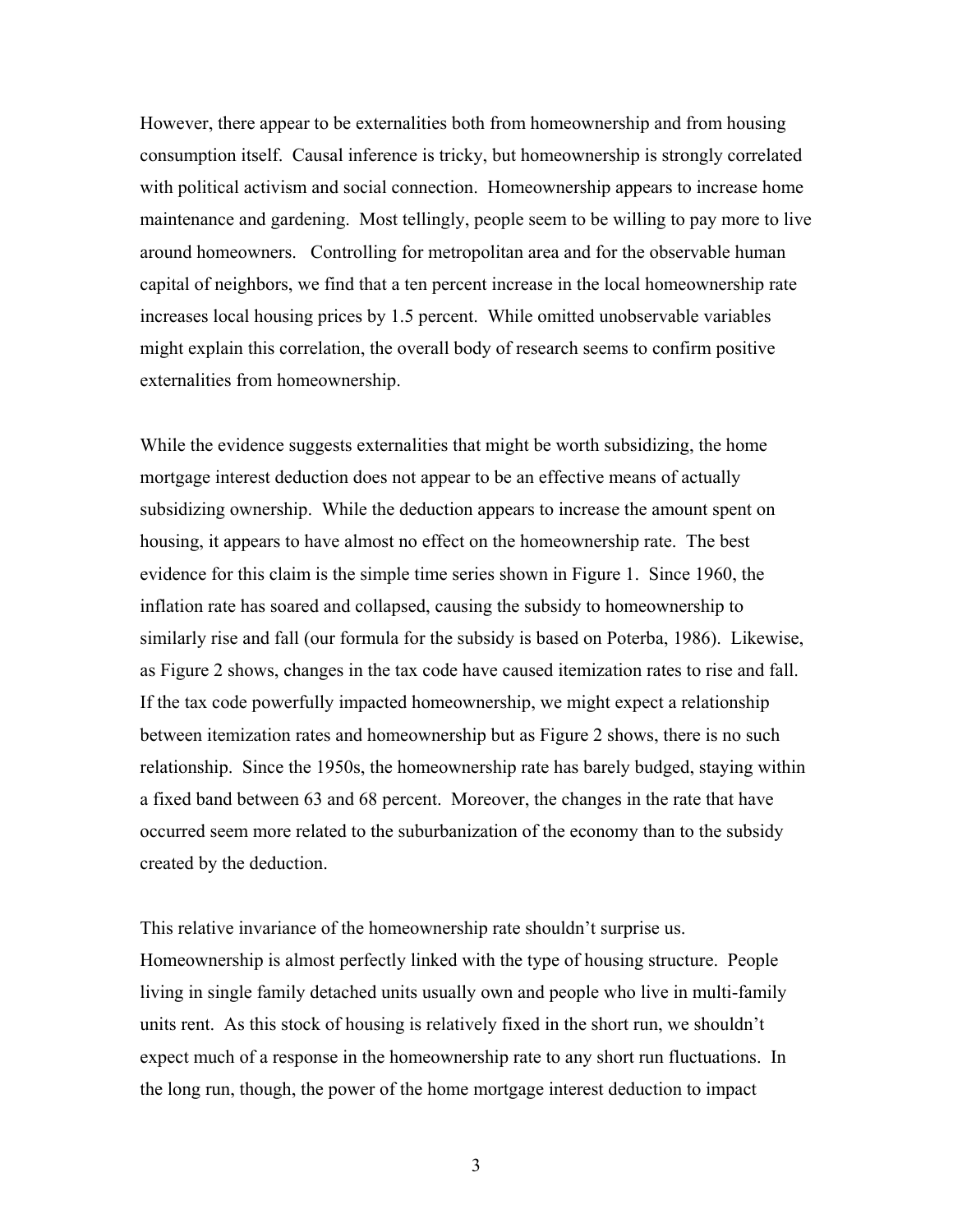homeownership is also likely to be small. The groups that are really on the homeownership margin (the poor and the young) rarely use the deduction, even when they are owners. As such, the deduction is unlikely to influence the homeownership rate. The limited impact of the deduction on homeownership means that there is little distortion of the ownership margin due to the home mortgage interest deduction and as such, the deduction serves mainly to increase housing consumption and to change the progressiveness of the tax code. $<sup>1</sup>$ </sup>

#### *Plan of the Paper*

 $\overline{a}$ 

In Section II of this paper, we review basic facts about itemization, the home mortgage interest deduction and homeownership. First, we review the distribution of itemization throughout the population. Itemization, even among homeowners, is extremely rare in the bottom deciles of the population. As a result, the home mortgage interest deduction creates tax savings overwhelmingly for the top deciles of the income distribution.

Second, we review the correlates of homeownership. Homeownership is particularly correlated with housing structure. People who live in multi-unit dwellings rent—people who live in single-family detached houses own. We believe that this stems from agency problems related to home maintenance. Housing structure itself is very highly correlated with age and position in the life cycle. An overwhelmingly large share of non-poor Americans who are married live in single-family houses. Together, these facts mean that the home mortgage interest deduction impacts a subset of the population that almost never rents.

In Section III of the paper, we review the economics of the home mortgage interest deduction. This deduction creates an incentive both to consume more housing and to own.

<span id="page-4-0"></span><sup>&</sup>lt;sup>1</sup> While some authors attack the deduction because it makes the income tax code less progressive, it is not obvious to us that making the take code more progressive is a good thing.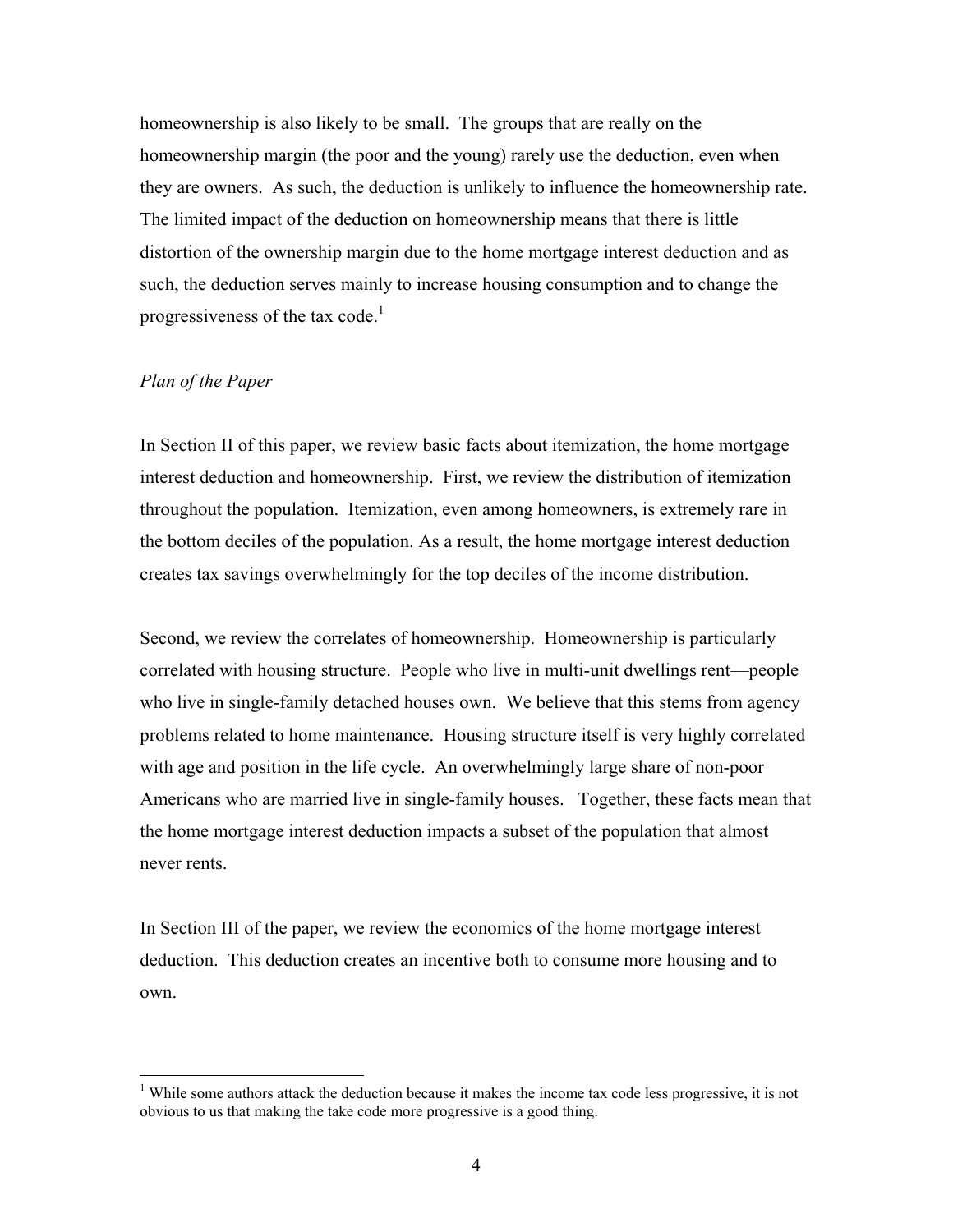In Section IV, we consider evidence on possible externalities from housing consumption and home quality, rather than homeownership itself.

In Section V, we turn to the theory behind the social benefits of homeownership. There are three ways that homeownership might create externalities. First, homeowners might take better care of their property and this might create externalities. Second, homeowners, because they own an asset whose value is tied to the quality of their community, might work harder to make their community pleasant. Third, homeowners face higher mobility costs and this might induce them to invest more in their community. We find evidence for all of these channels.

In Section VI, we look at homeownership and neighborhood externalities. First, and most obviously, there is maintenance and gardening. While it sounds trivial, there is little doubt that owners spend more time maintaining their houses and gardens, and panel evidence suggests that this is not just the result of different people being homeowners people take better care of their houses when they own. This effect appears to create at least 50 percent of any spillovers from homeownership. There is also evidence suggesting that homeowners are more involved in local social groups and are more likely to work to solve local problems.

In this section we also consider the consequences of homeownership for local politics. DiPasquale and Glaeser (1998) showed that homeowners are more likely to vote locally. DiPasquale and Glaeser (1996) and Monroe (2002) showed that municipalities with homeowners are particularly likely to have more spending on schools and streets and less on social welfare and hospitals. Theory predicts that homeowners should favor policies that increase property values in their areas, while renters will tend to favor immediate handouts. As a result, homeowners seem to favor longer-term local investments and through the political process, homeownership may indeed create positive externalities.

There is, however, a dark side to the homeowners' desire to keep property values up. Homeowners, not renters, have been more aggressive in fighting racial integration,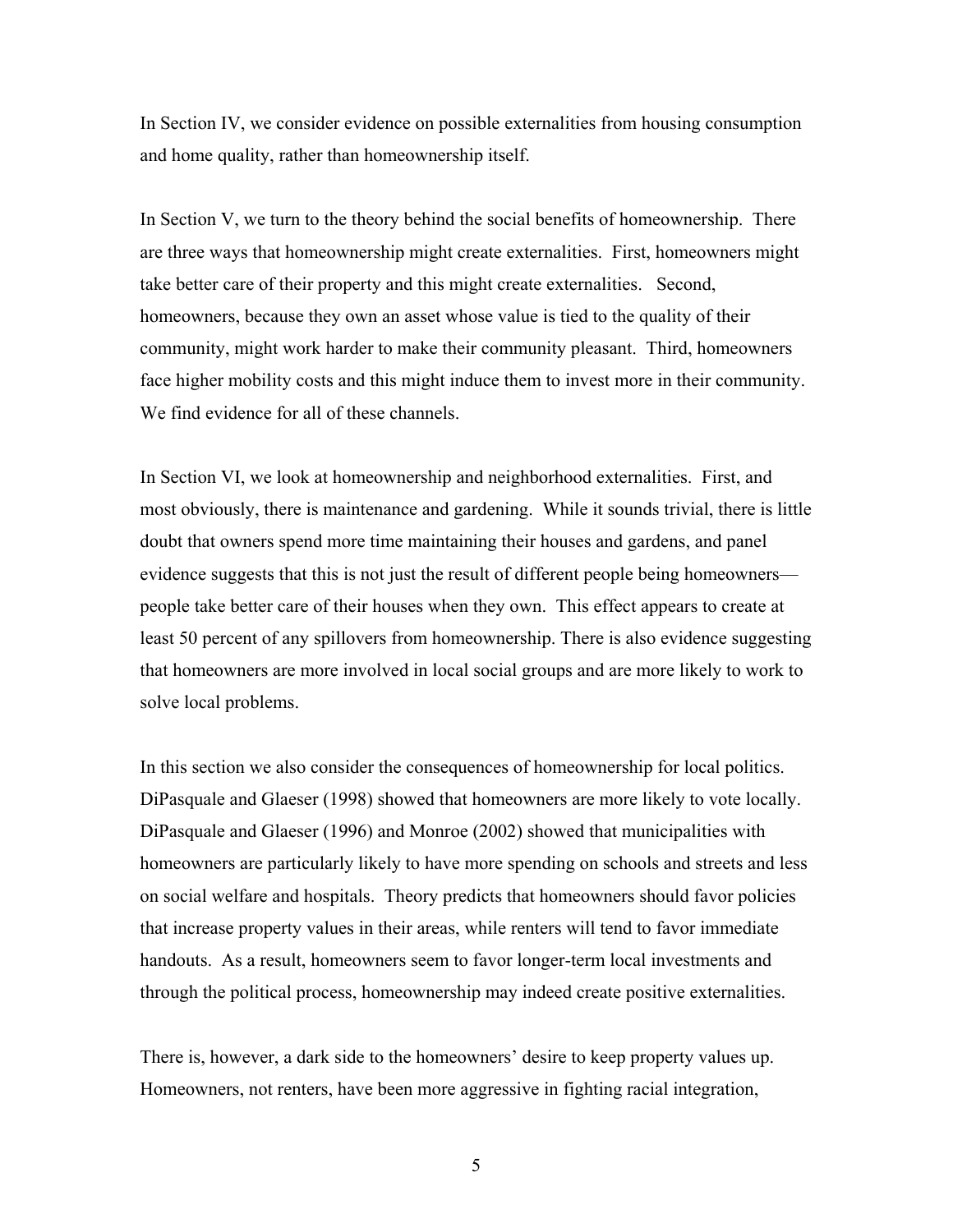especially in the 1960s and 1970s. More recently, homeowners have spearheaded the movement to limit new housing supply that has artificially inflated housing throughout the U.S. Essentially, as owners have organized they have started to act like local cartels, restricting new entry into the market. This is the downside to having individuals who have incentives to keep price up.

Finally, section VI examines three other possible externalities from homeownership. Homeowners are more likely to vote in national elections and they are more likely to vote Republican. We remain agnostic about whether that creates externalities. Green and White (1998) have shown that the children of homeowners are more successful than the children of renters. The mechanism through which homeownership operates in this instance is not clear, but if society places an extra value on the well-being of children then it may make sense to subsidize homeownership for that reason. Finally, Oswald (1998) argues that there is a homeownership-unemployment link. We find little evidence for this link within the U.S., but we agree that slowing mobility may create problems with the functioning of the labor market.

In Section VII, we attempt to quantify numerically, externalities from increasing housing consumption and homeownership. Our primary approach is to compare the prices of houses that are surrounded by rental and owner-occupied properties. We control for a wide array of housing and neighborhood characteristics and find that prices rise both with neighborhood homeownership and with the quality of the housing stock in the local area.

In Section VIII, we estimate the impact of the home mortgage interest deduction on the homeownership rate. From time series information on the inflation rate, we conclude that this externality is probably small. Cross-state evidence likewise suggests that there is little connection between the size of the subsidy and the level of homeownership. This implies that the efficiency gains from the interest deductions impact on homeownership are likely to be small. Even if the externalities from homeownership are large, the impact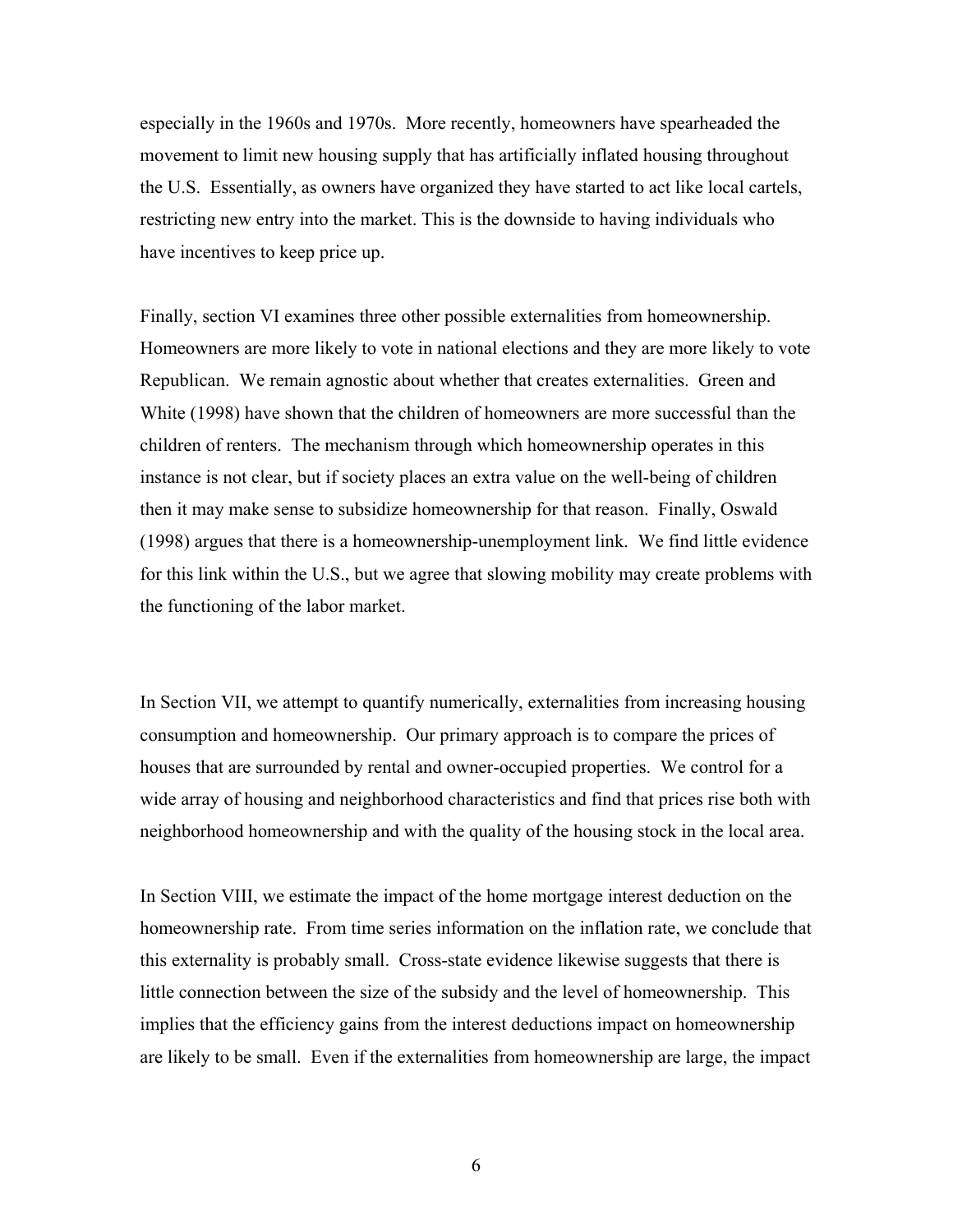of the deduction seems likely to be sufficiently small that the main consequence of the deduction is redistribution, not changing behavior. Section IX concludes.

#### II. **Basic Facts about Itemization and Housing**

Figure 2 shows the path of itemization over time in the United States since 1950. In 1950, only 19.4 percent of Americans itemized. Over the 1950s, this share doubled to 41.1 percent and hit a peak of 47.6 percent in 1970. Responding, presumably, to the Tax Reform Act of 1969, the share of returns that itemized fell to 34.8 percent by 1972. Between 1972 and 1986, the share of returns itemizing rose again to a peak of 39.1 percent in 1986. Since the 1986 Tax Reform Act, the share of returns that itemize has been steady around 30 percent.

Unsurprisingly, the thirty percent of the population that itemizes are distributed disproportionately among the upper income brackets. Table 1 shows the share of itemizers (and the share of total itemized income) by income decile based on information from the 1998 Survey of Consumer Finance. Slightly under one-half of the itemizers are in the top two income deciles. More than 50 percent of the overall itemized income is in the top decile alone. The poorest 40 percent of the population contains only one-tenth of the itemizers, and they are responsible for 3.5 percent of the total itemized income.

Table 1 also shows itemization rates for homeowners and renters by income brackets. As the Table makes clear, among the poorest Americans itemization is very rare for either owners or renters. On average, 12.9 percent of homeowners in the bottom forty percent of the income distribution itemize. On the other hand, almost 50 percent of people in the top decile often itemize whether they are owners or not. These facts are not surprising but they illustrate the extent to which the home mortgage interest deduction is targeted towards wealthier Americans.

But homeownership is high even among the rich who don't itemize. In the top income decile, the share of homeownership, among non-itemizers, is still over 75 percent.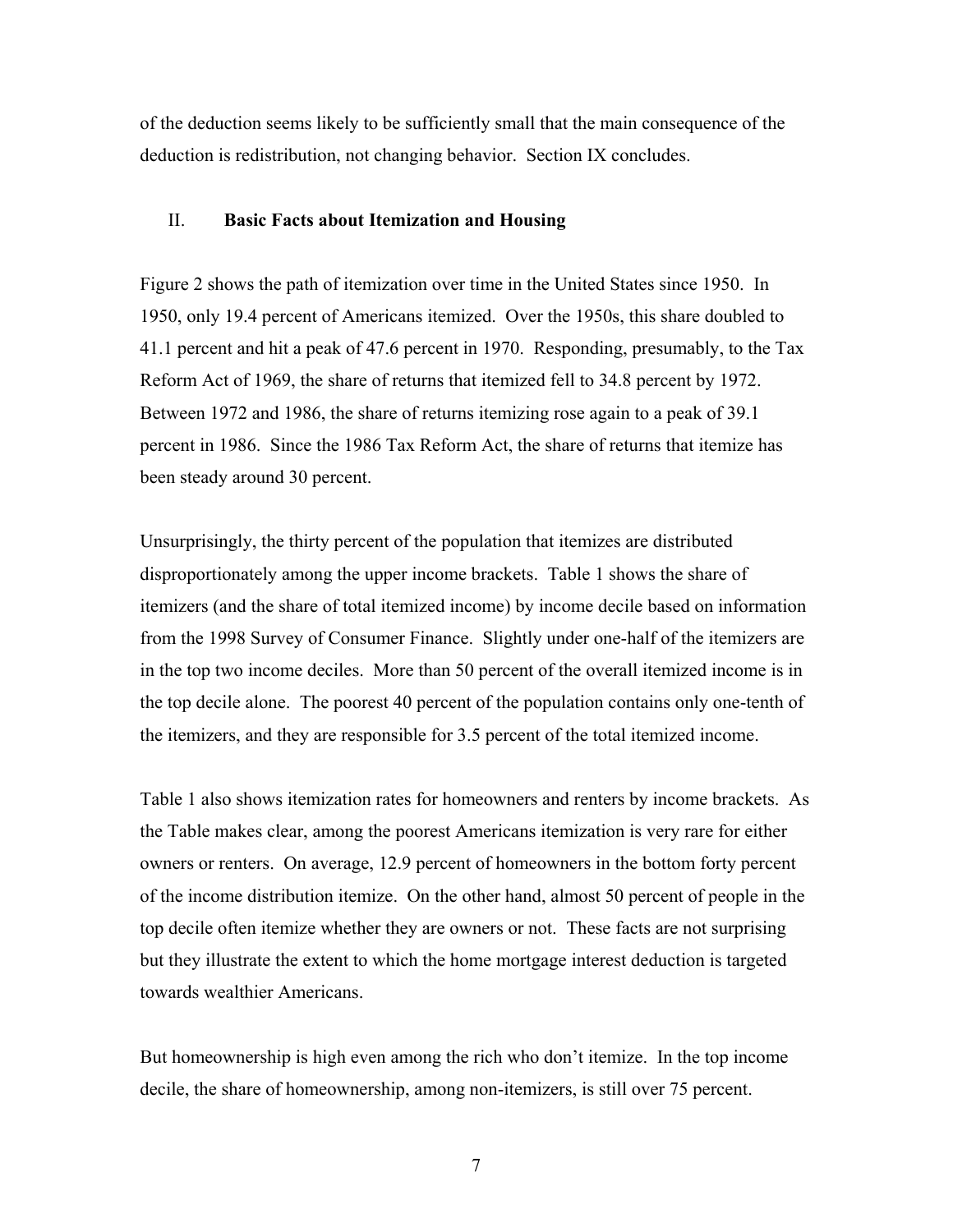Another way of looking is in Table 2, where we look at the relationship between income and homeownership using the Consumer Finance Survey. In regression (1), we find that the marginal effect of the log of income on the probability of being a homeowner is .19. In regression (2), this coefficient falls to .13 when we control for itemization. Income still strongly determines homeownership. Since itemization is itself a function of homeownership, controlling for itemization is problematic, so these results are merely descriptive. In regression (3), we control for building structure and find that the coefficient on income remains at .13.

As the results in column (3) illustrate, homeownership depends to a considerable degree on taste for structure. To explore this issue further, we split structure type into four categories: single family detached (which represents 59 percent of the housing stock of the United States), single unit attached (which represents 6 percent of housing stock), multi-unit attached (which represents 30 percent of the housing stock) and mobile homes (which represent 5 percent of housing stock). 85.5 percent of people living in single family detached homes are owners and 85.9 percent of people living in multi-family units are renters. People living in mobile homes generally also own (79.6 percent). The only category that is clearly mixed is single family attached homes where 53.2 percent own.

Another way of thinking about this relationship is that correlation between living in a single family detached home (or mobile home) and owning is 58 percent. At the city level the correlation is even higher—73 percent (among cities with more than 50,000 inhabitants in 1990). Figure 3 shows the relationship between owning and living in single family detached houses across cities in the United States with more than 50,000 inhabitants. There are few facts in urban economics as reliable as the fact that people in multi-family units overwhelmingly rent and people in single-family units overwhelmingly own.

The most convincing theory that explains this fact is that the agency problems in home maintenance support having exactly one owner for each building (as suggested by Henderson and Ioannides, 1983 and Kanemoto, 1990). The literature on home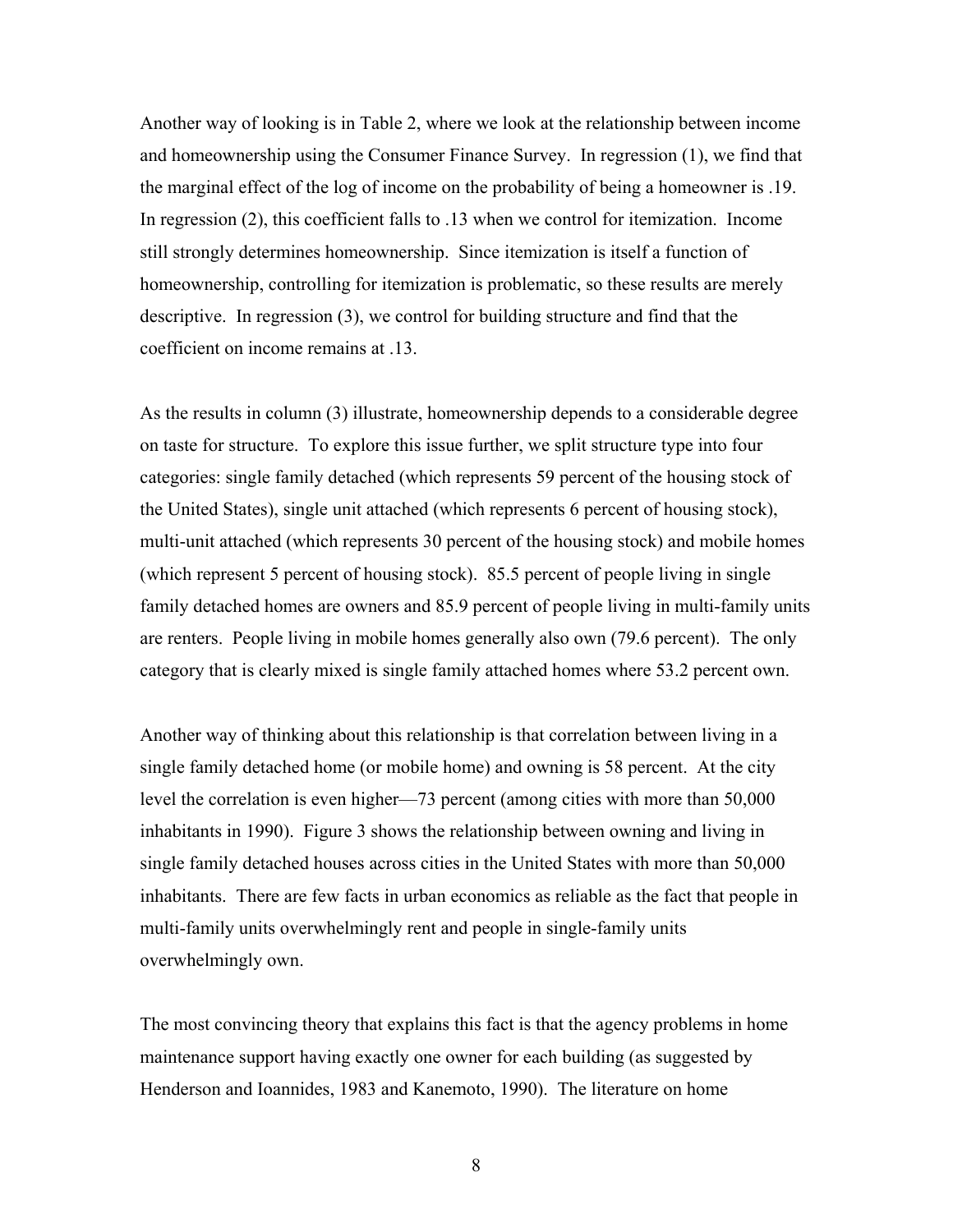maintenance (DiPasquale and Glaeser, 1999, Shilling, Sirmans and Dombrow, 1991, Butler, 1985, and Galster, 1983) documents that in single-family units, renters take worse care of their homes than owners, and that rental homes depreciate faster. This is unsurprising. Owners face strong incentives to maintain their property. Renters face much weaker incentives. The agency problems involved with renting single-family detached homes (or mobile homes) make it natural for these structures to generally be owner-occupied.

However, the major maintenance problems in multi-unit dwellings are all building, not unit specific. A large structure has one boiler, one roof, and one electrical system. These things are best maintained by a single owner. If each owner is responsible for maintaining these common building attributes, there is a huge free rider problem. As a result, it makes sense for multi-unit dwellings to be rental units with a single owner. While there is no concrete evidence on the management costs involved in cooperative apartment buildings, anecdotal evidence suggests that the agency problems are immense.<sup>[2](#page-9-0)</sup> Frequently large amounts of tenant time are spent trying to manage these large structures and generally this management rarely seems to be efficient. In general, the maintenance problems appear to be building specific, so agency theory would suggest the simple rule: one building—one owner— and this is what we generally see in the U.S. $3$ 

This strong relationship between building structure and ownership means that viewing home ownership solely as a portfolio decision is wrong. The homeownership decision generally involves a simultaneous decision about structure. Subsidizing homeownership will have only modest short-term effects because the building structure is relatively fixed. We think that the connection between ownership and structure type also suggests that subsidizing homeownership may have only modest long-term effects as well, because in

 $\overline{a}$ 

<span id="page-9-0"></span><sup>&</sup>lt;sup>2</sup> One treasurer of a New York City cooperative apartment building describes two primary sources of waste. First, cooperative apartment owners lack the specialized expertise needed for large-scale technical problems and complex legal issues. Second, board meetings often devolve into lengthy debates over unclear property rights and get mired in interpersonal conflict.

<span id="page-9-1"></span><sup>&</sup>lt;sup>3</sup> There are substantial cross-national differences in ownership patterns that might lead one to doubt the universal applicability of that rule. Proper analyses of these differences lies beyond the scope of this paper, but we certainly accept the point that large enough policy differences towards housing can indeed turn apartment dwellers into owners or people in single family units into renters.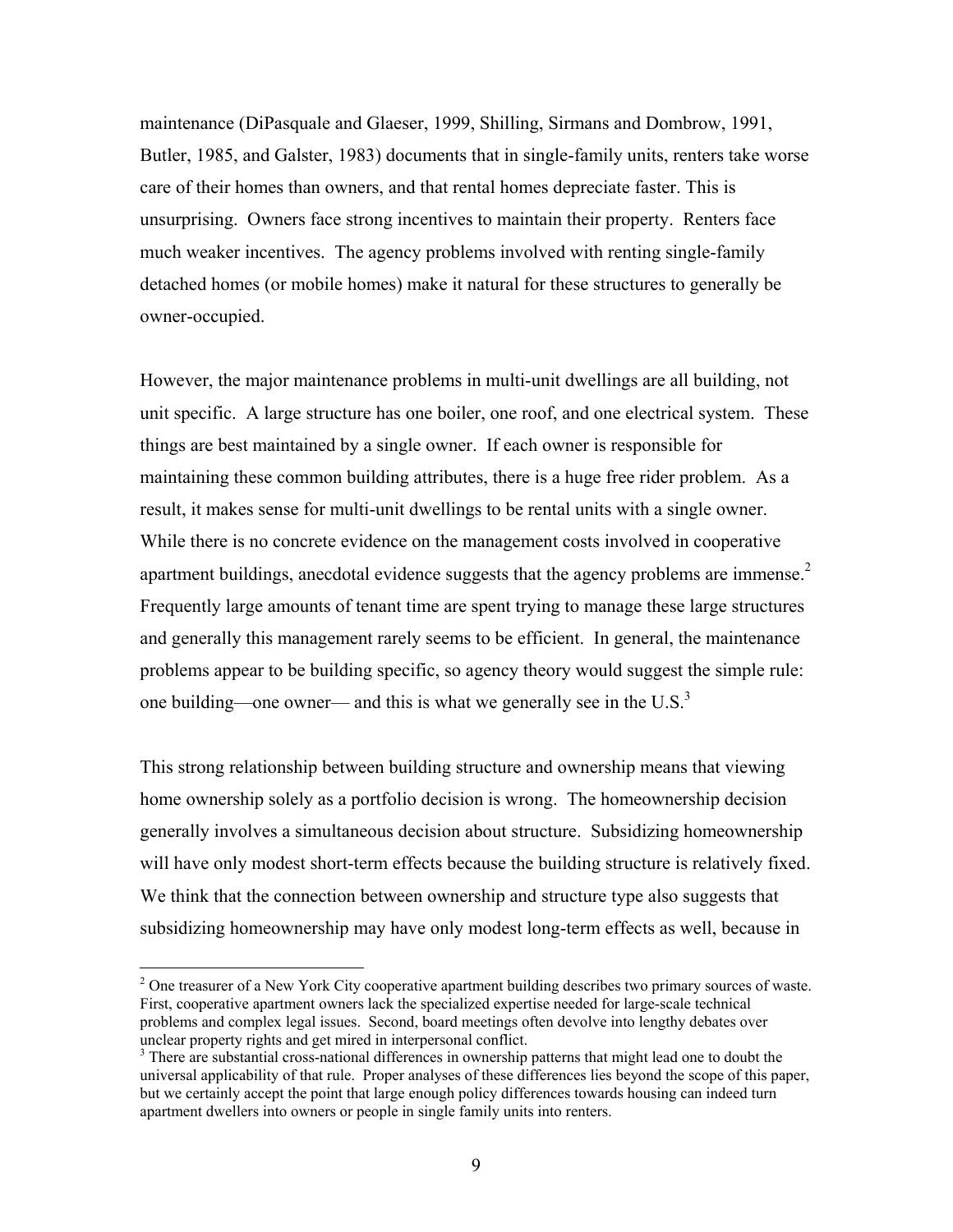many cases it would require a very large subsidy to get a well-to-do family of five to live in a multi-unit building. By the same token, multi-unit areas are unlikely to become filled with homeowners. Indeed, the massive distortions of rent control only managed to increase the home ownership rate of New York City—which is filled with multi-family dwellings—to 30 percent. To us, this implies that the ability to shift multi-family units to cooperative or condominium status has limits.

#### III. **Taxes and Housing**

The tax treatment of homes potentially changes behavior along two margins: the decision to own or rent and the decision of how much housing to consume. The home mortgage interest deduction both induces individuals to consume more housing and to own the housing that they do consume. In this discussion, we focus on the impact of that deduction, but other aspects of the tax code (and government policy more broadly) also impact the homeownership decision.

For example, there is a rich literature that emphasizes the pro-renter aspects of some areas of the tax code (see, e.g. Gordon, Hines and Summers, 1986). In particular, the accelerated depreciation schedule for landlords tends to support the construction of structures relative to other forms of capital. This feature of the tax code tends to increase consumption of rental housing (just like the home mortgage interest deduction). Unlike, the home mortgage interest deduction it is not as targeted on the wealthier Americans, because accelerated depreciation applies to almost all rental units. This essay will not focus on these issues and will, instead, pay more attention to the home mortgage interest deduction alone.

As there are two distinct margins that are impacted by the home mortgage interest deduction, it makes sense to separate discussion of tax reform into two separate questions. First, should the tax system continue to subsidize the level of housing consumption? Are there social benefits from building bigger homes? Second, should the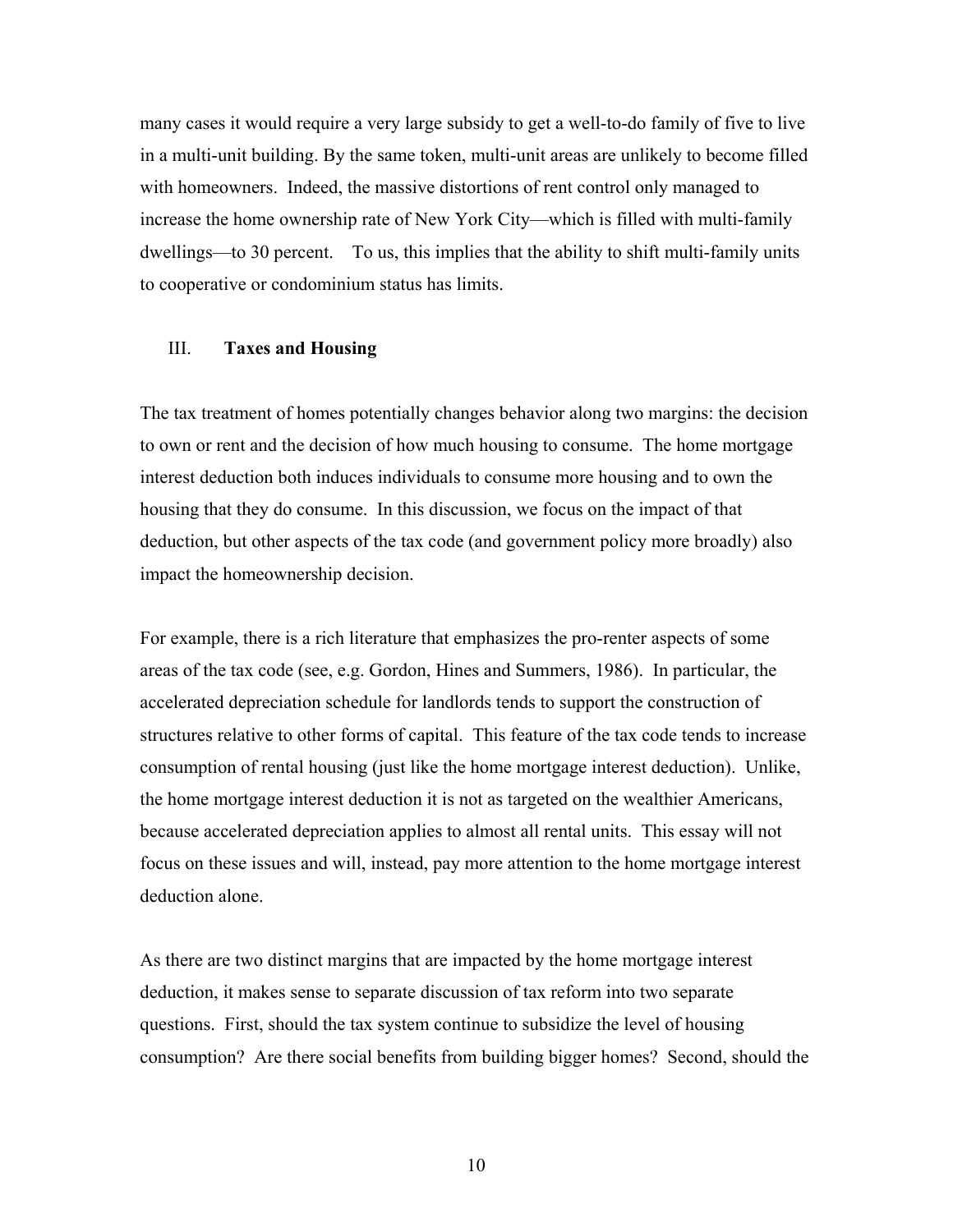tax system continue to subsidize owning relative to renting? Do we want to encourage Americans to have property?

The efficiency arguments for subsidizing either the level of housing consumption or homeownership rely on the existence of externalities. The case against the subsidy focuses on the distortions created by the tax code. Of course, there may also be desirable or undesirable distributional consequences of transferring from renters to owners and transferring from people who consume little housing to people who consume more expensive housing. It is also possible that there are negative externalities associated with either ownership or the level of housing consumption.

The literature on the home mortgage interest deduction is oddly bifurcated. The authors who focus on the costs of the deduction focus entirely on the amount of housing consumed. Aaron (1970), Rosen (1979, 1985), Poterba (1984, 1992) and Mills (1987) are but a small sample of the authors who have looked at the social costs of overconsuming housing due to the home mortgage interest deduction. The authors who look at the possible benefits of the deduction look only at the benefits of ownership. This much smaller literature includes DiPasquale and Glaeser (1998), Green and White (1996), and Rossi and Weber (1992). None of these papers even mentions the possible costs of overconsuming housing.

We begin with a brief formal analysis, following Poterba (1992), on the home mortgage interest deduction and the housing capital gains exemption on the price of housing. To permit this analysis, we look at the impact of tax policy on the steady state cost of housing and we assume (as does Poterba), that the price of housing is rising deterministically with the level of inflation. We let  $\pi$  denote the inflation rate,  $\bar{i}$  denote the real interest rate,  $\tau$  denote the federal income tax rate and  $\tau_p$  denote the local (deductible) property tax rate. The quantity of housing is denoted H and the price per unit of housing is  $P_H$ . We assume that the standard deduction is D.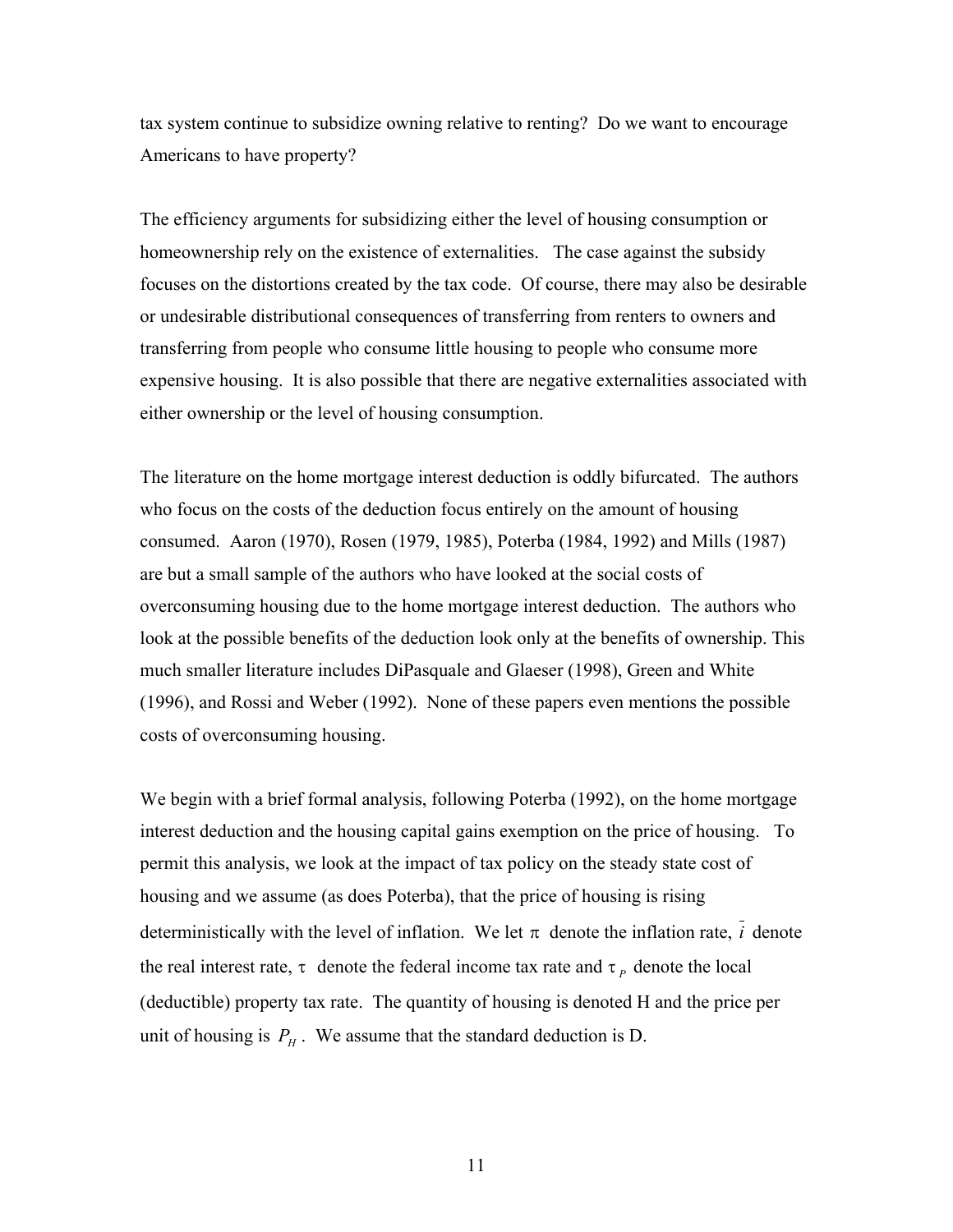Our one substantive difference from his model is that we assume that the depreciation and maintenance costs differ for renters and owners. This is meant to capture the agency costs involved in renting, or the problems involved in coordinating multiple owners of a multi-unit dwelling. As such, we denote the total maintenance and depreciation costs as  $d<sub>R</sub>$  for renters and  $d<sub>O</sub>$  for owners. Following our previous discussion, we will assume that  $d<sub>R</sub>$  is greater than  $d<sub>O</sub>$  for single unit dwellings and  $d<sub>O</sub>$  is greater than  $d<sub>R</sub>$  for multiunit dwellings.

Free entry of landlords (i.e. a zero profit condition) implies that the free market rent for a unit of housing will equal  $(i + \tau_p + d_k)P_H$  (in after tax dollars). For owners who itemize, the per unit cost of housing will equal  $((\bar{i} + \tau_p)(1 - \tau) + d_o - \tau \pi)P_H$ . For owners who don't itemize, the per unit cost of housing equals  $(i + \tau_p + d_o - \tau \theta(i + \pi))P_H$ , where  $\theta$  refers to the fraction of the house that is financed with the owners' capital (as opposed to debt). Non-itemizers (as opposed to itemizers) face tax created incentives to put everything into their home, because the capital gains in that asset are not taxed. As such, the home mortgage provides an incentive for owners who don't itemize to invest more in housing (at least relative to renters). This incentive is much higher for individuals who itemize and higher too for individuals who face high tax rates.

One way to think about this incentive, which we will use later, is the percent decrease in the price of housing created by the tax code relative to a non-durable good with a price of one. The percentage reduction in price of owned housing created by the federal tax code  $+ \pi +$ 

equals  $\frac{\tau (i + \pi + \tau_p)}{(\overline{i} + \tau_p)(1-\tau) + d_o - \tau_{\pi}}$  $+\tau P_p (1-\tau) + d_o P \mathcal{M}^{-1}$   $\mathcal{M}^{-1}$ *P*  $i + \tau_p (1-\tau) + d$ *i*  $\left(1\right)$ . Table 3 shows the value of this reduction for

different parameter values.

If we assume that the real interest rate is two percent, the nominal interest rate is six percent, the local property tax rate is one percent, the depreciation and maintenance cost is three percent (\$3,000 per year on a \$100,000 home) and the federal tax rate is 25 percent, then this number equals 41 percent. If depreciation and maintenance was as high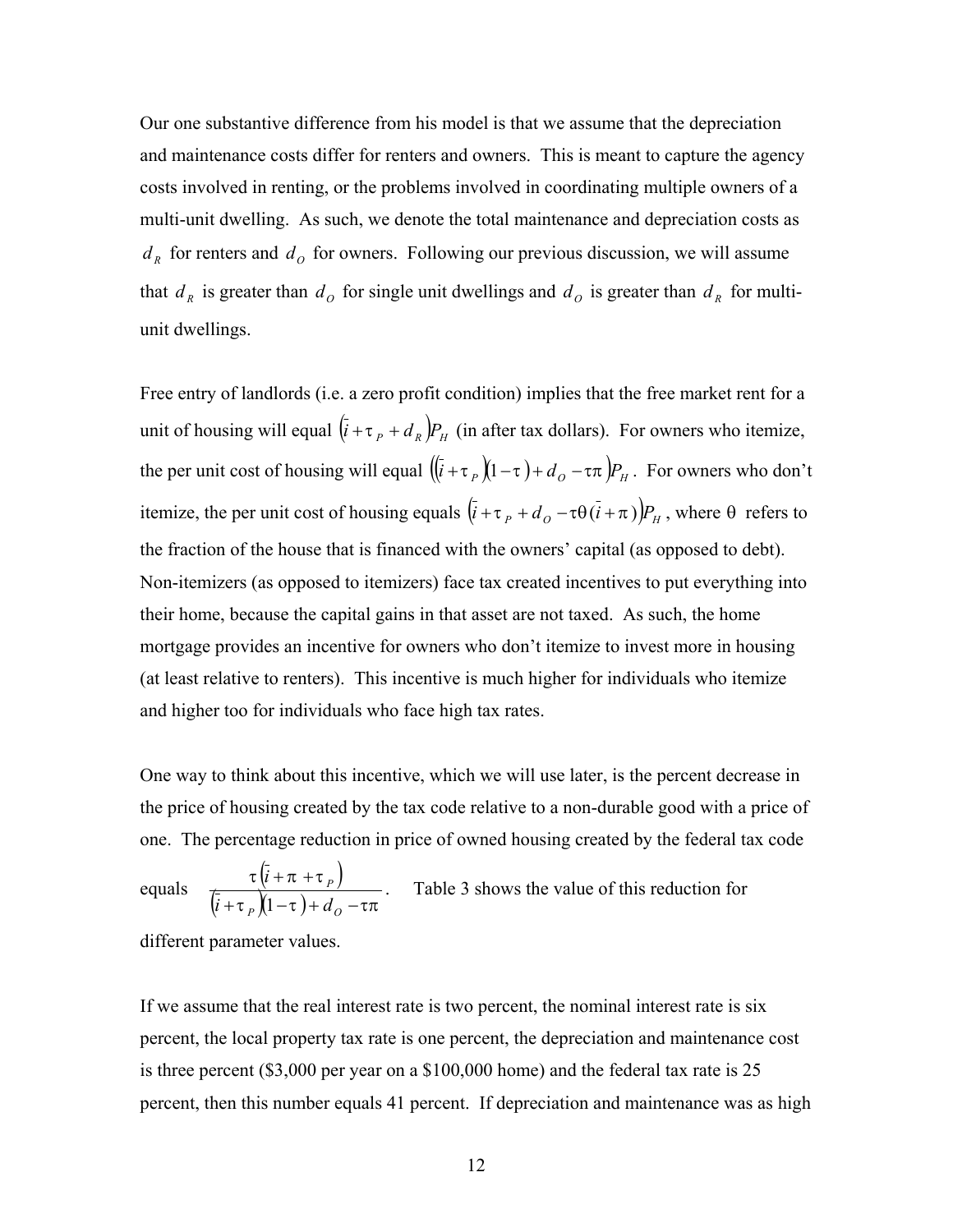as five percent, then this number would fall to 28 percent, which is still quite sizable. For non-itemizers, we have financed 80 percent of their house with their own equity; the subsidy equals seven percent of the cost of the home if maintenance is three percent of total costs.

The benefit from owning, as opposed to renting, a house of fixed size equals  $(\bar{i} + \pi + \tau_p)$  *R* +  $d_R - d_Q$  per dollar spent on housing if the individual itemizes when he is both an owner and a renter. If the individual only itemizes when he owns, the incentive to own (again per dollar spent on housing) equals  $(\bar{i} + \pi + \tau_p)\bar{j} + d_R - d_O - \tau D / P_H H$ . If the individual doesn't itemize in either case, then the incentive to own relative to the cost of housing equals  $\tau \theta(\bar{i} + \pi) + d_R - d_Q$ .

Table 3 shows the magnitude of these three tax-related subsidies values for different parameter values. The tax related subsidies just exclude the depreciation elements from each expression, and they equal  $(i + \pi + \tau_p)$ ,  $(i + \pi + \tau_p)$ ,  $(-\tau D/P_H H$  and  $\tau \theta (i + \pi)$  for the three groups. Table 3 shows the value of these subsidies for different parameter values. Poterba (1986) emphasized the powerful effect that inflation has on the incentive to consume more housing—but the incentive that inflation creates to own homes is just as strong. As the table shows, when the inflation rate rises, the subsidy (at least for the itemizers) rises significantly as well. For individuals who don't itemize in either case, the subsidy tends to be small. For example, as the table shows, a less wealthy individual who has financed 80 percent of the value of the house with debt and faces a marginal federal tax of 25 percent, and a nominal interest rate of seven percent, the value of  $\tau \theta (i + \pi)$  equals .35 percent.

It certainly wouldn't surprise us if the difference between  $d<sub>R</sub>$  and  $d<sub>O</sub>$  is two percent (positive for single family dwellings and negative for multi-unit homes). In this case, the depreciation-related incentive to own (or rent) is going to swamp the tax-related benefits of owning for individuals who don't itemize in either case. This may explain why changes in the tax subsidy do not seem to change the homeownership rate.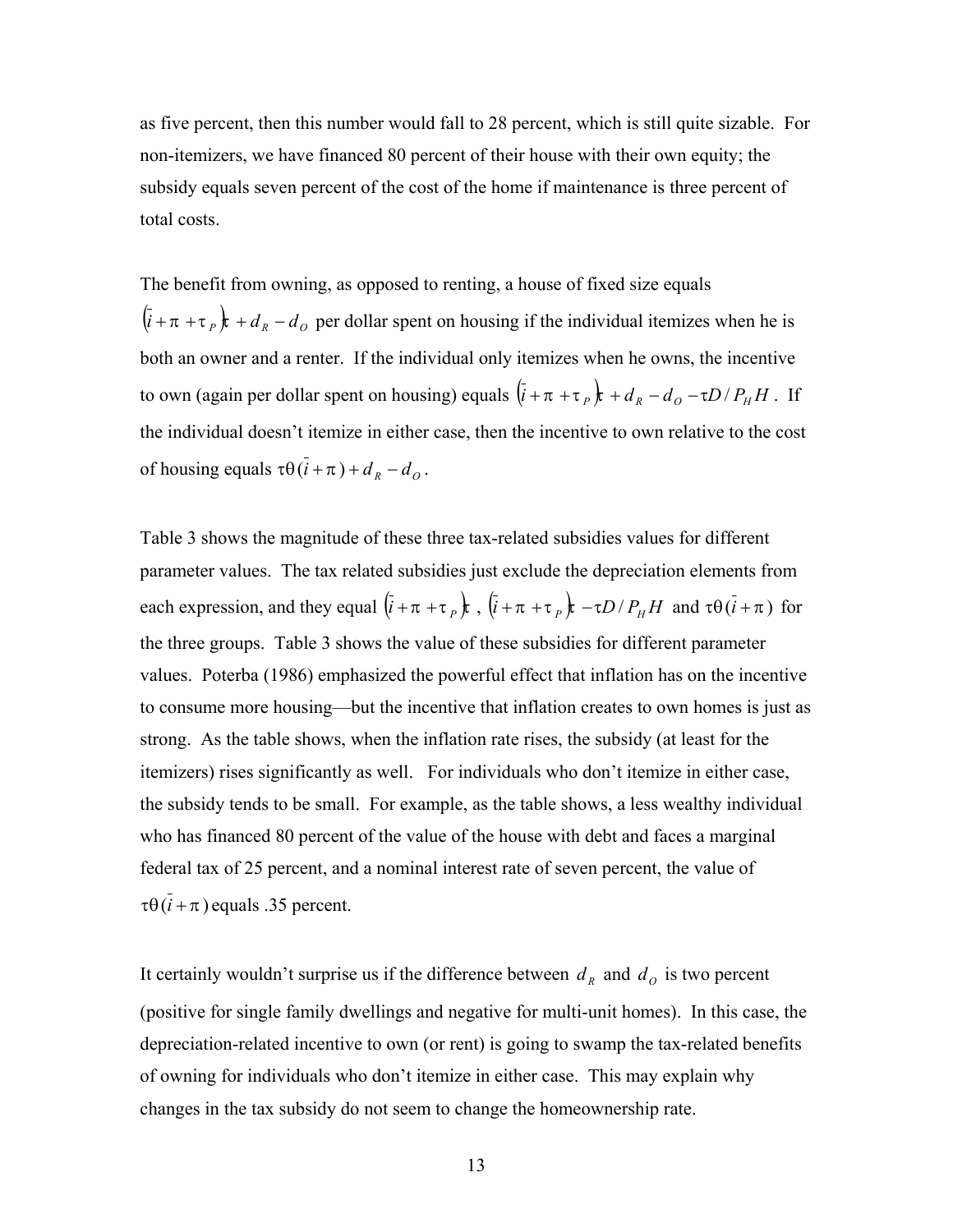The tax code creates incentives both to consume more housing and for them to own their homes. These incentives are focused on wealthier people who are likely to itemize. Among non-itemizers, the incentive to own only gets large for those buyers who pay for a significant fraction of their own homes. We will return to the impact of changes in the incentive to own on the homeownership rate, but first we will discuss the incentive to overconsume, which has received a much larger share of academic attention.

#### **IV. Subsidizing Housing Consumption**

The case for subsidizing housing consumption is based either on a desire to redistribute income to people who buy a lot of housing or on the desire to encourage people to consume more housing. We have little to say about the good of redistributing to those who consume a lot of housing, so we will focus on the benefits and costs of inducing greater consumption of housing. The usual justification for a subsidy to something like housing is based on claims about externalities, i.e. social benefits from housing which are not internalized by the individuals themselves. By this reasoning, people generally buy too little housing and the home mortgage interest deduction induces them to step up to the plate and consume the size of houses that they should consume if they internalized all of the benefits that more expensive housing creates for society.

There are three main externalities that might come from housing consumption. First, sufficiently poor housing could spread disease and fire. Indeed, throughout most of history, government intervention in the housing market has been motivated mainly by a desire to impose minimum standards on housing so as to stem the flow of infectious diseases and to reduce the threat of widespread urban fires. Second, better housing might create aesthetic amenities which bring pleasure to neighbors and passersby. Third, housing might benefit children. If the government, in general, cares more about children relative to parents, then parents care about children relative to themselves, then there is a case for subsidizing commodities that specifically benefit children.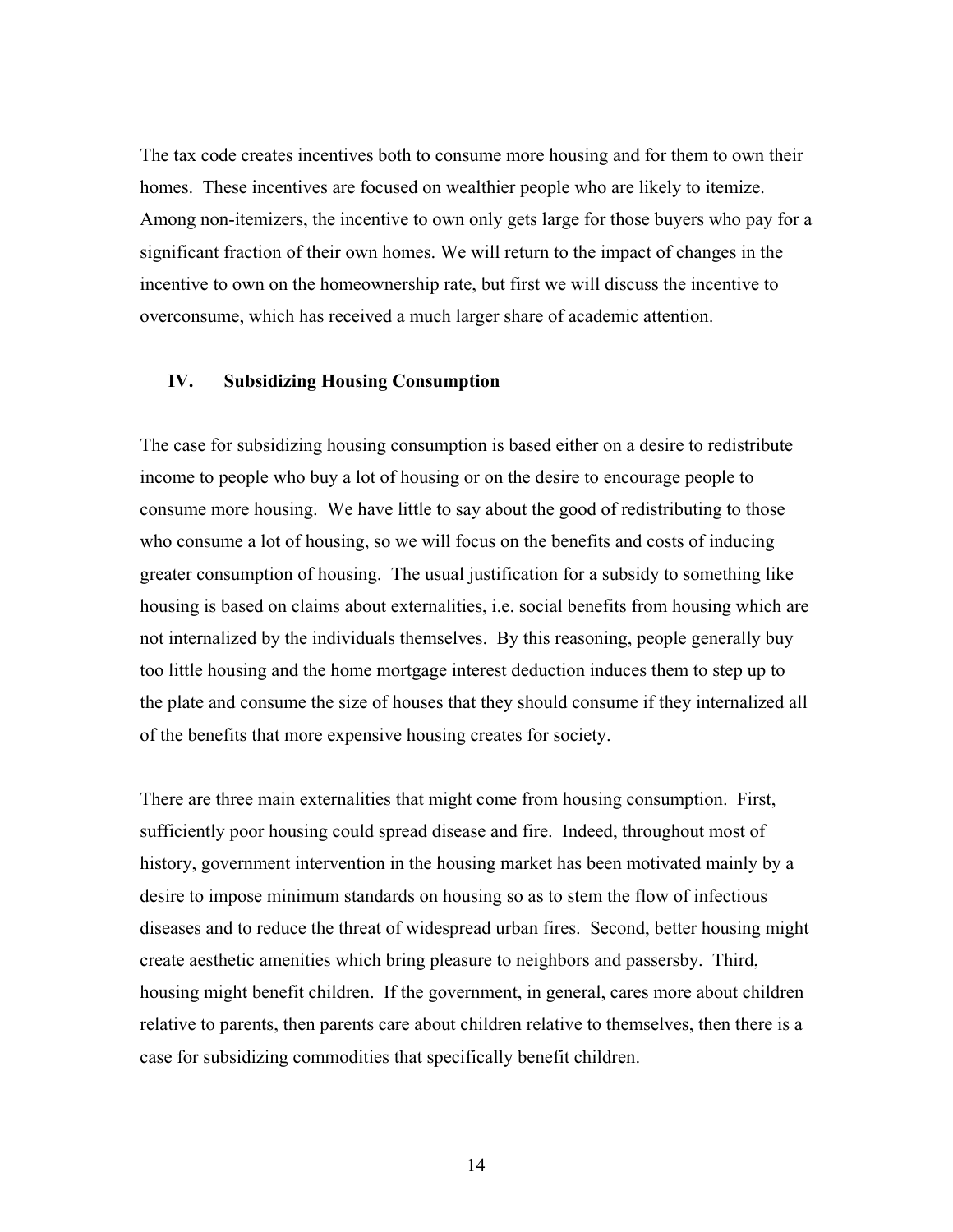The first externality is probably at best minimally relevant in  $21<sup>st</sup>$  century America, at least outside of the poorest areas. Most people are living in well-ventilated, relatively fire resistant homes. Outside of the bottom quartile of society, Americans live in good homes. Moreover fire and safety codes, which are often fairly draconian, appear to be much more effective in limiting the dangers from fire than a blanket home mortgage interest deduction.

Given that health and fire externalities are very rare except among the poorest Americans, the home mortgage interest deduction is poorly designed to correct those externalities. The American Housing Survey also illustrates that wealthier Americans, i.e. Americans in the top half of the income distribution, are unlikely to live in either crowded or dangerous housing. For example, 95 percent of the top 70 percent of the income distribution live in homes with more than 228 square feet per capita. This number may seem small relative to the newer McMansions, but it is higher than the median square footage per capita in London, Paris or Rome, and it certainly is not crowded by any kind of standard. The AHS also tells us that home problems, such as leaks and rats, are very rare among any but the poorest Americans. Indeed, in the entire AHS, more than 40 percent of the housing problems occur in the poorest 25 percent of the population and less than 15 percent of this population itemizes, even if they own. The home mortgage interest deduction doesn't provide incentives for the population groups that are really at risk of consuming substandard housing.

A second externality is aesthetic— perhaps people enjoy looking at fancier homes and as a result people should be induced to consume big houses. In principle, the externality from fancy homes might be either positive or negative. There might be a positive experience from living around nicer homes. On the other hand, particularly fancy homes might incite envy and actually create negative utility. As such, the externality from home quality is theoretically, at least, ambiguous.

One could easily argue that aesthetic externalities are not really a fit subject for federal government policy. After all, aesthetic tastes are quite heterogeneous and it makes little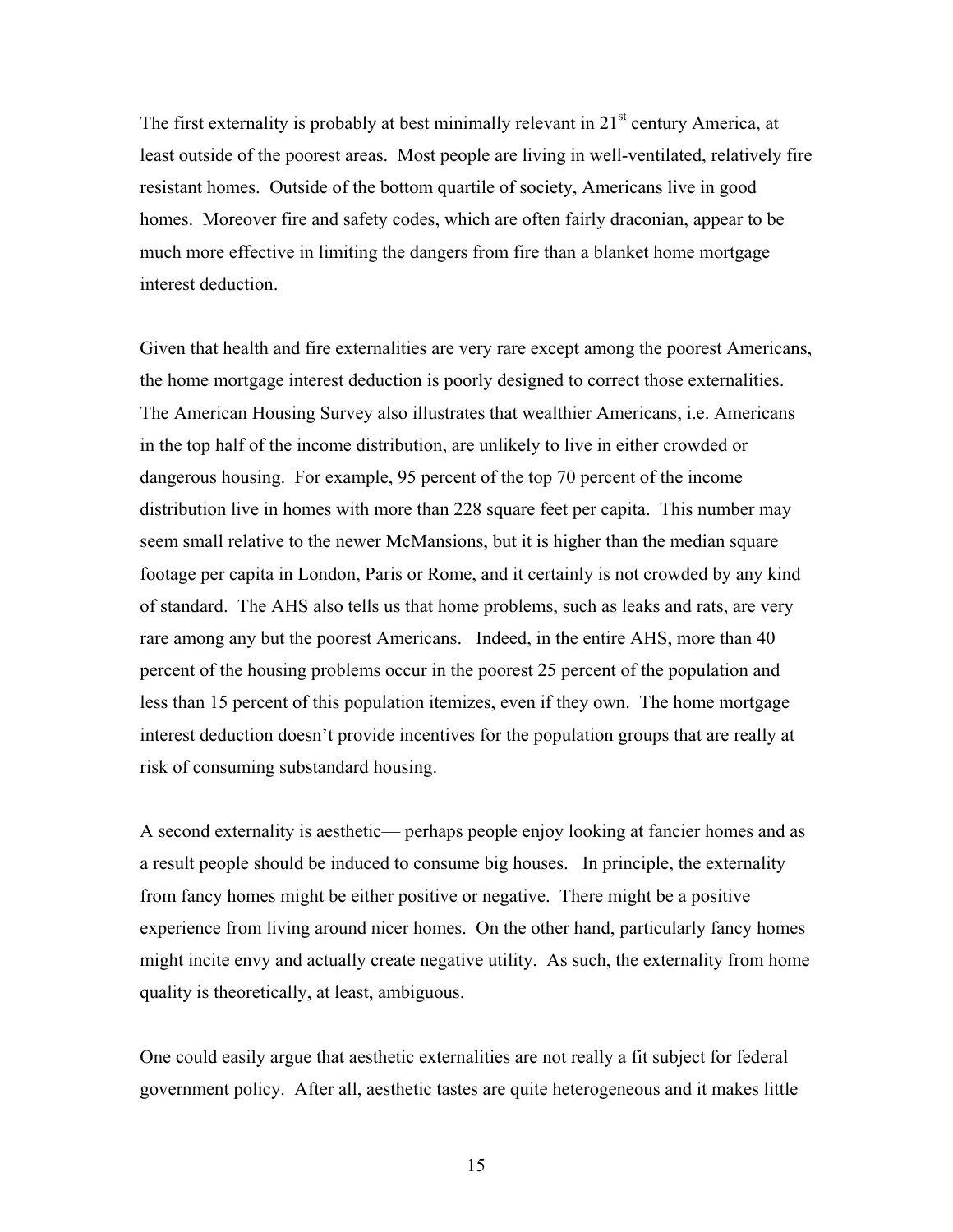sense to try to influence these tastes with federal tax policy. Indeed, zoning and land use controls appear to be much more appropriate instruments for internalizing visual externalities. Localities appear to be quite effective (perhaps too much so) at regulating the appearance of their homes.

However, it seems sensible to test whether there is evidence for externalities from housing consumption. If the evidence suggests large externalities, particularly among the rich, then there may be a case for subsidizing the housing consumption of this group through the home mortgage interest deduction.

The standard approach to quantifying these forms of externalities is to see whether people pay more for homes in places where other homes are nicer, i.e. the hedonic approach. In this approach, for each house we estimate:

(1)  $Log(Price)=a*Attributes+b*Neighbouring Housing Quality+c*Other Controls,$ 

There are several standard problems with hedonic regressions of this form. Measured neighborhood home quality is likely to be correlated with unobserved attributes of the house and neighborhood that also impact the house's value. This correlation is likely to bias our estimates upwards. Moreover, the standard criticisms of hedonic estimation (Epple, 1987) apply as well.

Nonetheless, in Table 4, we proceed with a hedonic estimate of the spillovers from living around nicer homes. We use the neighborhood survey from the American Housing Survey. This survey, done in 1993, is a variant of the standard housing survey with detailed information on housing quality. The advantage of this neighborhood survey is that the AHS gathers information on the 10 closest neighbors. As such, we have information on the characteristics of the neighbors housing (and their own demographics). This can, in principle at least, help us to identify the magnitude of some spillovers.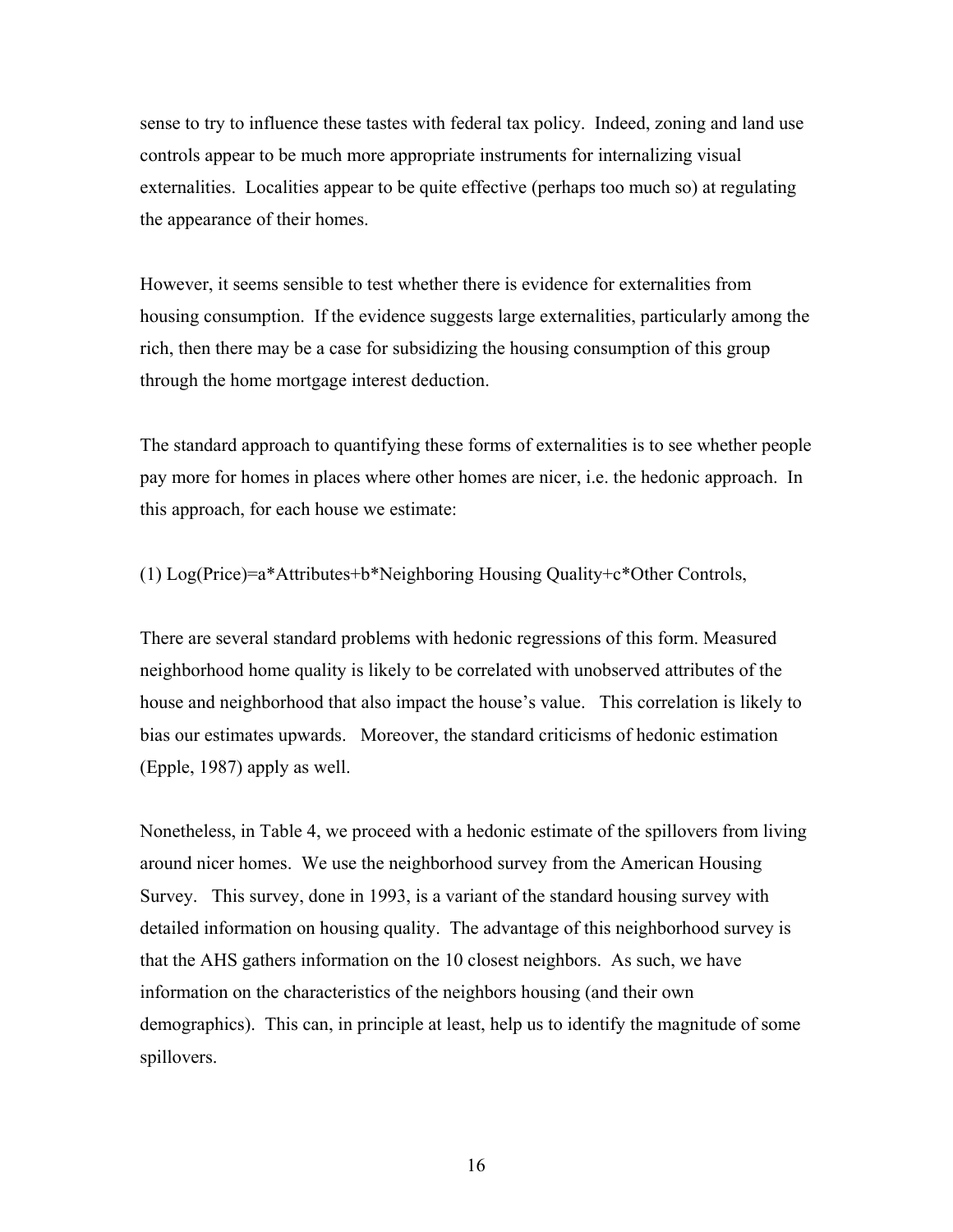Housing prices are self-reported and in principle this may create biases. However, Goodman and Ittner (1988) find that generally self-reported housing values overstate true values, but that this overstatement is fairly orthogonal to other features of the house. As such, the bias from self-reported, as opposed to market, values is likely not to confound our results too much.

In all of our regressions, we include a large array of standard house characteristics which are standard in the literature. We are not focused on the value of the coefficients on these attributes, but rather we see them as a control. We also include the average education in the 10 house cluster. This control is meant to control for the average human capital level of community. The estimates in regressions (1)-(3) seem quite sensible and suggest that housing prices increase by slightly more than three percent with each year of schooling in the neighborhood.

In regression (1), we include three measures of average neighborhood housing quality: mean lot size, mean unit size and mean number of housing problems. These averages are based on the housing characteristics of the other nine units in the ten unit cluster. We use a value of zero for the lot size of apartments. The housing problems measure is the American Housing Survey's index measure for capturing the presence of substandard housing. At the house level, each new problem is associated with a nine percent lower housing value.

Both the neighborhood lot size and the unit size coefficients go in the wrong direction being around bigger homes reduces housing values. We interpret these coefficients as showing the omitted variables problems in these regressions. Presumably, people buy bigger lots in areas which are cheaper and as such we shouldn't be surprised to see the negative coefficient. Only the mean number of problems coefficient goes in the expected direction and it does suggest that houses are cheaper, holding their characteristics constant, if their neighbors have more housing problems. Still, the omitted variables problems continue to make interpreting this coefficient difficult.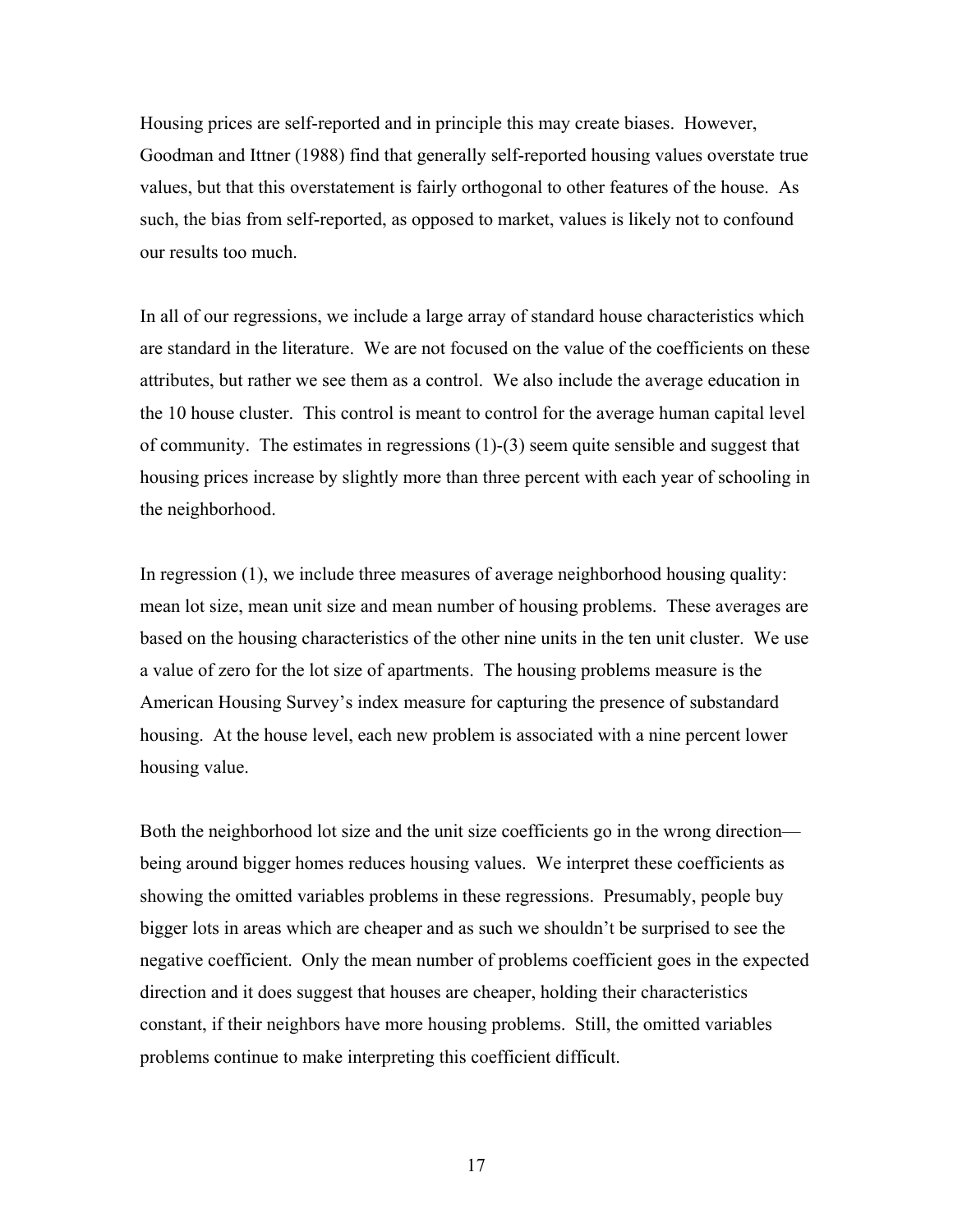In regression (2), we include a composite housing quality measure. We do this by using the hedonic parameters estimating a basic housing hedonic. In order to make averaging sensible, we regress housing price itself (not its logarithm) on housing characteristics. We use these estimated coefficients to create a predicted housing value for each apartment. We take the average of the predicted house value for the other nine houses in the cluster and log that average value to get an elasticity. These results are robust to alternative averaging procedures (i.e. taking the average of a log estimate). We find an overall coefficient of .086, which means that a one percent increase in average housing quality in the neighborhood is associated with an 8.6 percent increase in the value of the house. This coefficient would imply an optimal subsidy of 8.6 percent to the price of housing (which is much less than the subsidy that actually exists for itemizers).

In regression (3), we estimate a spline in this average predicted value parameter. This enables us to check whether the impact of the average value is different for poorer neighborhoods or for richer neighborhoods. We estimate the impact of average predicted housing values with two breaks, corresponding to the  $33<sup>rd</sup>$  and  $66<sup>th</sup>$  percentile of the average home price distribution. Surprisingly, the strongest coefficient occurs for the top third of the housing price distribution. There is no effect of housing quality in the bottom third. The coefficient for the middle third is .27 and the coefficient for the top third is .4. In principle, these estimates could justify exactly the subsidy that we see in practice: a generous housing consumption subsidy oriented towards the top of the income distribution. Still, we believe that these results are sufficiently riddled with omitted variables problems that we would be loath to accept them without more proof.

Finally, in regression (4), we use the actual prices of one's neighbors to estimate the average housing quality in the neighborhood. This variable has the advantage of capturing unobserved housing attributes. In other words, if the American Housing Survey does not adequately measure some housing attributes (say, the aesthetic qualities of the house), then these attributes will still be included in the price. However, this variable has the disadvantage of incorporating omitted, neighborhood level characteristics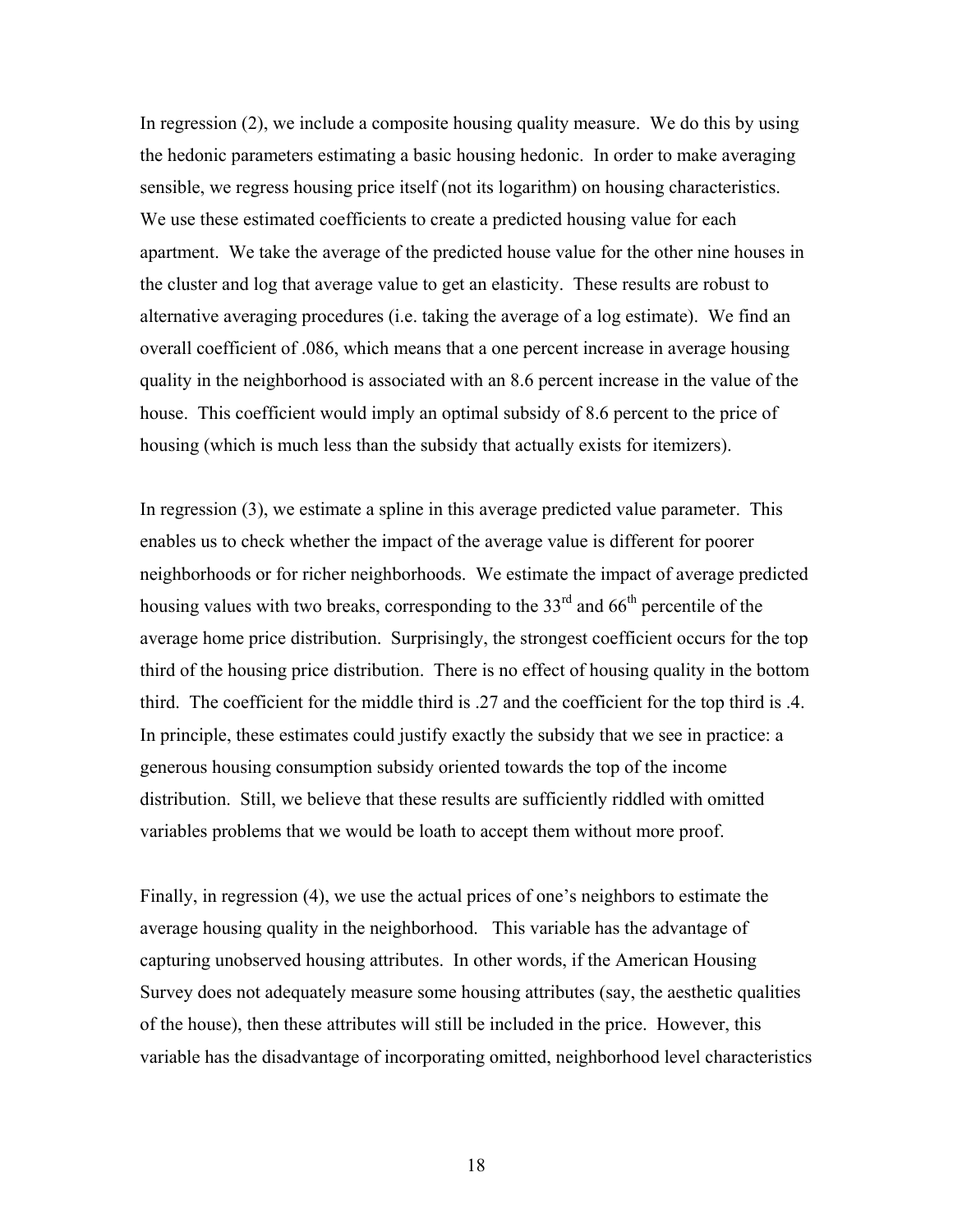<span id="page-19-0"></span>which would induce a spurious correlation between the dependent housing price and the housing prices of the neighboring houses.

Overall, we find a large impact of the average housing price of the neighbors. The estimated coefficient is .89. In regression (5), we perform the same spline as in regression (4), but here we use actual housing prices instead of predicted housing prices. Just as in that previous regression, we find that the impact of neighborhood housing price is the same at all housing quality levels. We are particularly suspicious about these results because unobserved factors that make houses expensive are likely to affect the entire neighborhood.

Overall, these results suggest that there may well be externalities involved in consuming more housing. Still, the home mortgage interest deduction subsidizes housing consumption beyond the level that would be justified by our preferred estimates in regression (2).

Finally, it is possible that there is an intergenerational externality related to housing consumption. In principle, larger more comfortable homes may benefit children. If the government cares more about children (relative to parents) than parents do, then it may make sense to subsidize homeownership.<sup>[4](#page-19-0)</sup> We know of no evidence that documents the impact of extra space on the outcomes (or happiness) of children, but we do know that housing consumption and children are clearly complements. On average, the amount of interior spaces rises with 48 square feet per child in the American Housing Survey. This complementarity at least makes it possible that subsidizing housing may yield benefits for children. Of course, in most cases the disadvantaged children that we are most concerned about helping will not be impacted by the home mortgage interest deduction.

The complementarity between housing consumption and children means that the mortgage interest deduction may also have an impact on fertility. If larger homes make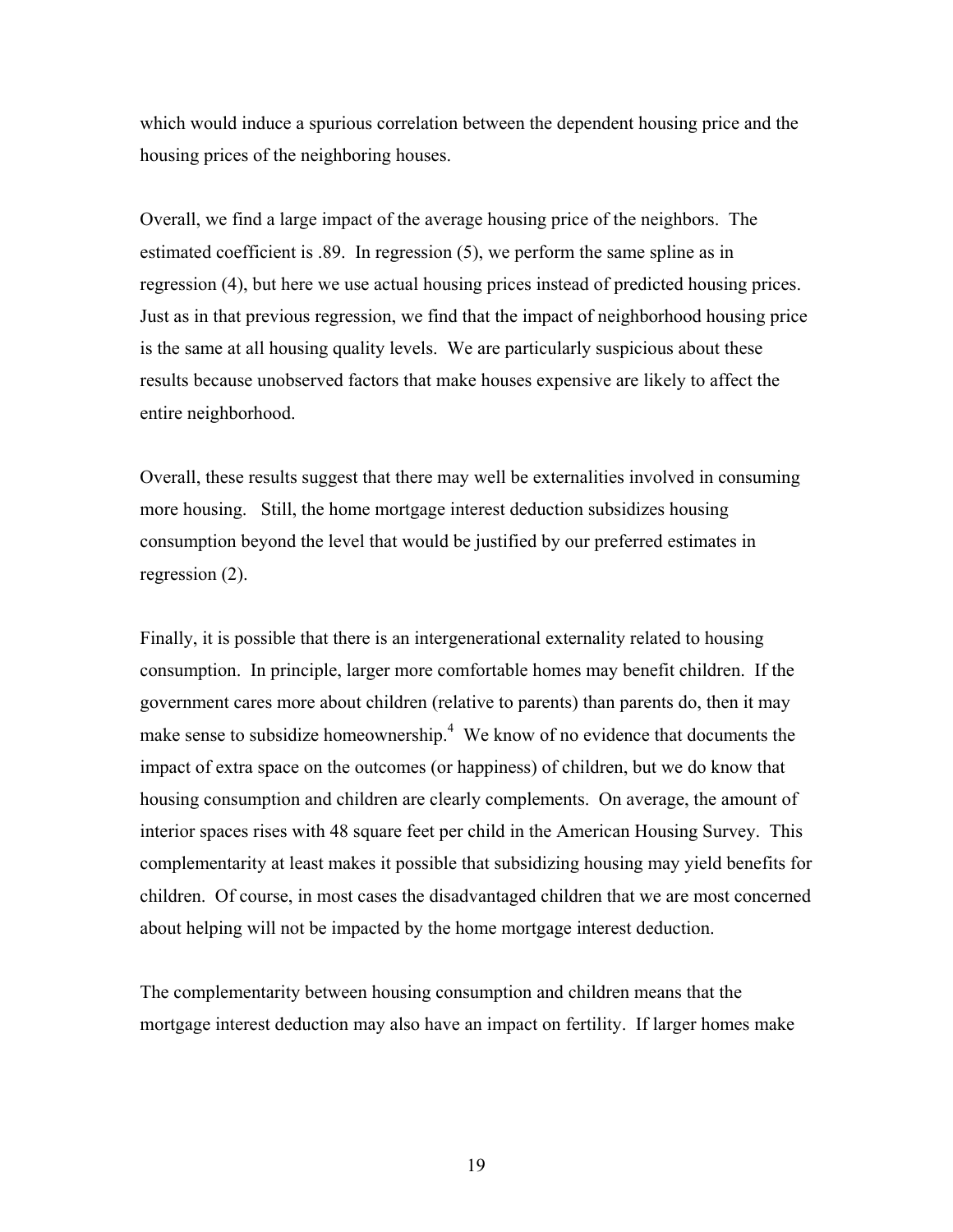big families possible, then subsidizing housing will be desirable if the government desires to subsidize fertility. Indeed, elsewhere we have shown that there is at least some relationship between fertility and floor area per capita across countries. While this correlation can be due to reverse causality or omitted variables, it is still suggestive and at least raises the possibility that the U.S. government's pro-housing policies may play some role in supporting high American fertility. Of course, this impact on fertility is only desirable if indeed we want to subsidize fertility to begin with, which is far from obvious.

#### *Negative Impacts of Subsidizing Housing Consumption*

A wide number of papers have talked about the welfare losses from subsidizing housing consumption in the absence of externalities. These papers have taken the straightforward economic view that distorting consumption creates welfare losses relative to an outcome where prices reflect social costs. However, these losses will get even bigger if there are negative, not positive, externalities from certain types of housing consumption. Here, we briefly mention the possible negative externalities related to subsidizing housing consumption through the home mortgage interest deduction.

Voith (2001) has argued that subsidizing housing consumption may indeed be hurting our inner cities. His argument is that by encouraging more housing consumption, the home mortgage interest deduction encourages people to leave small city apartments to consume larger places on the fringe of the city. This flight from the city might itself impose negative social costs on the people who remain in the city.

More generally, the home mortgage interest deduction may create negative effects by disproportionately encouraging spending on housing among the wealthy, and not the poor. To the extent to which spending is limited to structure, this unequal incentive seems unlikely to cause social problems. However, a significant amount of spending in

<sup>&</sup>lt;sup>4</sup> If a parent values his child's utility almost as much as his own, but the government values both equally (even if it doesn't care much about either one of them), then the government should act to create incentives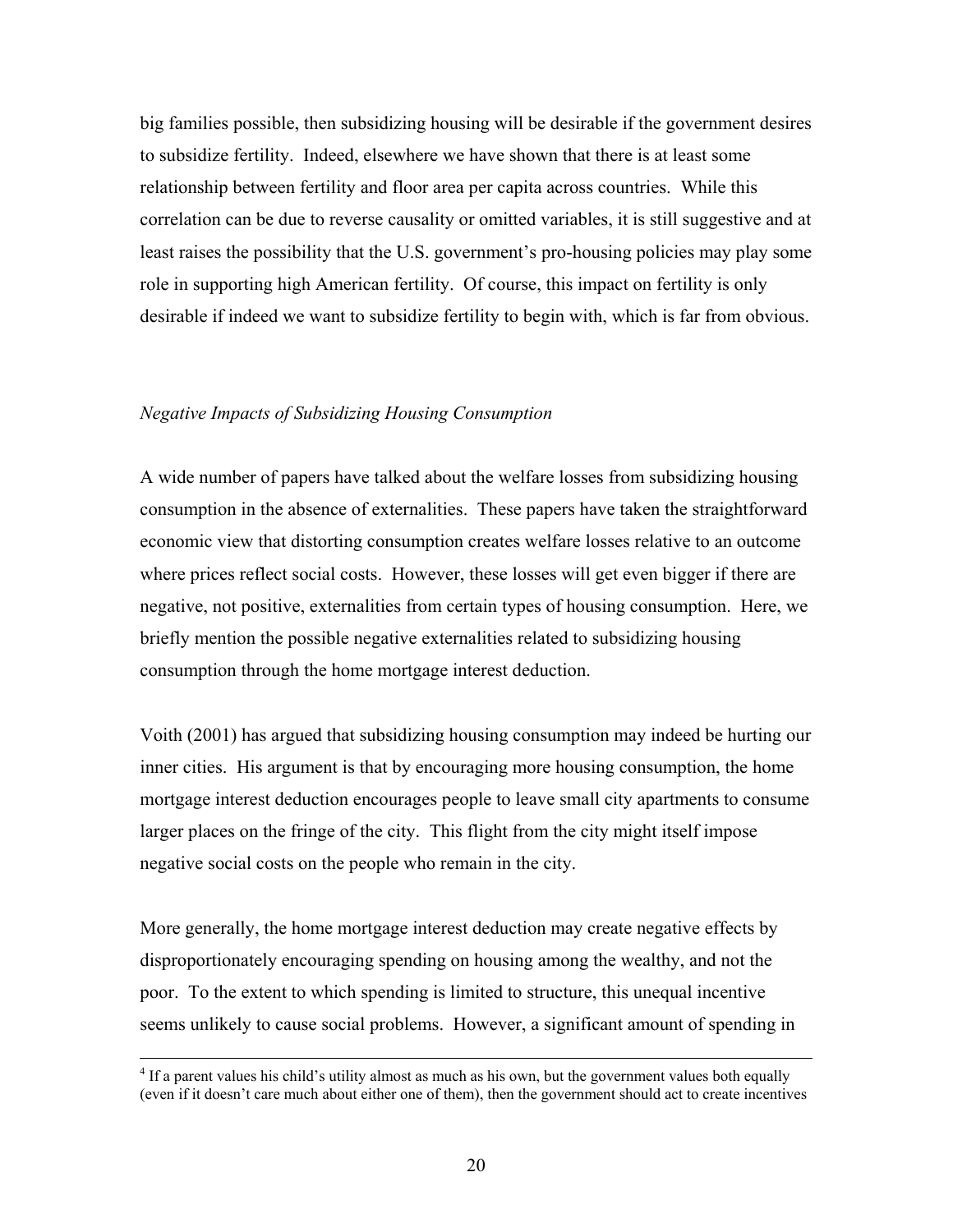the expensive areas of the country is spending on land, or community amenities, not on structure (see Glaeser and Gyourko, 2002). As such, the home mortgage interest deduction encourages the rich to spend more on community attributes.

Again, this is not necessarily problematic if community attributes are innate things like access to the seacoast, but it is a problem if the primary community attribute is the average income, or human capital level, of the community. If we encourage the rich to buy more, then we encourage the rich to live in particularly high-income communities. In essence then, the home mortgage interest deduction acts to increase segregation by income. By creating incentives for the rich to spend more on housing, the home mortgage interest deduction creates incentives for the rich to live in fancier neighborhoods, which invariably means that the rich will tend to segregate more.

To make this concrete, consider the following simple algebraic example. Consider a world with N rich people and N poor people living in two communities each of size N. All houses are identical, except that people get utility from the percentage of rich people in the community equal to  $a^*r$ , where r is the percentage of the community that is rich and a is an individual specific parameter that is districted on the interval  $[\alpha_R - \varepsilon, \alpha_R + \varepsilon]$ for the rich and  $\left[\alpha_p - \varepsilon, \alpha_p + \varepsilon\right]$  for the poor, where  $\alpha_p > \alpha_p$ . The equilibrium condition for this model is that the difference in housing prices between the two neighborhoods must exactly offset the utility gains from being in a neighborhood with more rich people. In the absence of subsidized housing, there will be one rich community with a proportion of rich residents equal to ε  $.5 + \frac{\alpha_R - \alpha_P}{4\epsilon}$ , and a poor community with a proportion of its residents that are poor that this is equal to ε  $.5 - \frac{\alpha_R - \alpha_P}{4\epsilon}$ .

If the tax code subsidizes housing consumption for the rich (and not the poor) so that they only pay 1-s of any housing costs, then in the new equilibrium the rich community will

for transfers from parent to child.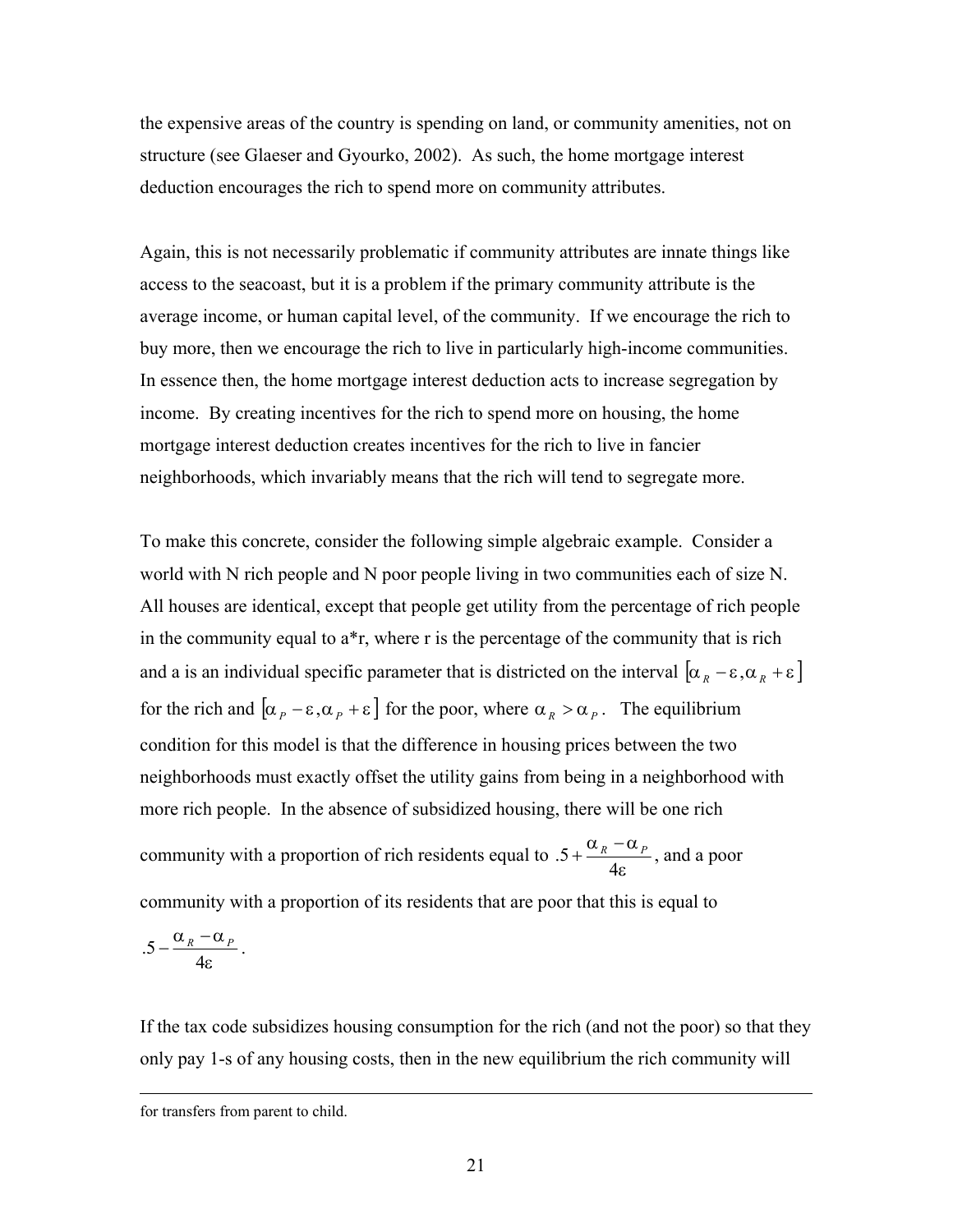have a proportion of rich residents equal to ε  $\alpha_{R}$  –  $(1-s)\alpha$  $2(2 - s)$  $.5 + \frac{\alpha_R - (1 - s)}{2}$ *s*  $s_R$   $-(1-s)\alpha_p$ −  $+\frac{\alpha_R-(1-s)\alpha_P}{2}$  and the poor community

will have a proportion of rich residents equal to ε  $\alpha_{R}$  –  $(1-s)\alpha$  $2(2 - s)$  $.5 - \frac{\alpha_R - (1 - s)}{2}$ *s*  $s_R$   $-(1-s)\alpha_p$ −  $-\frac{\alpha_R-(1-s)\alpha_P}{\alpha_R(s)}$ . The degree of

segregation (i.e. the share of the rich who live in the rich community) rises with the degree of subsidization. As such, any policy that makes it cheaper for the rich (relative to the poor) to live in the more expensive neighborhood will tend to increase the degree of segregation in society. Conversely, a policy that disproportionately subsidizes the housing consumption of the poor (perhaps Section VIII vouchers) would act to decrease income segregation.[5](#page-22-0)

Cutler and Glaeser (1997) argue that black-white segregation is quite harmful to African-Americans. If subsidizing housing consumption abets this segregation, then it will create negative externalities for African-Americans. Since we do not have meaningful estimates of the impact of the subsidy on the level of segregation, it is impossible at this time to calculate the welfare costs from this aspect of housing subsidy. Still, we highlight this potential negative impact of the home mortgage interest deduction as a topic for future research.

#### **V. The Externalities from Ownership**

 $\overline{a}$ 

We now switch from considering the housing consumption margin to considering the ownership margin. The bulk of the discussion about the benefits of the home mortgage interest deduction has focused on this margin and the externalities from homeownership. At this point, we first address the question of whether there are externalities from homeownership and if so, how important are they. Then, we turn to the question of whether the home mortgage interest deduction does a good job of promoting homeownership.

<span id="page-22-0"></span> $<sup>5</sup>$  Indeed, Katz, Kling and Leibman (2001) find that voucher recipients tend to use their vouchers to move to</sup> low poverty neighborhoods, even when there is nothing explicit about the voucher that subsidizes non-poor neighborhoods.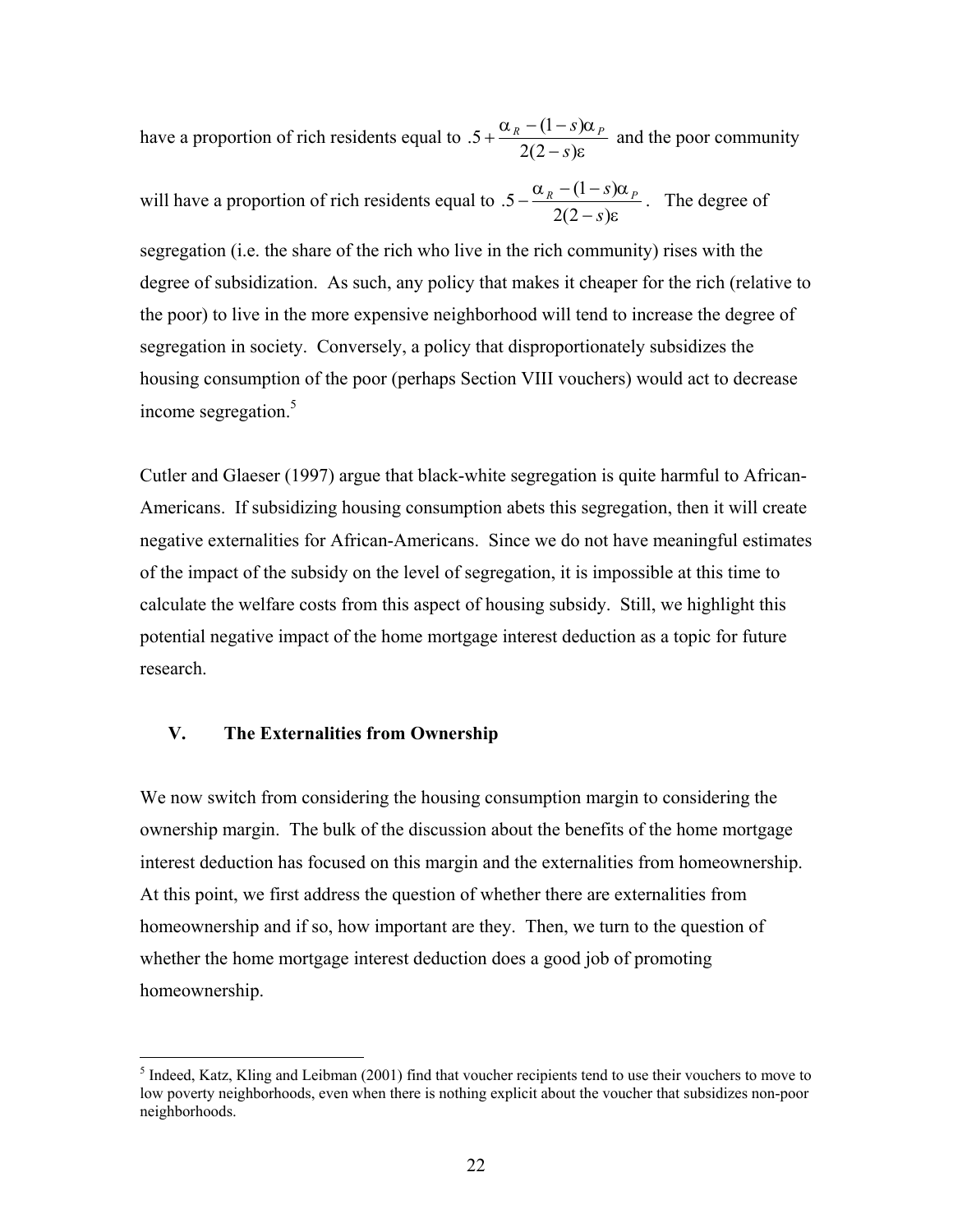The economics literature points to three reasons why homeownership might create externalities. First, homeowners own an asset whose value is tied to the strength of their community. As such, they have an incentive to act (and vote) for things which will make their community more attractive. This may take the form of community activism or contributions to public goods. Of course, free rider problems still exist, but the property stake in the community creates at least a small incentive to keep the community strong.

This becomes particularly clear in the case of elections. Homeowners will tend to prefer government actions that keep the value of their property. In many cases, these actions may be long-term investments that raise the long-term prospects of the community. As housing is a long-lived asset, it will incorporate expectations about the results of government investment and owners will reap benefits from long-term government incentives.

Conversely, renters have no financial stake in strengthening the community and because rents are not fixed, they can even lose from investments that strengthen the community. If these investments are sufficiently attractive to outsiders, then they will raise rents more than they raise the utility of the renters directly and the renters may lose. As such, renters will be likely to prefer direct government handouts that come to them, while owners will be more likely to trade off such handouts for investments in the community (the algebra of this argument is given in DiPasquale and Glaeser, 1996).

There is also a dark side to the political interests of homeowners. Owners face incentives to raise house prices by any means possible. In some cases, improving the community is a natural means of raising prices. In other cases, stopping off new supply of housing is a more effective means of raising prices. As such, homeowners will be likely to act like local monopolists and try to cut off new supply.

The second reason why homeownership creates externalities is that it creates barriers to mobility. There are few economic assets with transaction costs that are big as those involved in home sales. Real estate agents that typically charge between three and six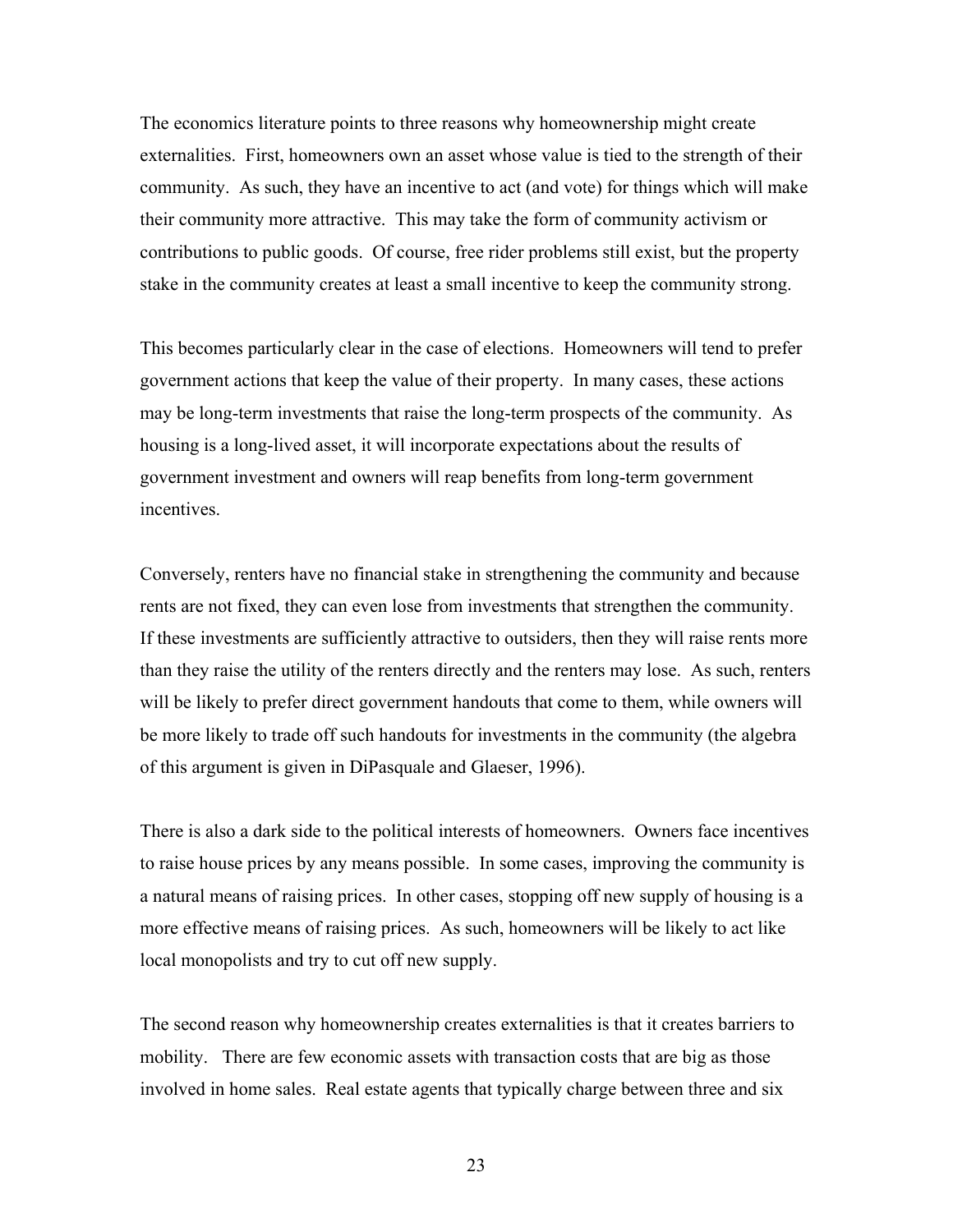percent of the value of the house are not uncommon, and both sellers and buyers bear other costs as well. These costs mean that homeowners move much less often than renters do. Indeed, the 2000 Current Population Survey tells us that 32.5 percent of renters changed houses in the previous year, while only 9.1 percent of owners changed houses over the same period.

These costs become exacerbated in down markets where the leverage created by mortgages means that owners have frequently lost most of their equity. As a result, they may have lost their ability to make a down payment elsewhere and they find themselves fixed (this argument is made by Stein, 1998). As we will discuss later, this permanence, particularly in declining areas, may be harmful as people become trapped in high unemployment areas. Still, there may also be benefits from permanence.

The incentive to invest in a community and in social connections will depend on one's time horizon. Individuals who only expect to live in an area for a few months are unlikely to both make friends and join local organizations. People who are fixed have much more to gain from connecting with others. Likewise long time horizons will increase the returns to becoming informed about local issues. They will reap the returns from these investments over time. If investment in social connections yields externalities, then this permanence will create positive externalities.

The third possible way in which homeownership might generate externalities is through home maintenance and gardening. Homeowners face incentives to take better care of their homes then renters. If some of this care creates aesthetic externalities then homeownership may yield benefits through greater care. Of course, for this externality to be important it must be the case that landlords take worse care of their homes than homeowners.

There are two approaches to measuring the externalities from homeownership. The first, and most direct way, is to examine an activity that is believed to yield externalities, for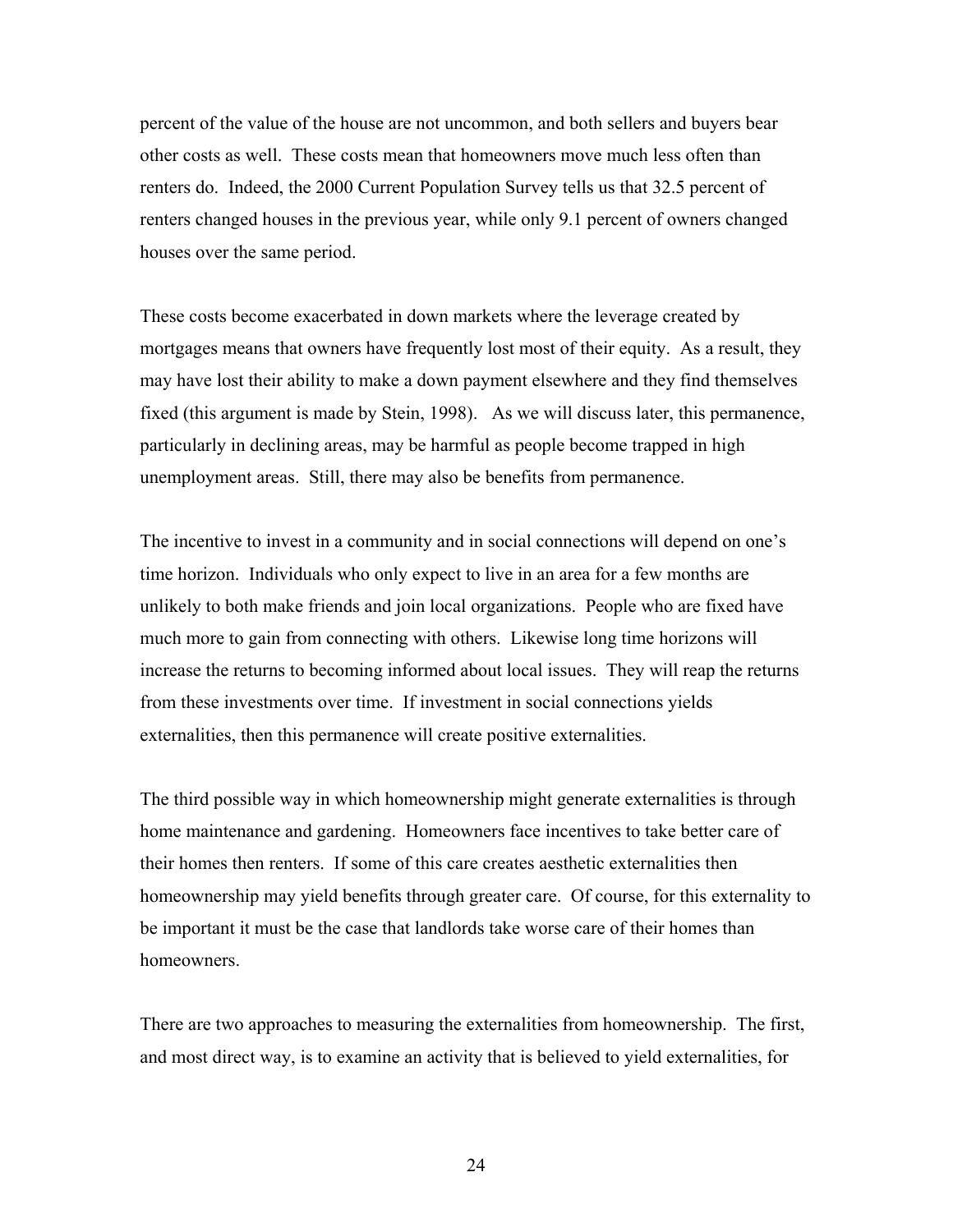example gardening or joining clubs, and to see whether homeowners do more of this activity than renters. In other words, to run a regression of the form:

#### (2) Outcome=a+b\*Homeownership+c\*Other Controls

This approach is taken by Rossi and Weber (1996), Green and White (1996) and DiPasquale and Glaeser (1998). In some cases, it may make sense to examine community level aggregates of this activity and to see if it is correlated with the community level homeownership rate:

(3) Average Outcome=a+b\*Homeownership Rate + c\*Other Controls

The biggest problem with this approach is that homeowners differ from renters along different dimensions. Indeed, as Section II emphasized homeowners are likely to be older and richer. Of course, multivariate regressions can control for observable characteristics that are correlated with homeownership. More problematic are the characteristics (e.g. responsibility or patience) that are likely to both generate homeownership and influence socially beneficial activities. The biases created by omitted variables are likely to be severe and make pretty much all estimation of this type somewhat dubious.

There are two common approaches to this type of problem. In some cases it may be possible to use longitudinal data and look at how people change their behavior when they become homeowners. This approach at least eliminates any time-invariant individual characteristics that are likely to be correlated with homeownership. Unfortunately, this approach cannot deal with time varying individual heterogeneity, and this form of heterogeneity is likely to be important. If we see someone become more responsible when he buys a home, is it the result of the home, or has the individual just grown up a little and gotten his act together? Still, we believe that longitudinal data is ultimately the best approach to this problem. However, the only use of longitudinal data in this area was done on German data by DiPasquale and Glaeser (1998) and yielded, at best, mixed results.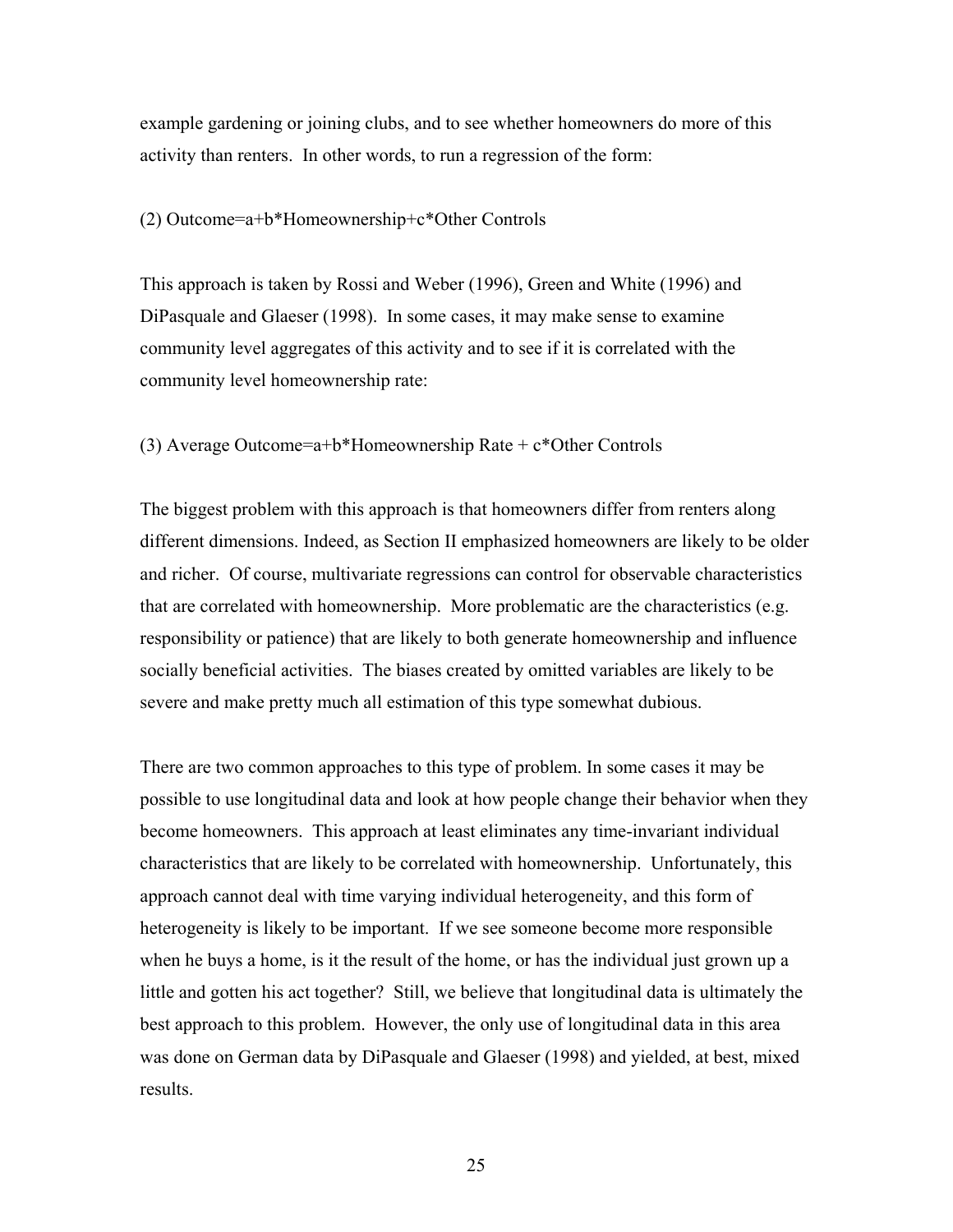The reason why longitudinal data is so desirable is that the alternative identification strategy, the instrumental variables approach, seems unlikely to yield convincing result. The instrumental variables approach would rely on some natural experiment that increased the homeownership rate and didn't have any other correlation with the relevant outcome. Past attempts at instrumental variables approaches include Green and White's (1997) use of the ratio between rental prices and housing costs. While this is certainly a valiant try, this ratio is not exogenous and seems likely to be both correlated with and potentially caused by a large number of area level characteristics which are likely to be correlated with outcomes of interest. Likewise, DiPasquale and Glaeser (1998) use statewide variation in the homeownership rate for different demographic subgroups. Again, this attempt suggests more courage than wisdom, as these aggregate rates are unlikely to satisfy the relevant orthogonality condition.

There are several reasons why successful instrumental variables strategies have been elusive. Location-level attributes that influence homeownership, such as the housing stock, are likely to have a direct impact on the many outcomes. The share of the housing stock that is detached explains most of the variation in the homeownership rate across cities. Since this housing stock variable is highly correlated with the entire spatial structure of the city, it is very likely to have a direct effect on most outcomes of interest.

Second, if an exogenous attribute makes homeownership cheaper, then it will attract people who are inclined towards homeownership. This migration effect is potentially quite serious. Consider two locales, one of which subsidizes homeownership and the other of which doesn't. In principle, this subsidy should be a clean experiment showing the effect of homeownership. However, people who are prone to own homes will move into one place and rent-prone individuals will move into the other locale. As such, the differences across the communities are quite likely to be caused by omitted individual characteristics of the migrants.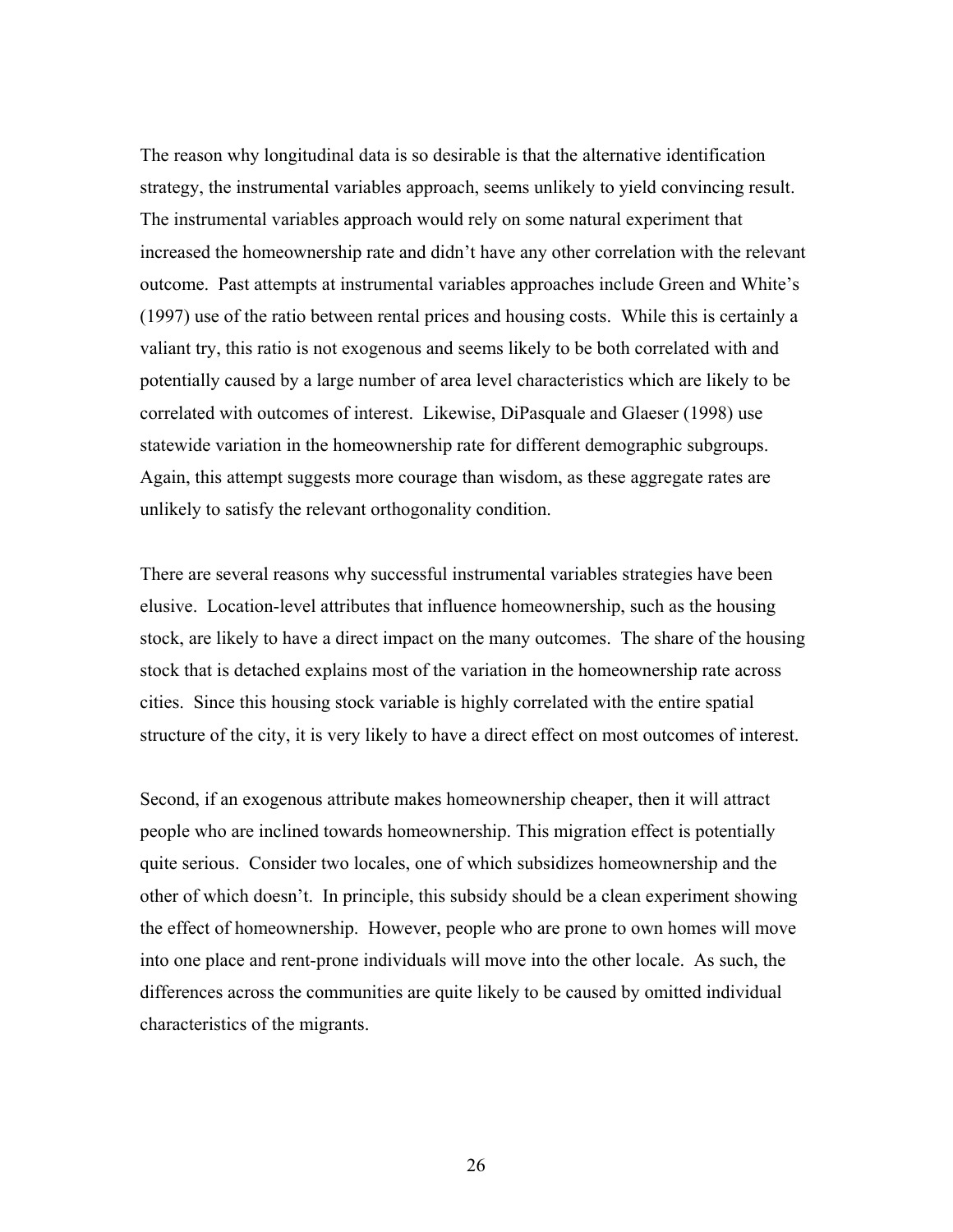If there is a change in policy, and we believe that this change moves the homeownership rate faster than it influences migration, then in principle we might be able to use the changes in the locale's outcome as a test of the effect of homeownership. Monroe (2001) represents the best work of this nature. Monroe looks at branch banking at the state level and finds that when states allowed branch banking, their homeownership rate increased. Unfortunately, the changes in the state homeownership level tended to be too small to identify the impact of homeownership with any precision.

Ideally, there would be some sort of government policy that is specific to the individual, not the locale. By comparing individuals who had access to the policy with identical individuals who didn't, we might be able to test for the impact of homeownership. Of course, such a policy would need to be free of other effects, and in particular free of an independent income effect. In practice, most pro-homeownership policies have tended to also transfer large amounts of wealth to treatment group. As a result, any effects represent the combined impact of homeownership and greater wealth.

The second approach to measuring the externalities from homeownership is indirect. Instead of seeing whether homeowners differ from renters, we test the impact of living around homeownership on housing prices. In other words, we estimate a variant of regression (1):

(4) Log(Price)=a\*House Attributes+b\*Neighborhood Homeownership Rate+c\*Other **Controls** 

This approach asks whether housing prices are higher in neighborhoods where other people own homes. This approach is obviously also problematic. The neighborhood homeownership rate is likely to be correlated with other neighborhood attributes, such as low housing costs (which would bias the estimate of "b" downward) or attractive neighborhood amenities (which would test to bias the estimate of "b" upwards).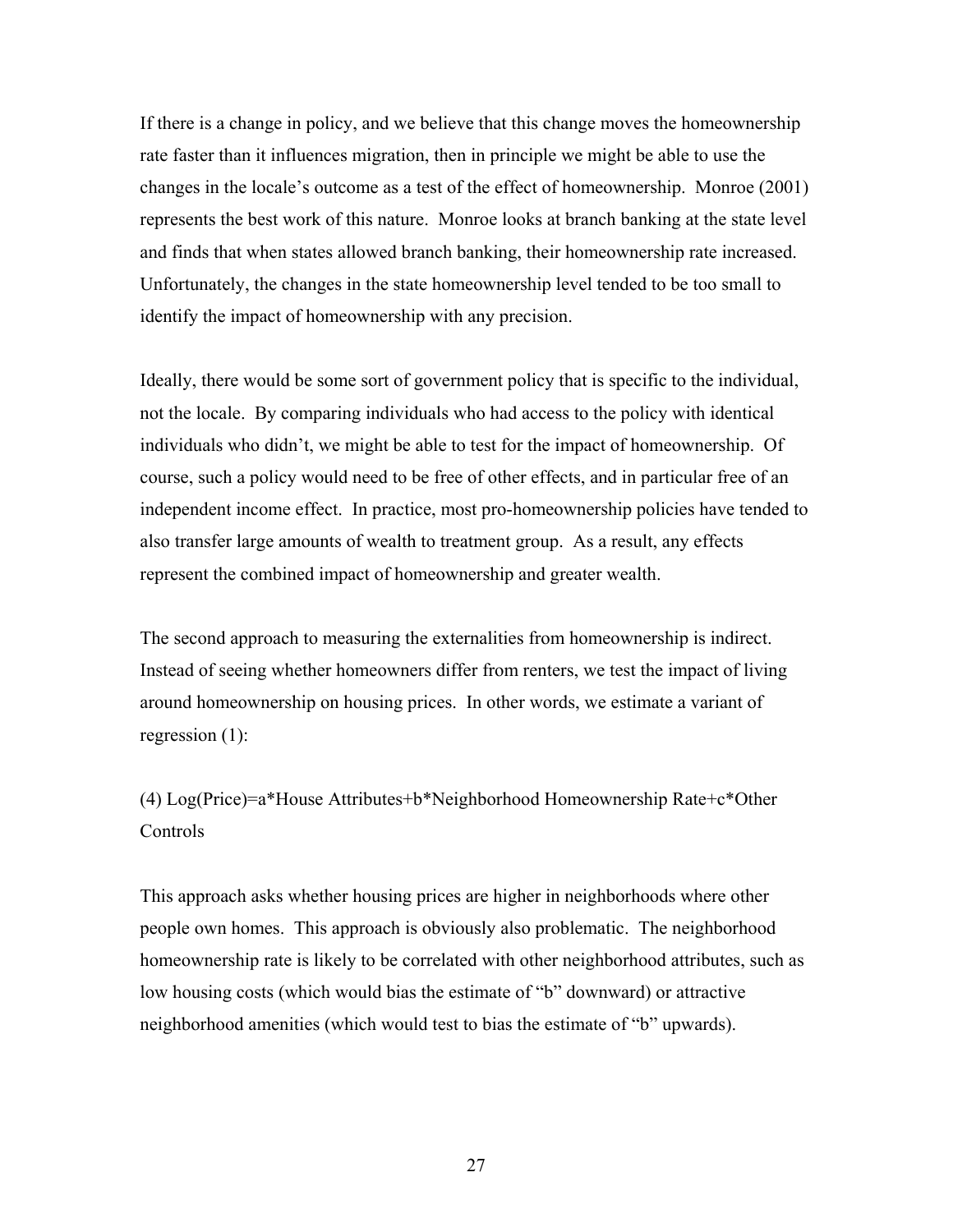Still, in principle we can try to control for location specific amenities. The primary advantage of this approach is that it gives us an actual dollar estimate for the value of homeownership. We believe that this approach actually makes more sense at the local level where patterns of homeownership may be somewhat random, than at the city level where high levels of homeownership are almost completely determined by the housing stock, which is itself so important in driving prices. We will turn to this approach later when we try to put an actual dollar value of the externalities from homeownership.

#### **VI. Evidence on the Externalities from Homeownership**

We now discuss the evidence on homeownership and a number of potentially externality creating activities. First, we discuss the homeownership and home maintenance and gardening. While this is in a sense the most mundane connection, it is also the strongest. We then discuss the connection between homeownership and social connections. We then turn to the connection between homeownership and political behavior. We end this section by discussing other externalities potentially related to homeownership.

#### *Homeownership, Maintenance and Gardening*

Home maintenance and gardening may be mundane, but these activities are likely to lead to a more pleasant neighborhood and generate externalities. In Section IV, above, we already found the neighborhood home values rise with housing quality. The attention that homeowners' groups pay to enforcing local rules at housing and garden maintenance also provides anecdotal information supporting the existence of externalities from these activities.

There is a rich body of evidence on the connection between homeownership and home maintenance. Authors like Galster (1983) and DiPasquale and Glaeser (1998) have shown that homeowners are more likely to engage in home maintenance and gardening. DiPasquale and Glaeser (1998) find that the homeownership effect on housing repairs even survives in longitudinal data with individual fixed effects. Shilling, Sirmans and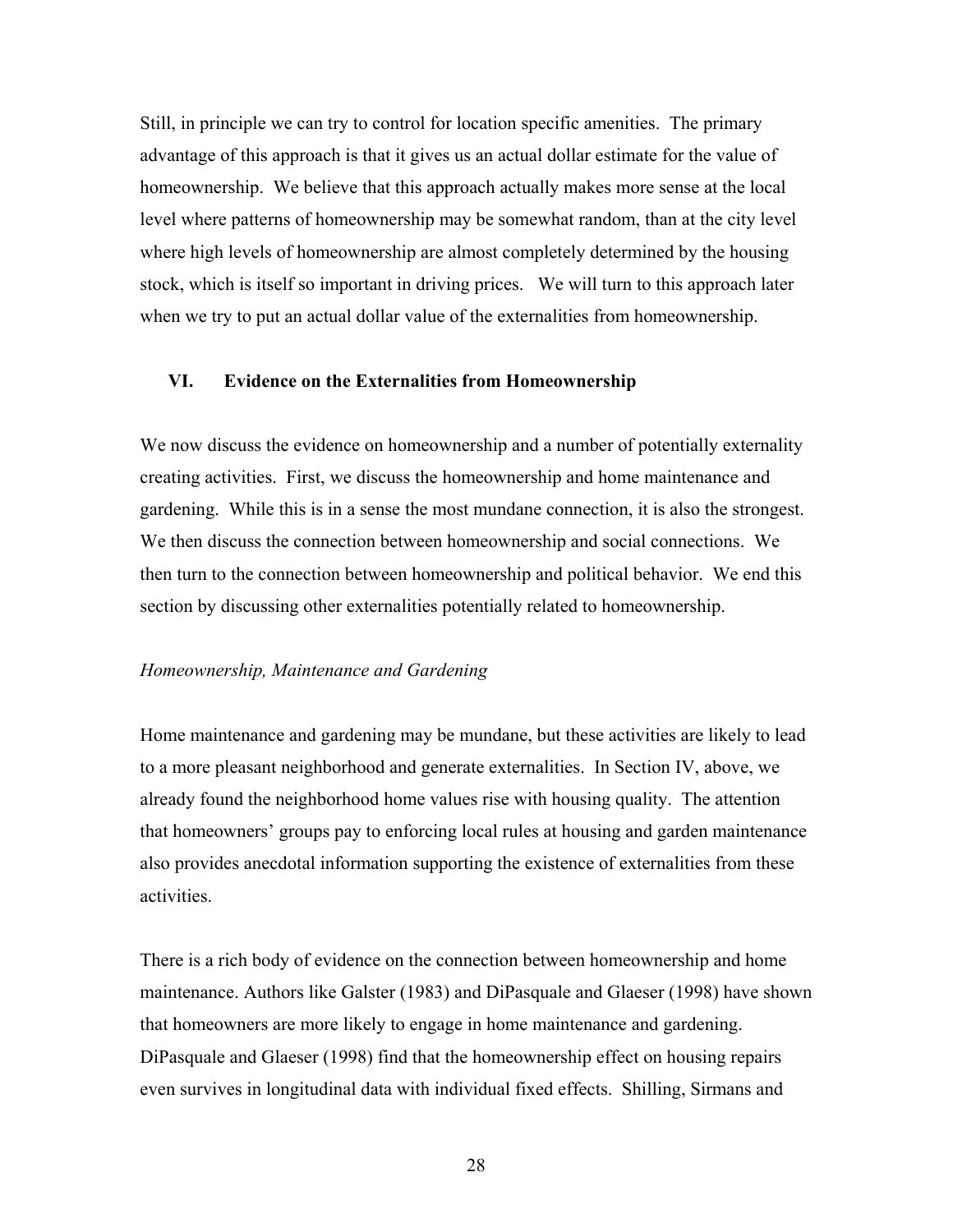Dombrow (1991) show that the rate at which property depreciates is a function of homeownership. If we believe the estimates above, which suggest that the value of a home is a function of the average quality of homes in the neighborhood, then these home maintenance effects will end up increasing the value of homes in the area.

The raw correlation between homeownership and gardening or doing housework is quite large. If we consider only people who live in single family detached homes, 73.4 percent of owners garden and 49.5 percent of renters garden in the General Social Survey. DiPasquale and Glaeser (1998) report that in their German Sample 33 percent of renters report doing home repair or yard work and 57 percent of owners report doing the same activities. This difference, in the German data, drops in half with individual fixed effects, which means that there is still a 10 percent difference in the rate at which people do this home maintenance.

The net effect of these maintenance differentials is that homeowners live in considerably less dilapidated surroundings than renters. In the American Housing Survey, among the set of owner-occupied single family detached homes, 3.1 percent have open cracks or holes in the wall or ceiling. The comparable number for rented single family detached homes is 10.2 percent. Likewise, 2.8 percent of owner-occupied homes have broken plaster or peeling paint and 1.7 percent have signs of rats or mice. The comparable numbers for rented units are 7.5 percent and 5.4 percent respectively. It is hard to know the extent to which these differences reflect intrinsic differences of the units or the residents that are unrelated to homeownership. Still, the gaps are striking enough that they add some credibility to the view that homeowners just take better care of their property. When we turn to the hedonic estimates, we will be able to control for housing quality, which will give us an estimate of the extent to which the externalities from homeownership work through better home maintenance.

*Homeownership and Social Capital*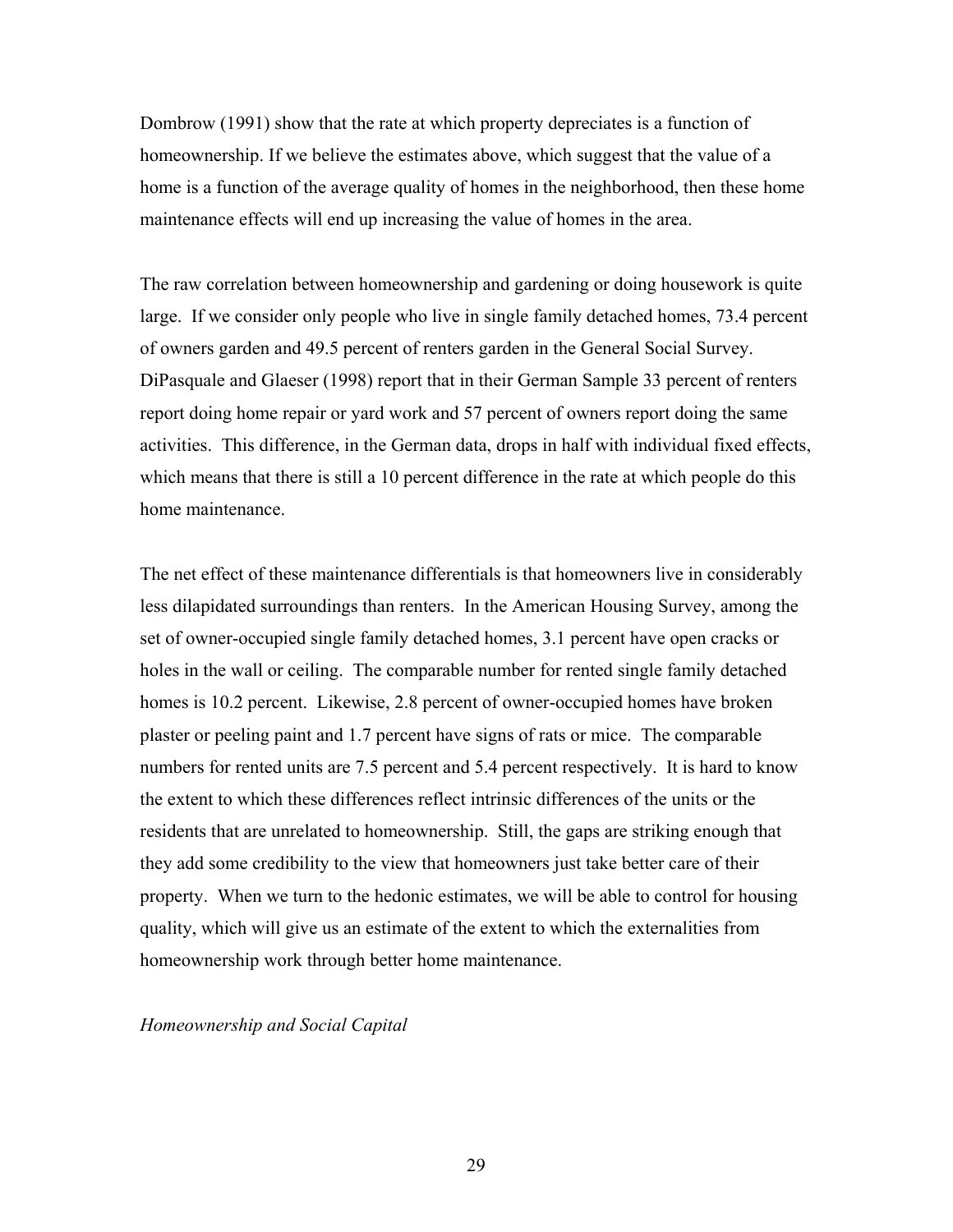The evidence for social groups and homeowners likewise consists primarily of large correlations without any strong evidence for causality. Table 5 shows the membership patterns of owners and renters in the General Social Survey. In every form of group membership, owners are more likely to join the renters. At the bottom of the table, we look at two aggregate measures: the two number of types of organizations to which the individual belongs and the frequency with which the individual socializes with his or her neighbors. For both of these variables, homeowners are also more social.

The third column shows the marginal effect estimated in a probit regression where we control for age, age squared, education level, income level (and a dummy variable for cases where income is missing), marital status, gender, race, and living in a single family detached home. Many of these differences become insignificant once we control for other individual attributes, but all but two remain positive. The variable that aggregates group membership remains quite significant, but the socialization variable does not.

The endogeneity of homeownership remains worrying and it is certainly possible that the correlation between homeownership and group membership stems mainly from unobserved variables which make people more likely to be homeowners and make them more likely to join groups. One possible approach to this is to an instrument which increases homeownership and does not have a direct impact on group members. In Table 6, we use the share of the metropolitan area that lives in single family detached housing in 1980 as an instrument for homeownership. As we discussed above, this variable is strongly correlated with homeownership. This element of the housing stock is reasonably exogenous. The main problem with it as an instrument is that people may select across metropolitan areas and as such there may be a correlation, through this migration, between the variable and unobserved individual heterogeneity.

Nevertheless, we proceed using this variable as an instrument for homeownership in the organizations regression. We find that, after controlling for observable characteristics, the coefficient on homeownership remains large (indeed it grows) but becomes statistically insignificant. Overall, we find these results provocative but far from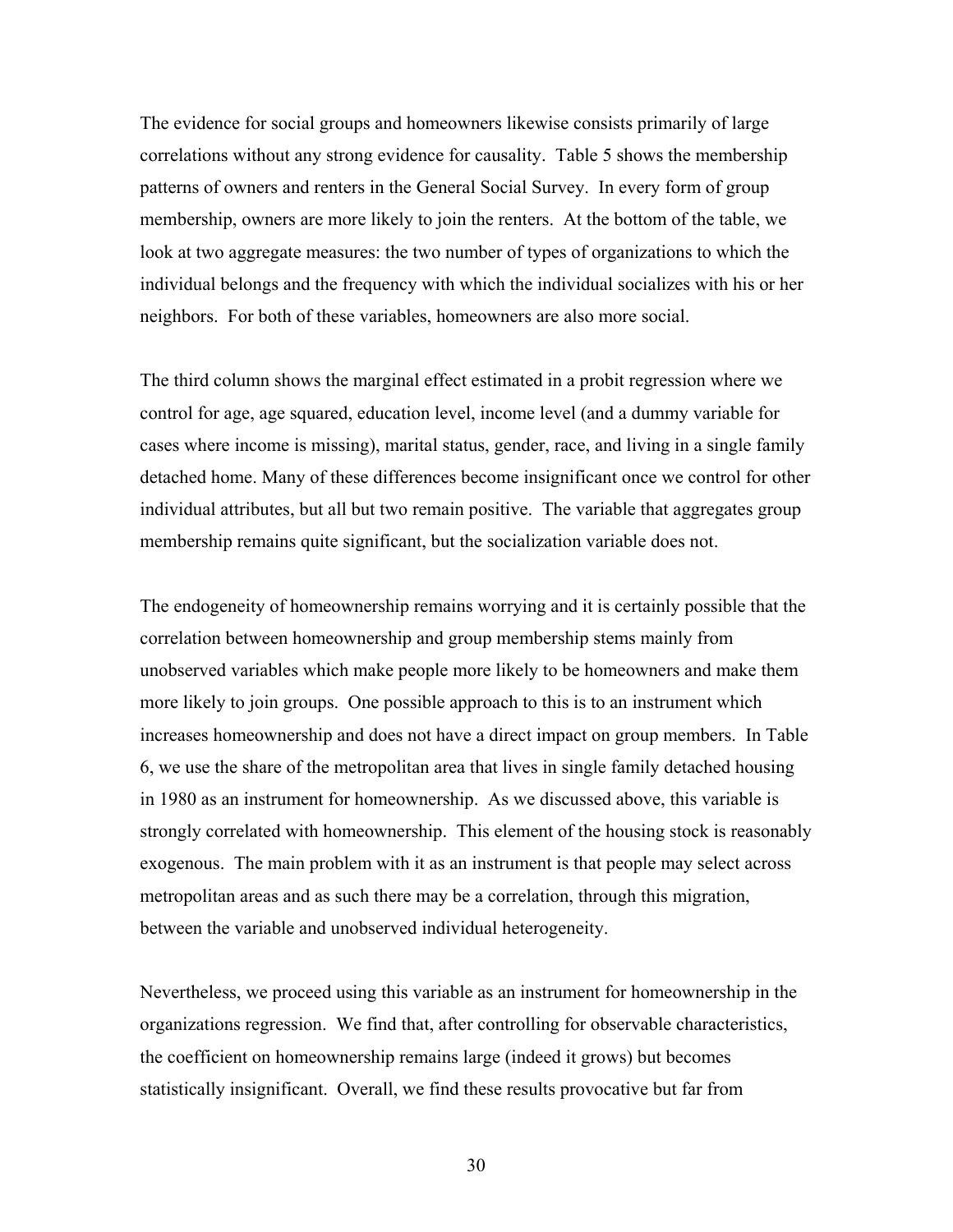compelling. There is clearly a correlation between homeownership and group membership, but at this stage we cannot be sure of a large, causal link.

#### *Politics and Homeownership*

A second channel through which homeownership might create externalities is the political process. Homeownership should give people more incentive to be involved politically. It may also get them to make political choices that favor the long run health of their community (which will create higher housing prices). Conversely, as DiPasquale and Glaeser (1998) show, renters have an incentive to favor policies which bring immediate benefits relative to long run gains.

In Table 7, we use data from the General Social Survey to show the connection between homeownership and a number of political variables. The first two rows show that homeowners are more likely to be informed about political figures. The first row shows that 36.8 percent of homeowners know the name of the local school board head and 22.2 percent of renters have the same knowledge. This effect isn't just the result of homeowners having children. When we control for a wide array of background characteristics, the gap between owners and renters remains large and significant.

In the second row, we show that 22.1 percent of renters know the name of their U.S. representative and 43.2 percent of owners have that knowledge. This gap drops in half when we control for other characteristics, but the difference remains significant. There does appear to be a significant difference in political knowledge associated with home owning.

52.4 percent of renters report that they have voted in local elections. 76.5 percent of homeowners report that they have voted in local elections. When we include our other controls, this difference drops to 10.75 percent, which is still quite significant. DiPasquale and Glaeser (1998) found that this effect does not decline when they control for years of residence in the community. As usual, we cannot be sure that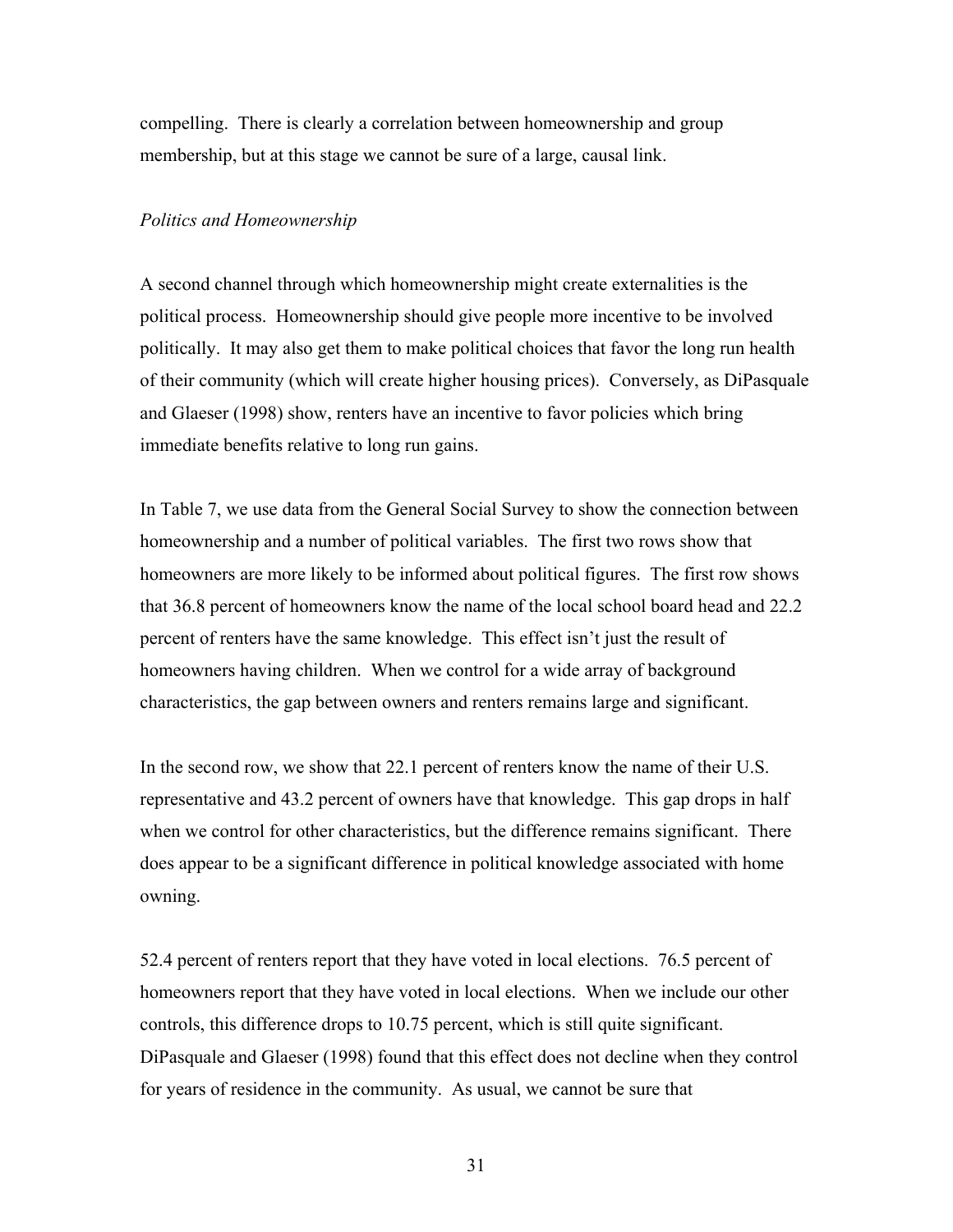homeownership isn't proxying for other omitted characteristics. Still, there appears to be significant evidence for the hypothesis that homeowners are more politically involved in local affairs.

We also look at the connection between homeownership and people saying that they have worked to solve local problems. This variable is self-reported and hard to interpret. Still, the difference between homeowners and renters is striking. 39 percent of owners say that they have worked to solve local problems. 24.6 percent of renters make the same claim. This gap falls to 9.3 percent once we control for other attributes. Certainly, this presents some evidence supporting the view that ownership creates incentives to improve the neighborhood.

Another approach to this issue is to look at the association between local government spending patterns and homeownership. While we do not have actual voting records across communities, we do have local public finance variables from the City and County Data Book. These variables are difficult to interpret because they represent only spending by the locality itself. Thus, if the locality is in a state that generally takes responsibility for a larger share of certain types of spending, this will influence our variables. We try to correct for this problem by including state fixed effects. We also control for income, age, education and density in the locality. With these controls, we find the following two results for data in 1990:

(5) Log(Per Capita Expenditures)= -.026\*Homeownership Rate

and

(6) Log(Percent of Spending on Welfare)=-0.019\*Homeownership Rate.

The standard error on the homeownership coefficient in the first regression is .005 and the standard error in the second regression is .004. The number of observations in both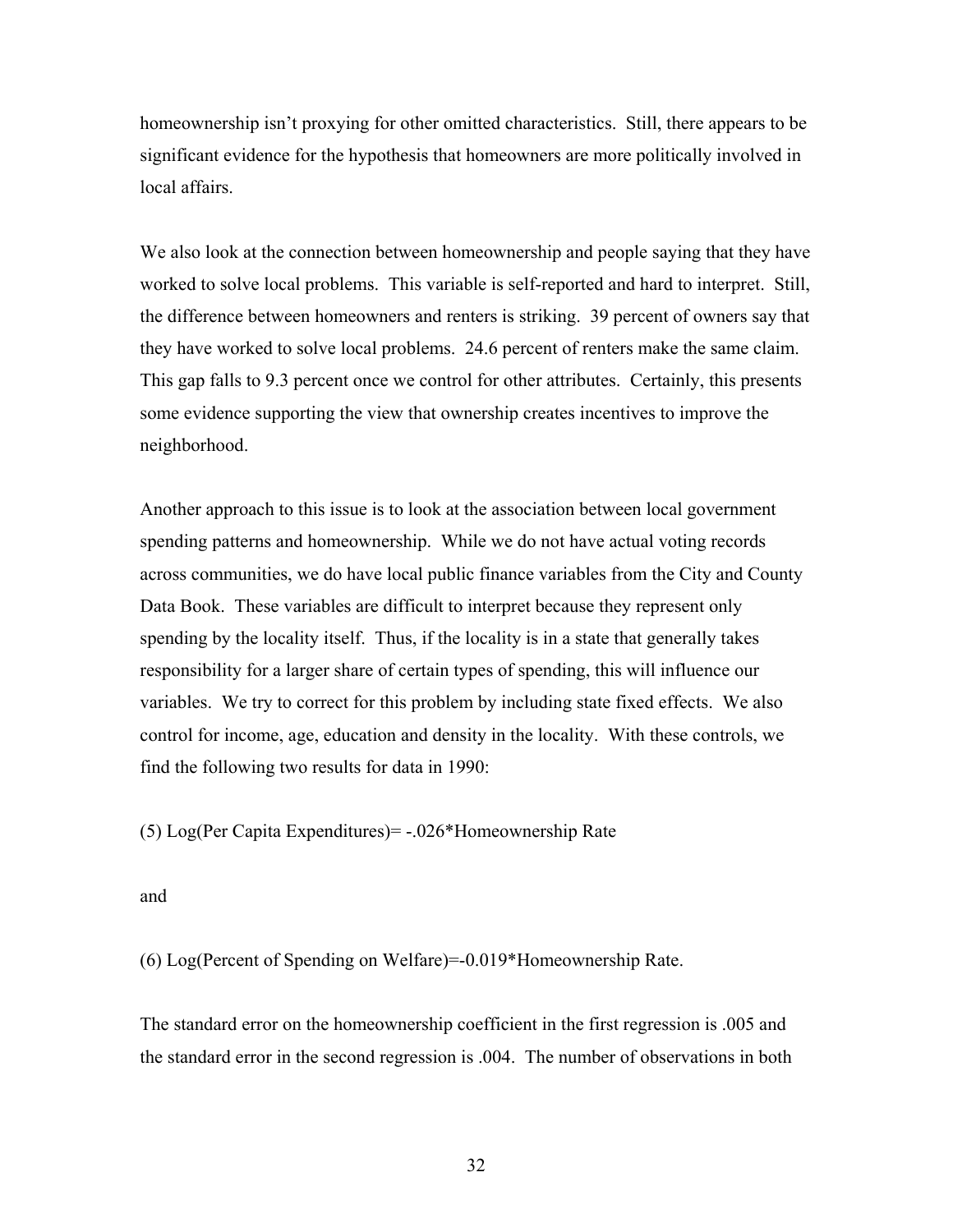regressions is 1076. We also found the homeownership reduces the share of spending on health and hospitals and increases spending on highways.

While these results are certainly open to debate, they suggest that homeownership is associated with lower per capita spending and less spending on transfers. The interpretation of this is that homeowners may work harder to keep taxes down and to avoid transfers, which do not build long run property values. While these effects of homeownership are not unambiguously positive, they do support the hypothesis that homeownership alters the political behavior of people.

Just as homeowners face incentives to invest in their communities, they also face incentives to restrict supply of new housing in order to raise prices. Through zoning and other land use controls, economics predicts that homeowners will work hard to ensure that no substitutes for their houses are brought on the market. This attempt to restrict supply will impose costs on people who want to live in the area and should be seen as a negative consequence of homeownership.

To show the impact of homeownership on the desire for zoning, we looked at all local voting measures submitted to referenda in California in 2000. A typical such measure was a San Francisco referendum on the following question:

Shall the rules that govern converting rental housing to condominiums also apply to converting rental housing to certain forms of joint ownership with exclusive rights of occupancy, and shall the annual 200-unit cap on such conversions be made permanent?

Other measures similarly restricted new owner-occupied housing or made it easier for communities to do so.

The relationship across voting units between homeownership and support for the measures is shown in Figure 4. The underlying regression is: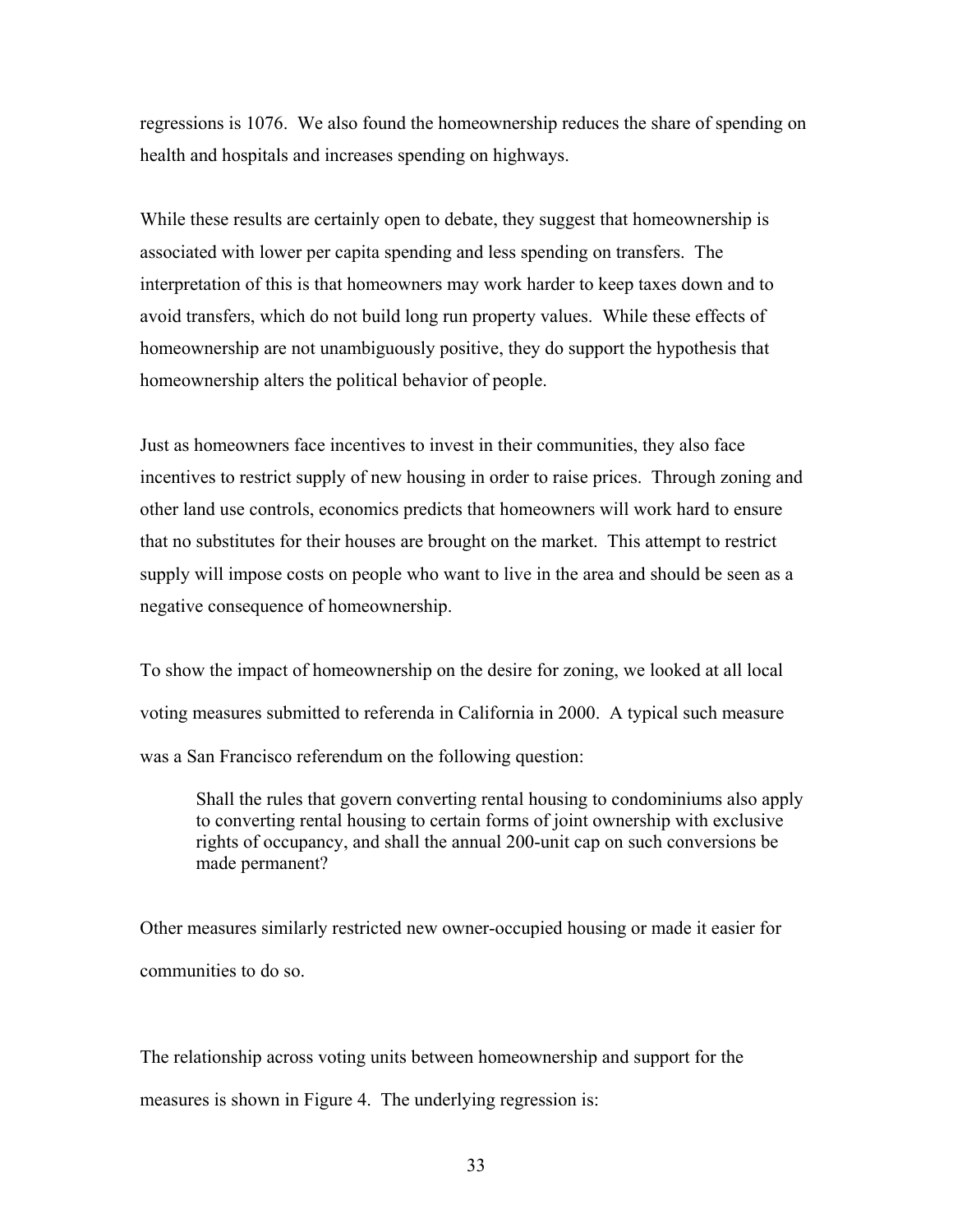(6) Percent Pro-Zoning= $19.2 + .5*$ Homeownership, N=30, R-Squared=.197  $(.12)$   $(.2)$ 

Standard errors are in parentheses. The positive effects of homeownership on local quality should be weighed against its negative effect on restricting the supply of new construction.

#### *Other Externalities: Voting, Children and Unemployment*

Another possible externality that may be related to homeownership is investment in children. Recent research by Green and White (1997) has shown that children of homeowners are about 25 percent less likely to drop out of school than children of comparable renters. This effect is strikingly large in magnitude and quite robust across specifications and across data sets. Green and White (1997) show that this holds in the Panel Study of Income Dynamics, the High School and Beyond Survey and the Current Population Survey.

Of course, as discussed above, the natural objection to this research is that homeownership is endogenous and likely to be correlated with other parental characteristics that may well create good outcomes for children. For example, more future-oriented parents may both be more likely to save to buy homes and be more likely to invest in their children. As such, this effect may well be the result of spurious correlation (just as the results of DiPasquale and Glaeser, 1998, might be). Also, the theoretical grounds for believing in this connection are not obvious. Perhaps the permanence and community investment created by homeowners helps kids, but it isn't clear why this should be the case.

Green and White (1997) are well aware of this problem and try to address it using a measure of relative housing cost, which reflects the ratio of housing prices to local rents. Using this measure as an instrument, they still find significant effects of homeownership on the dropout rate. Of course, one could also argue that these variables are themselves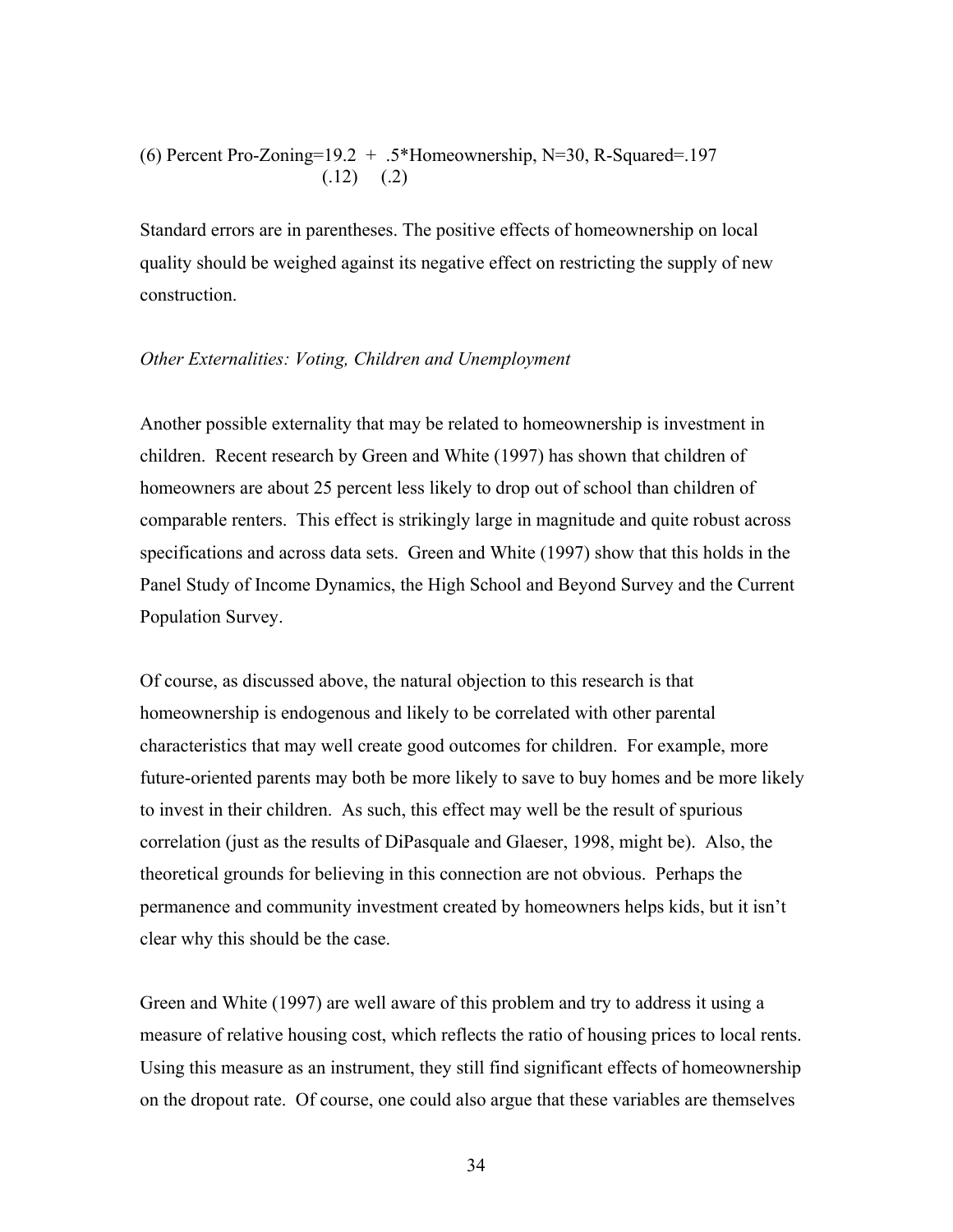also likely to be correlated with omitted characteristics related to the outcomes of children. Still, the fact is striking and certainly worthy of more research.

As we discussed above, there exists an externality related to the raising of children, if the government cares more about the children relative to parents, and if parents care about children relative to themselves. As such, the positive effects of homeownership on children may end up being the best argument for subsidizing homeownership, if indeed these effects are found to be causal. Given the importance and ambiguities surrounding the Green and White results, it seems clear that this question needs further research.

A final set of externalities connected to homeownership might work through the unemployment rate. In some very highly publicized research, Oswald (1998) has argued that high homeownership rates lead to high levels of unemployment. He shows across regions in Europe that homeownership and unemployment have tended to go together. His argument is that homeownership creates barriers to mobility and that these barriers stop workers from moving in response to labor market shock. In areas with renters, people can move quickly in response to a shock. In areas with owners, the owners are fixed.

We think that there are three issues with this line of research. First, Glaeser and Gyourko (2001) argue that durable housing means that the overall housing stock is fixed, even if the residents are renters. As such, population levels tend to decline only very slowly in response to negative labor supply shocks, even when the population is made up of renters. This means that in a world of renters, there is not an easy adjustment to a local downturn. Renting only makes it easy for one group of residents to flee and be replaced by another group of residents. Glaeser and Gyourko (2001) claim that this fixed nature of houses helps us to understand why low human capital people sort into declining cities. If there are huge welfare gains from this sorting, then renting is beneficial, but there needs to be gains from sorting, not just gains from emigration.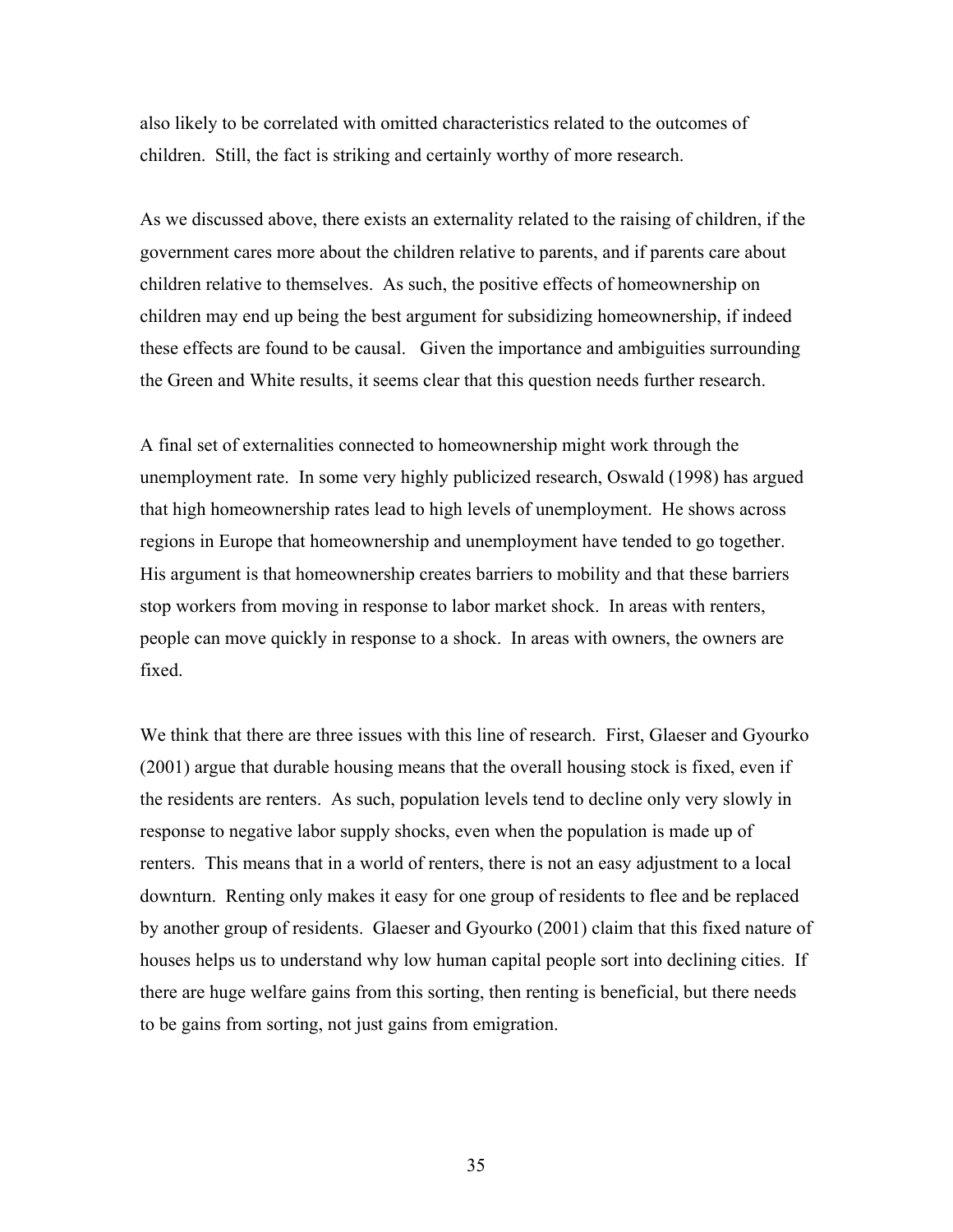Second, empirically the case for a homeownership-unemployment connection in the U.S. seems quite weak. For example, across U.S. cities the correlation between homeownership and unemployment is -42 percent. This negative relationship remains when we control for per capita income and human capital variables. Far from increasing unemployment, homeownership appears to be negatively correlated with unemployment. We certainly wouldn't interpret this causally, and we certainly believe that omitted variables are likely to explain this relationship. Still, the negative relationship does push us away from believing the Oswald hypothesis.

Third, the negative effect of homeownership on mobility is not itself evidence of any sort of externalities, even if it leads to unemployment. Housing economists have long emphasized the fixed costs involved in buying a house and that homeownership increases mobility costs. In general, these higher costs will be internalized by the homeowner. It is only if there are externalities related to unemployment, perhaps through the tax structure and unemployment benefits, that a correlation between unemployment and homeownership creates a case for taxing (as opposed to subsidizing) homeownership.

#### **VII. Hedonic Estimates of the Externalities from Homeownership**

On net, there is substantial evidence suggesting that homeowners take better care of their homes and that they are also more likely to join in social groups. Does any of this matter? Do these activities increase the willingness of neighbors to pay for proximity to homeowners? To answer this question we turn again to the neighborhood module from the American Housing Survey. As discussed above, we use the average homeownership rate in the neighborhood as our key variable and we control for (1) the average level of neighborhood human capital, (2) the average predicted housing value of neighboring houses describe above and (3) the usual collection of individual house characteristics.

We report our basic results in regression (1) of Table 8. We find that a 10 percent increase in the local homeownership rate is associated with a 2.5 percent increase in housing values. This result echoes the much more sophisticated findings of Coulson,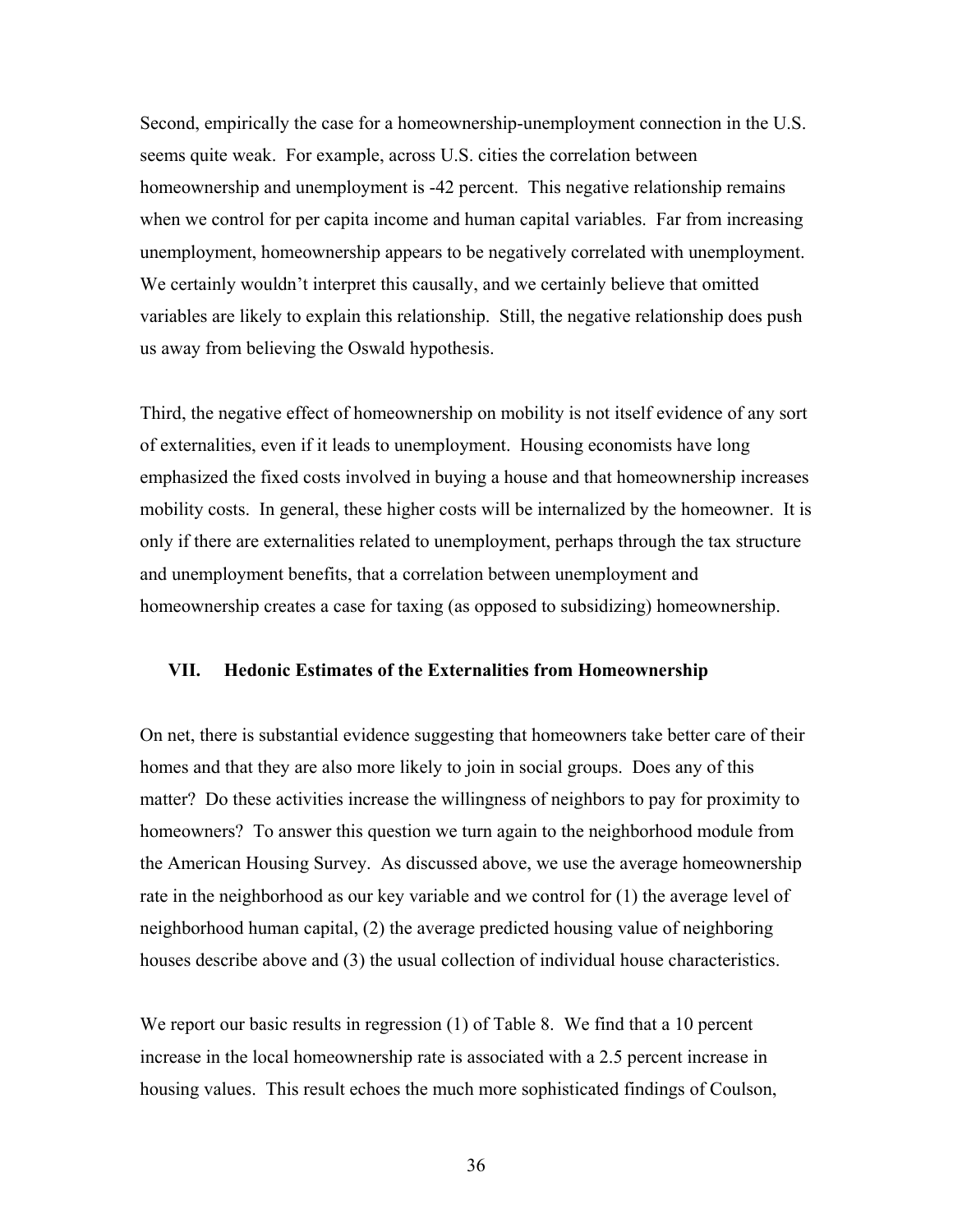Hwang and Imai (2002) who also use this sample to document positive spillovers from homeownership. They, however, use a selection model that actually attempts to deal with sorting across communities.

In regression (2), we test the hypothesis that the effect of homeownership is mainly due to home maintenance by controlling for the average number of housing problems in the neighborhood. When we include this control, the coefficient on homeownership falls in half and becomes only marginally significant. One natural interpretation of this regression is that a large part of the benefits from local homeownership comes from better housing maintenance.

Finally, in regression (3), we include a control for share of houses that are single-family detached dwellings. This variable has a negative impact on housing prices, presumably because people are more likely to build multi-unit dwellings in areas where land costs are high. When we control for this variable, we find that the coefficient on the average homeownership rate doubles. Now a ten percent increase in the neighborhood homeownership rate is associated with a 4.7 percent increase in housing values.

In regressions  $(4)-(6)$ , we repeat regressions  $(1)-(3)$  but include metropolitan area fixedeffects to account for any cross-city heterogeneity. The results are smaller and less precisely estimated, but are generally still significant.

A final piece of evidence on the impact of homeowners on localities is their impact on local growth. In past work (e.g. Glaeser et al., 1995), one of us has used city growth regressions as a means of testing whether a particular attribute is good for a city. Thus, the generally strong positive relationship between local schooling levels and local growth has been interpreted as evidence that local human capital is an engine of local innovation and growth. As such, it makes sense to check whether homeownership is positively related to local growth.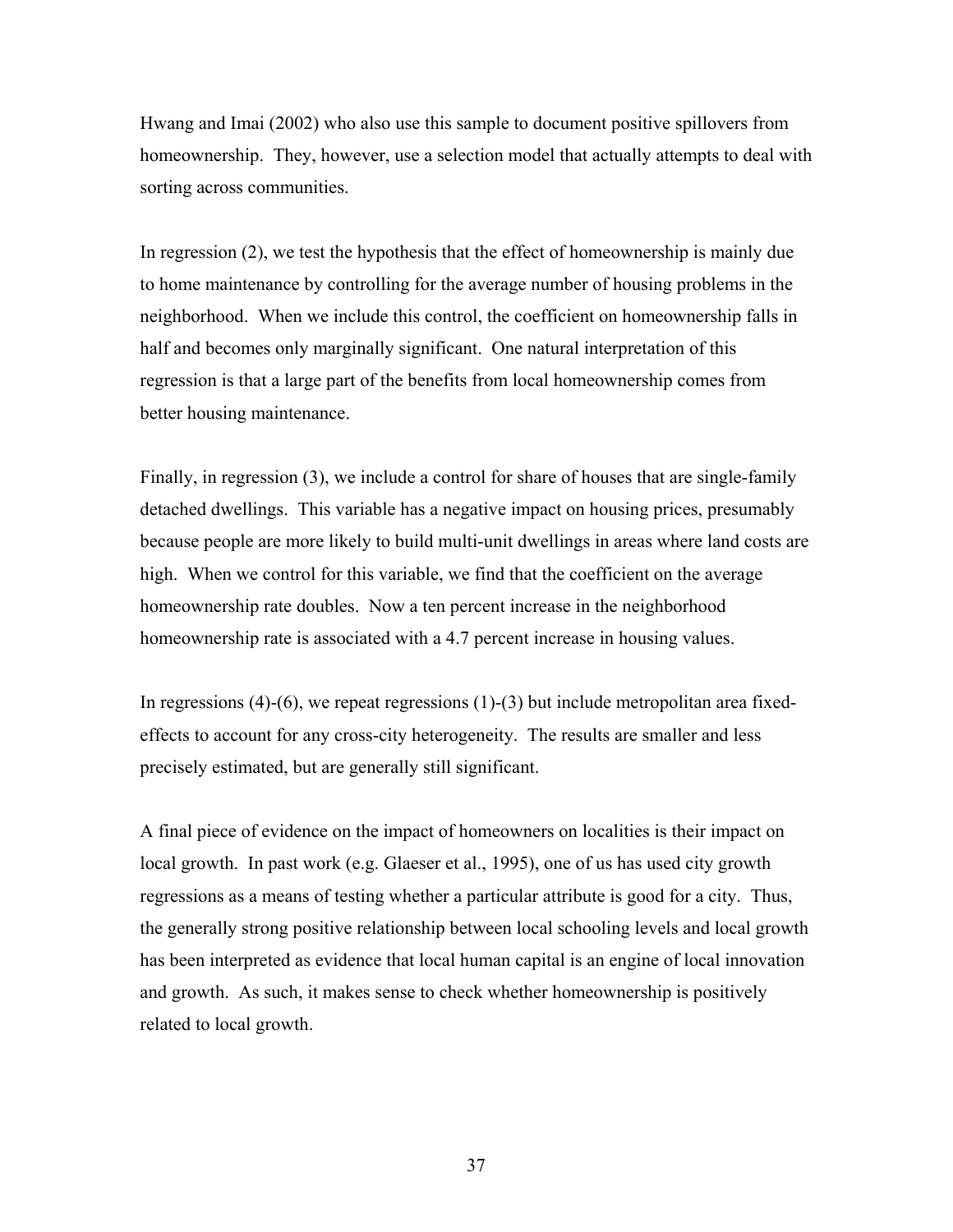In Figure 5, we show the positive relationship between homeownership and population growth at the city level between 1990 and 2000 for cities with more than 50,000 inhabitants. The underlying regression is:

(7) Population Growth=-.024+.22\*Homeownership Rate, N=503, R-Squared=.03.  $(.03)$   $(.05)$ 

Standard errors are in parentheses. The relationship is certainly not overwhelming, but it does indicate the cities with more homeownership have done well at attracting further residents over the past decade. Certainly, none of this evidence conclusively shows that there are positive jurisdictional spillovers from homeownership, but it does, at least, leave the matter open.

#### **VIII. Does the Home Mortgage Interest Deduction Promote Homeownership?**

In the previous three sections, we have discussed the evidence on the presence of externalities from homeownership. We believe that this evidence is weak but suggestive. However, any evaluation of the home mortgage interest deduction and homeownership should also ask the question: does the deduction have any impact on homeownership at all? Because homeownership is so closely tied to structure type and because the groups that appear to be most likely to be on the margin between renting and owning don't itemize in either case, it seems reasonably likely that the home mortgage interest deduction ends up having a very small impact on the overall homeownership rate. In this section, we marshal some evidence on the connection between the deduction and the homeownership rate.

Our first pieces of evidence use the time series over the past 40 years. We know from Section III, that the ownership subsidy created by the tax code is  $(\vec{i} + \pi + \tau)$  *i* per dollar spent on housing if the individual itemizes when he is both an owner and a renter,  $(\bar{i} + \pi + \tau)$  +  $\tau$   $\to$   $\tau$ *D* / *P<sub>H</sub>H* if he only itemizes when he owns and  $\tau \theta$  ( $\bar{i} + \pi$ ) if he doesn't itemize in either case. In all cases, the subsidy is roughly proportional to the nominal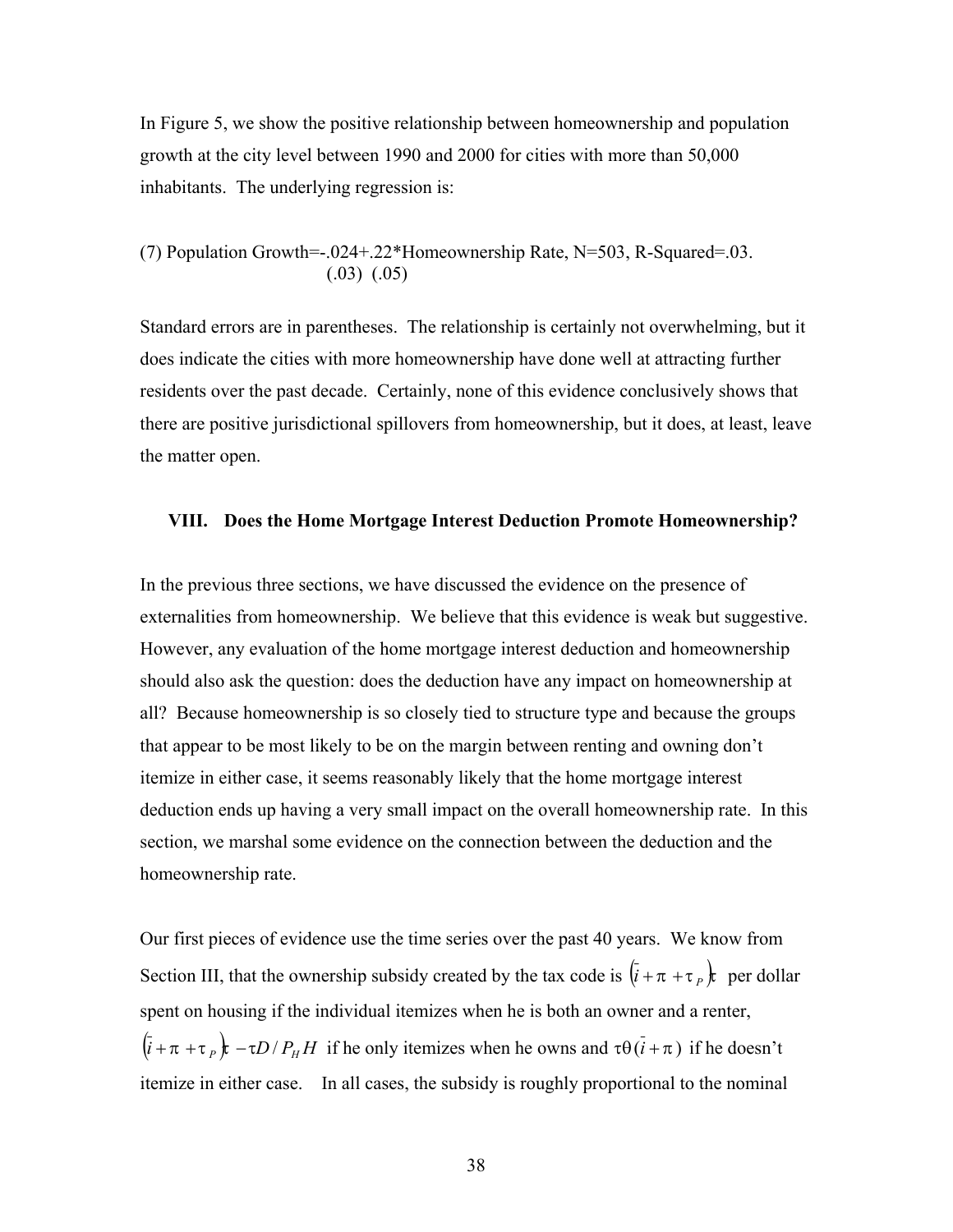interest. Thus, a doubling of the nominal interest rate will cause the subsidy to roughly double (since the nominal interest rate is several times as large as the property tax rate).

Of course, the nominal interest rate also causes the price of housing to rise. As such, a better test of the importance of the subsidy is to see whether changes in inflation cause the homeownership rate to rise. In a world without the deduction, changes in inflation should not really impact the level of homeownership. After all, as Poterba (1986) documents the real cost of funds is relatively independent of inflation. The one clear impact of the level of inflation is that it increases the tax-created subsidy for owning a home.

A second time series test of the importance of the homeownership rate is the role of itemization. Clearly, as the level of itemization increases (for reasons other than homeownership), the subsidy to homeownership should go up. Likewise, if the government increases the standard deduction in an attempt to simplify the tax code and reduce itemization, then homeownership should fall, if the tax subsidy is at all important. Thus, our second time series test of the importance of the home mortgage interest deduction is to see whether changes in the degree of itemization cause the level of homeownership to increase. Of course, there is a natural spurious positive correlation that comes about because homeowners are more likely to itemize than renters, thus the coefficient will tend to be an overestimate of the true coefficient.

Table 10 shows our results. Using quarterly data since 1971, regression (1) shows the relationship between the subsidy rate and the level of homeownership. Increases in subsidy cause the homeownership raise to increase, but the effect is slight and insignificant. A one percent increase in the subsidy rate causes homeownership to rise by .0009 percent. In regression (2), we show that this result remains unchanged when we control for the conventional mortgage interest rate (which has its predicted negative sign). Regression (3) includes demographic controls following Rosen and Rosen (1980).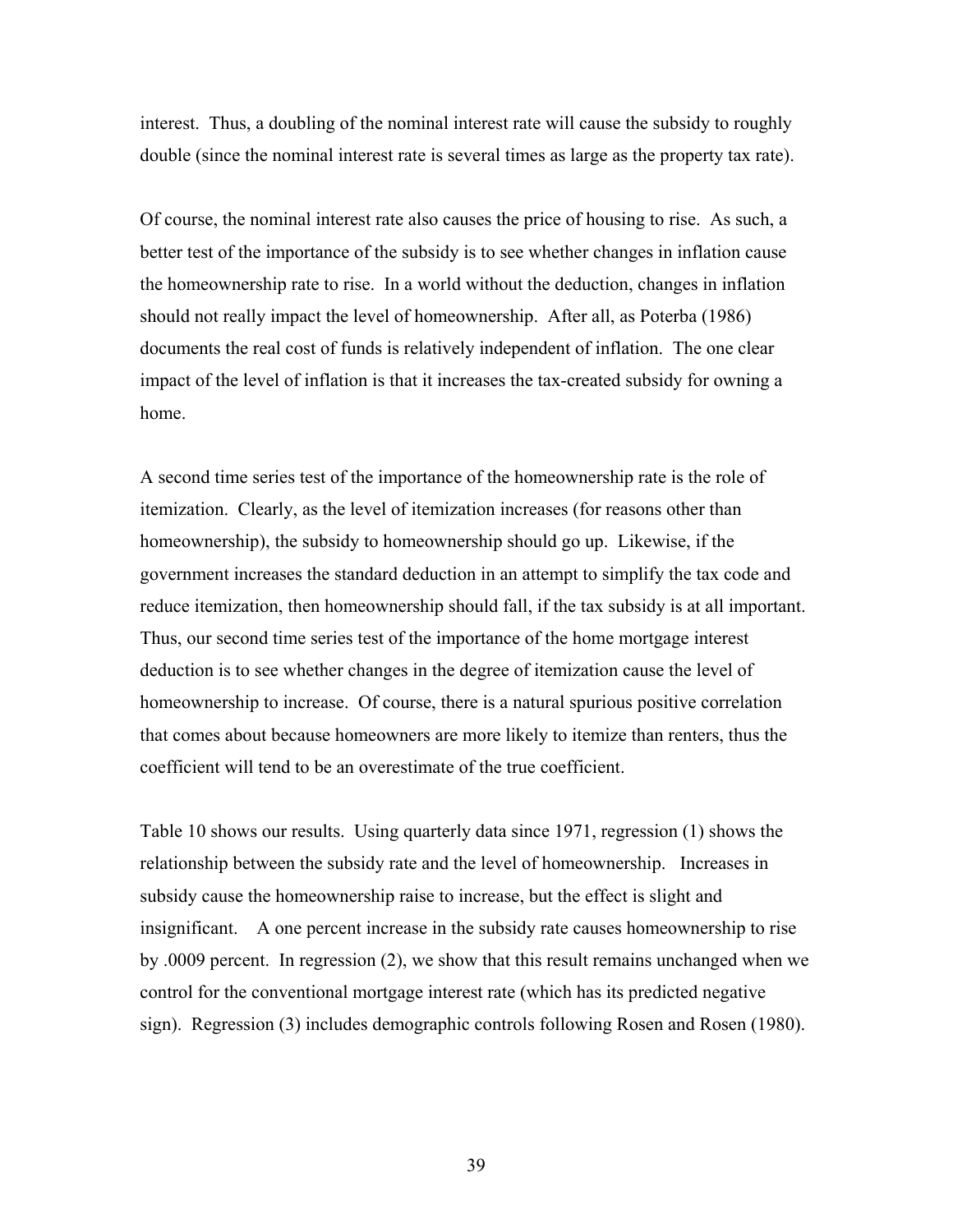In regression (4) we look at itemization. In this case, there is a significant negative relationship, which goes in the wrong direction. This coefficient becomes insignificant when we control for the conventional mortgage interest rate. The basic story of these regressions is shown by Figures 1 and 2. Over the past 40 years, the inflation rate and the share of people who itemize have both had major ups and downs. The homeownership rate has been extraordinarily flat and the immobility of the homeownership rate serves as evidence on the weak connection between the home mortgage interest deduction and the level of homeownership.

To further explore this relationship, we look at cross state data within the United States. Using the National Bureau of Economic Research's Taxism database, we use the extent to which the mortgage interest subsidy differs by state. This subsidy represents the marginal subsidy to mortgage interest of an average taxpayer in the state as described by Feenberg and Coutts (1993).

Figure 8 shows the cross state variation in the degree of mortgage subsidy and its relationship to the homeownership rate. Places with a bigger subsidy tend to have slightly lower homeownership rates, but there is essentially no relationship. Figure 9 shows the relationship between changes in the degree of mortgage subsidy and changes in the homeownership rate between 1990 and 2000. Again, there is essentially no relationship. This data further confirms our basic point: the home mortgage interest deduction doesn't have much to do with the homeownership rate.

#### **IX. Conclusion**

We have argued that there is a limited body of evidence suggesting that homeownership creates positive spillovers for near neighbors. Homeowners do appear to be more active citizens. They vote more. They take better care of their homes. Houses that are surrounded by homeowners are worth a little more than houses that are surrounded by renters. There are also negative aspects to homeownership. Homeowners respond more slowly to labor market shocks and they vote to constrict new housing supply. Still, there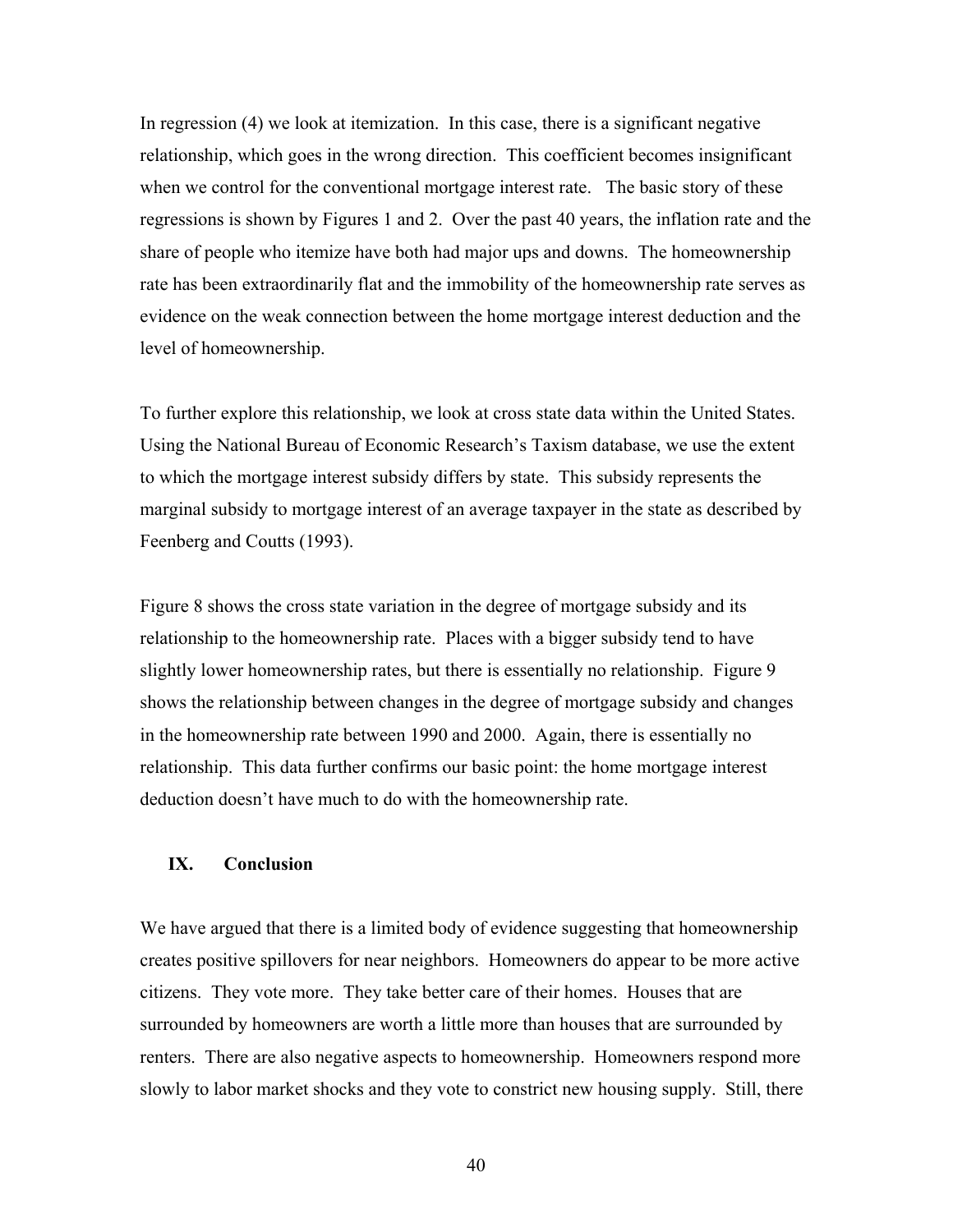is enough evidence to support the view that pro-homeownership policies are at least possibly beneficial.

However, the home mortgage interest deduction is really not a pro-homeownership policy in any meaningful sense. It subsidizes housing consumption, but its impact on the homeownership rate appears to be minimal. This seems to occur because homeownership is strongly determined by choice of structure type, i.e. living in a single family detached home, and because the poorer people who are on the homeownership margin generally don't itemize, even if they own. Our best evidence on the irrelevance of the deduction to the homeownership rate is that over the past 40 years as the deduction's implicit subsidy has soared and crashed, homeownership has barely budged.

As such, the home mortgage interest deduction needs to be judged on other grounds. Is it desirable as a means of making the income tax schedule less progressive? Is it desirable as a subsidy to housing consumption? The home mortgage interest deduction may or may not make sense, but it does not have a major impact on the homeownership rate and the externalities from homeownership (if they exist) cannot be used as a justification for the deduction. Instead, other government policies, particularly those which reduce the down payment levels for poorer Americans, are a much more effective means of influencing the level of homeownership.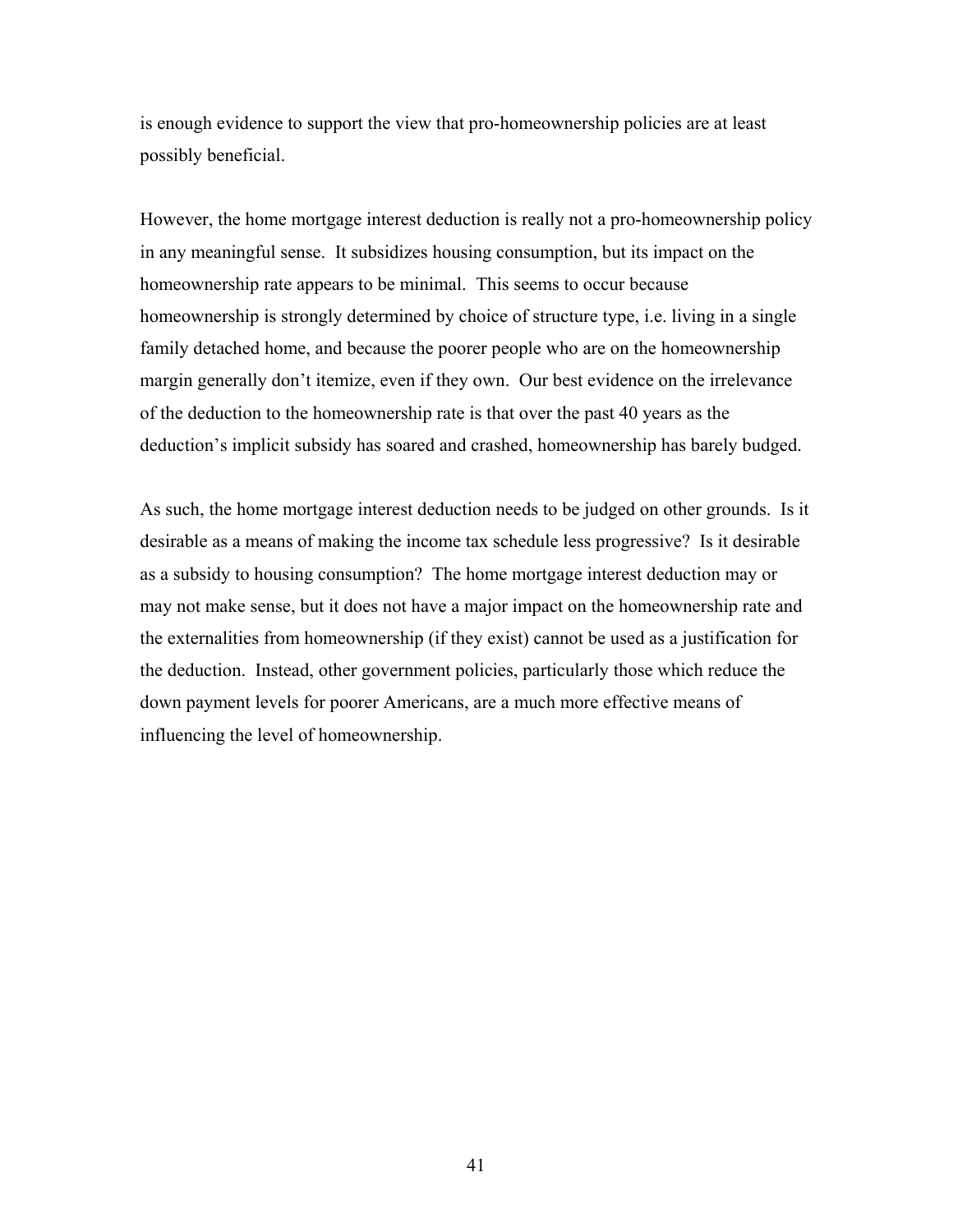#### **References**

- Aaron, Henry J. (1972) Shelter and subsidies; who benefits from federal housing policies? Washington: Brookings Institution.
- DiPasquale, Denise and Edward L. Glaeser. (1999) Incentives and social capital: are homeowners better citizens? *Journal of Urban Economics* 45: 354-384.
- Epple, Dennis. (1987) Hedonic prices and implicit markets: estimating demand and supply functions for differentiated products. *Journal of Political Economy*.
- Galster, George. (1983) Empirical evidence on cross-tenure differences in house maintenance and conditions. *Land Economics* 59: 107-113.
- Glaeser, Edward L. and Bruce Sacerdote. (2000) The social consequences of housing. *Journal of Housing Economics* 9: 1-23.
- Glaeser, Edward L. and Joseph Gyourko. (2001) Urban decline and durable housing. National Bureau of Economic Research Working Paper No. w8598.
- Glaeser, Edward L. and Joseph Gyourko. (2002) The impact of zoning on housing affordability. National Bureau of Economic Research Working Paper No. w8835.
- Goodman, John L, Jr. and John B. Ittner. (1992) The accuracy of home owners' estimates of house value. *Journal of Housing Economics* 2(4): 339-357.
- Green, Richard and Michelle White. (1997) Measuring the benefits of homeowning: effects on children. *Journal of Urban Economics* 41(3): 441-461.
- Gyourko, Joseph and Richard Voith. (2001) Capitalization of federal taxes, the relative price of housing and urban form: density and sorting effects. The Wharton School, University of Pennsylvania Working Paper 00-12.
- Henderson, J. Vernon and Yannis Ioannides. (1983) A model of housing tenure choice. *American Economic Review* 73: 98-113.
- Kanemoto, Yoshitsugu. (1990) Contract Types in the property market. *Regional Science and Urban Economics* 20(1): 5-22.
- Lamont, Owen and Jeremy C. Stein. (1999) Leverage and house-price dynamics in U.S. cities. *RAND Journal of Economics* 30(3): 498-514.
- Lott, John R. (1998) More guns, less crime: understanding crime and gun control laws. Chicago: Studies in Law and Economics.
- Mills, Edwin S. (1987) Dividing up the investment pie: have we overinvested in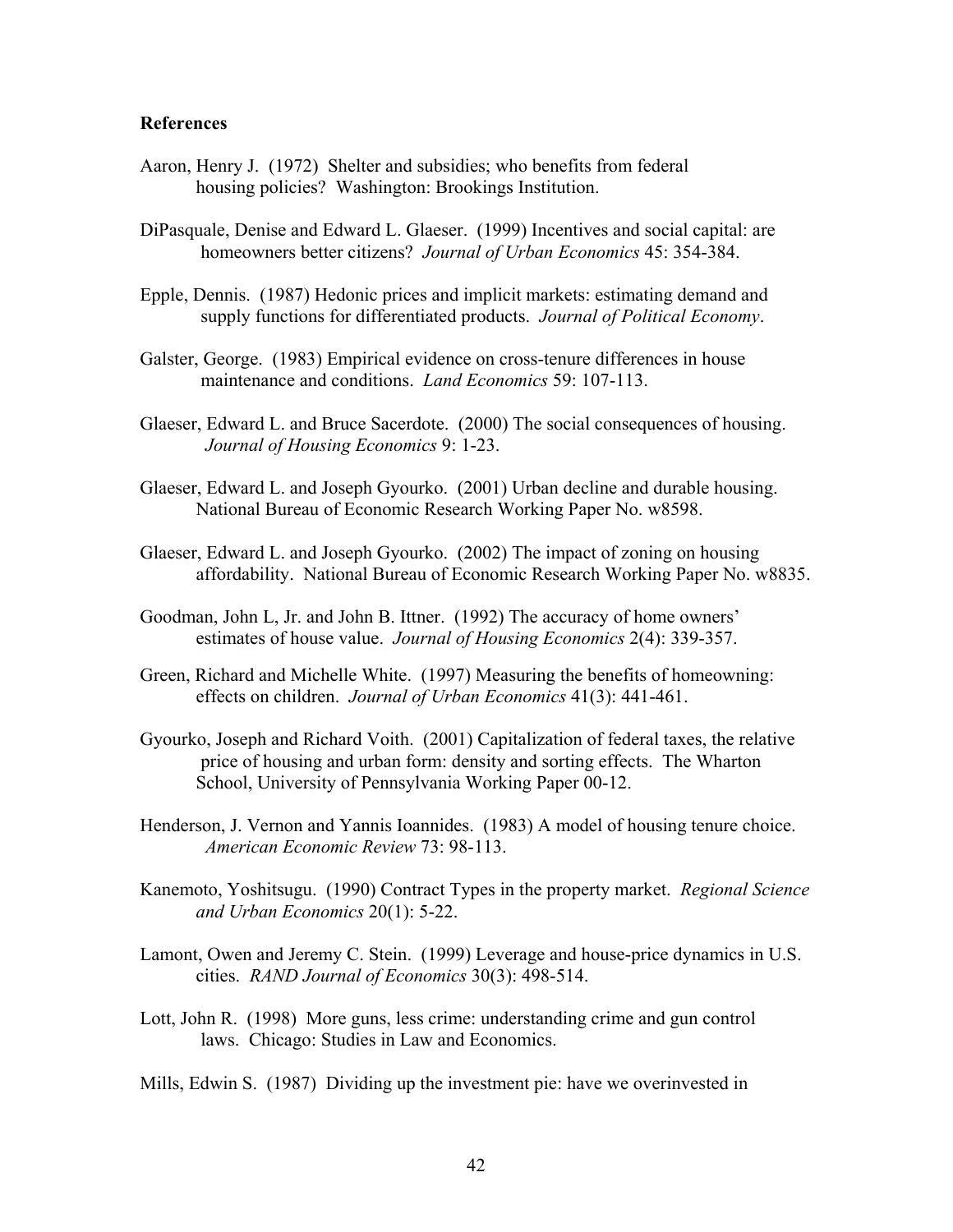housing? Federal Reserve Bank of Philadelphia Business Review.

- Monroe, Albert. (2001) The effects of homeownership on communities. Harvard University dissertation.
- Poterba, James. (1984) Tax subsidies to owner-occupied housing: an asset-market approach. *Quarterly Journal of Economics* 99(4): 729-752.
- Poterba, James. (1992) Taxation and housing: old questions, new answers. *American Economic Review* 82: 237-242.
- Putnam, Robert. (2000) *Bowling Alone: the collapse and revival of American community*. New York: Simon and Schuster.
- Rosen, Harvey S. and Kenneth T. Rosen. (1980) Federal taxes and home ownership: evidence from time series. *Journal of Political Economy* 88(1): 59-75.
- Rosen, Harvey S. (1985) Housing behavior and the experimental housing allowance program: what have we learned? National Bureau of Economic Research Working Paper No. w0657.
- Rossi, Peter and Eleanor Weber. (1996) The social benefits of homeownership: empirical

evidence from the national surveys. *Housing Policy Debate* 7: 37-81.

Shilling, James, C.F. Sirmans and Jonathan Dombrow. (1991) Measuring depreciation in

single-family rental and owner-occupied housing. *Journal of Housing Economics*

1: 368-383.

Voith, Richard. (1999) Does the federal tax treatment of housing affect the pattern of metropolitan development? Federal Reserve Bank of Philadelphia *Business Review*: 3-16.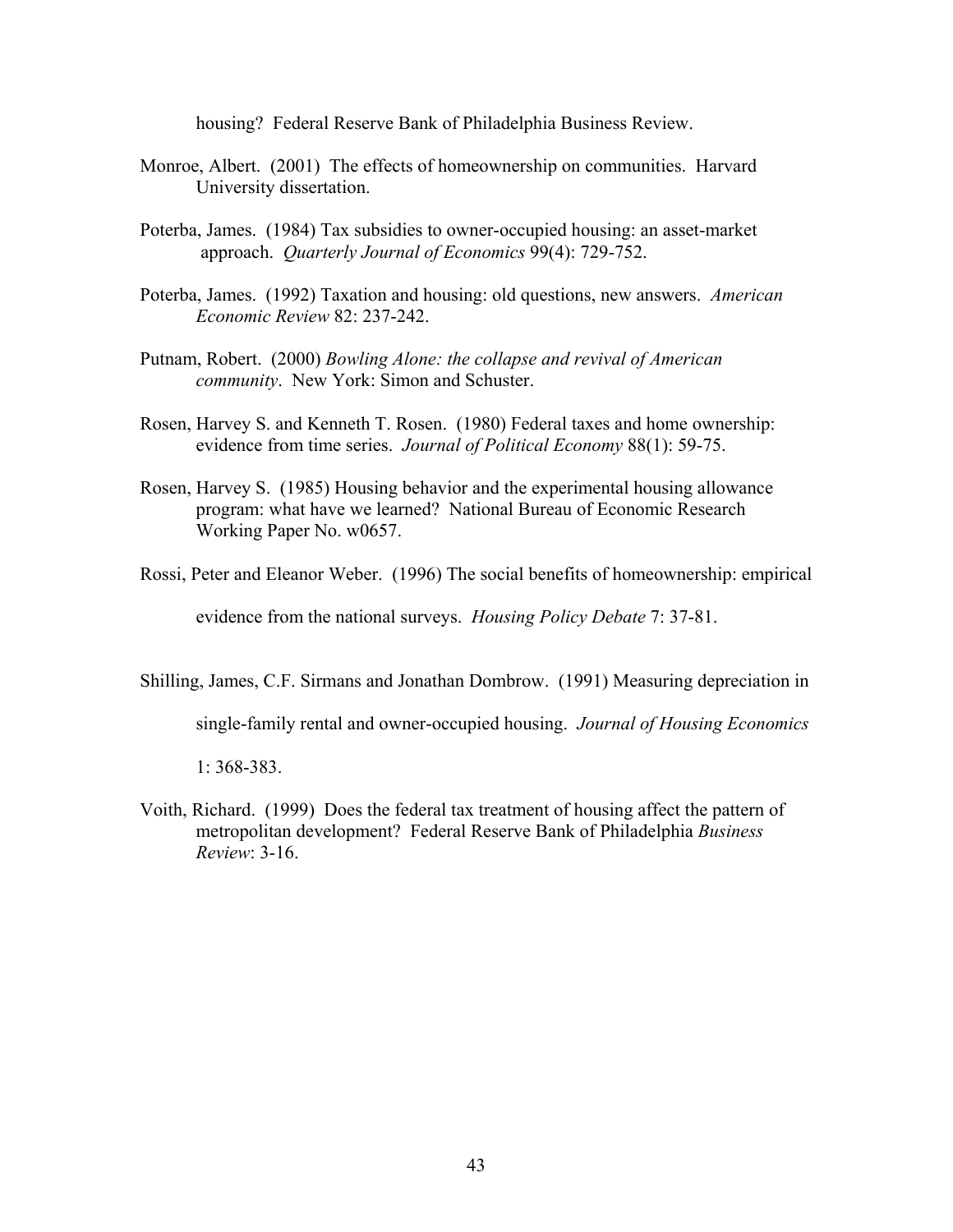

Figure 1: Homeownership and inflation, 1965-2000

Notes: Subsidy series shows the effect of federal taxes on the price of owner-occupied housing, based on the twelve-month CPI inflation rate prior to the first quarter of each year. Data from [www.freelunch.com.](http://www.freelunch.com/) See Section III for a discussion of the calculation of the subsidy. Homeownership rate is estimated rate for first quarter of each year. Data from [www.census.gov.](http://www.census.gov/)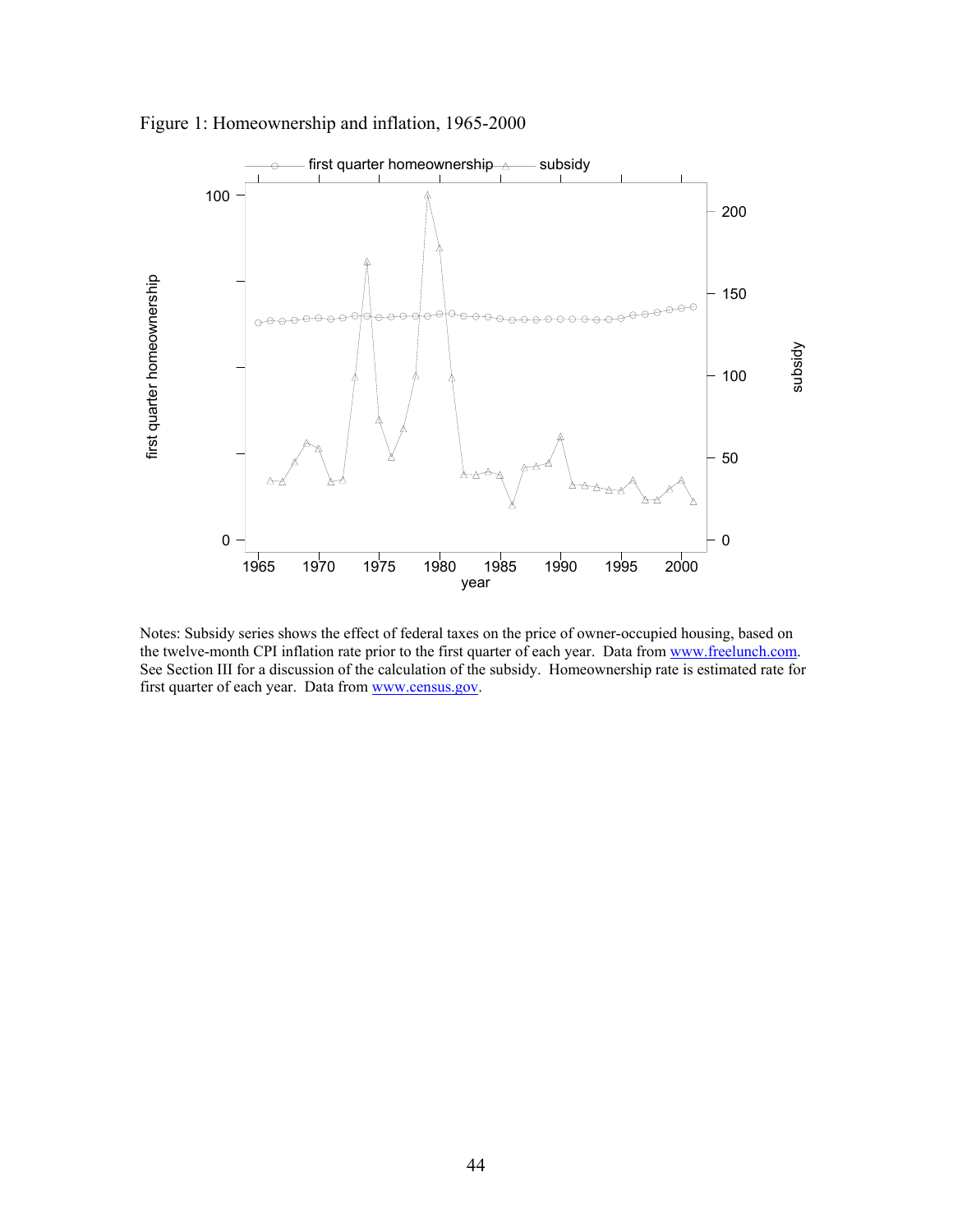Figure 2: Trends in itemization, 1965-2000



Notes: Series is percent of all federal tax returns itemizing deductions. Data from [www.irs.gov.](http://www.irs.gov/)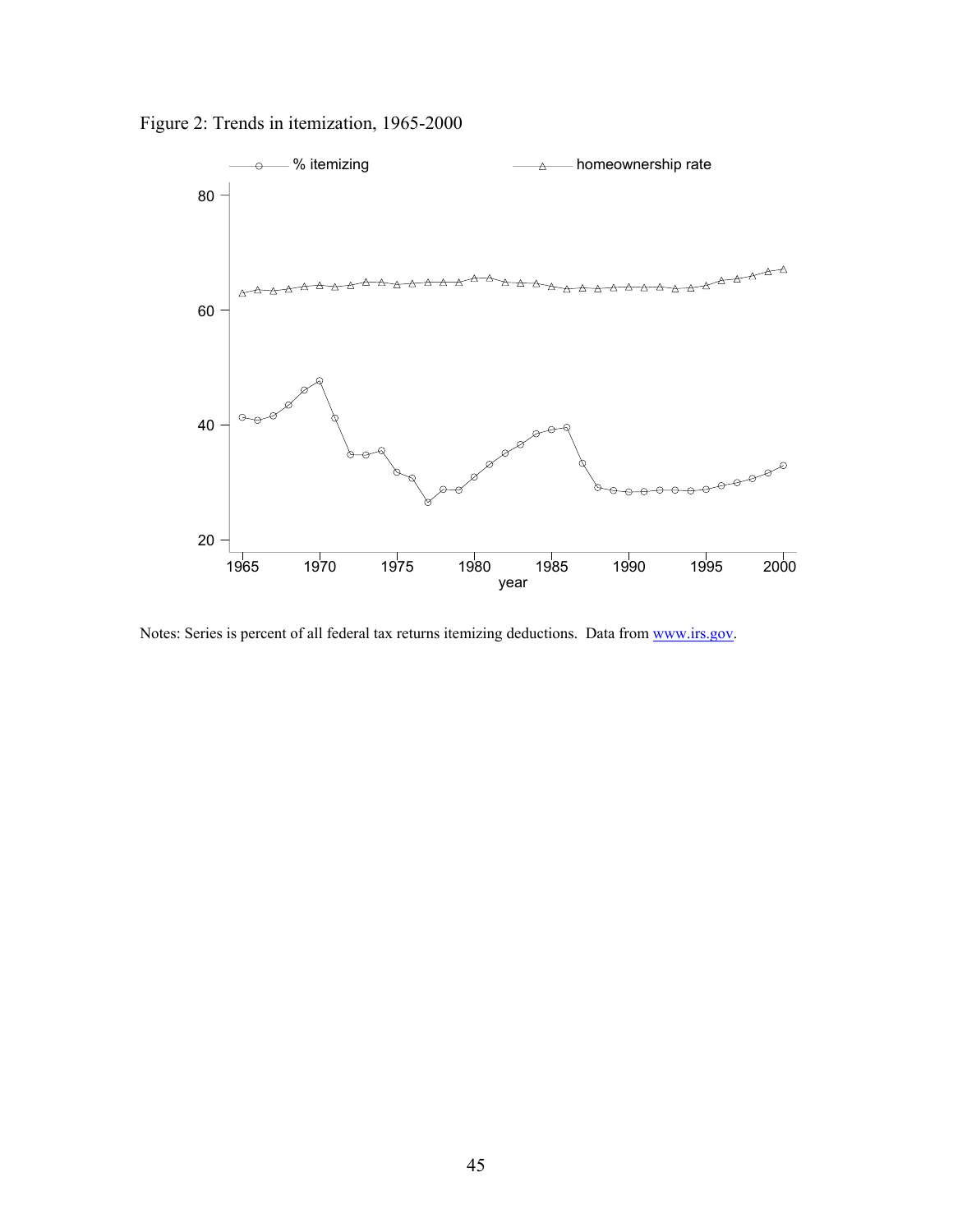Figure 3: Homeownership and structure



Notes: Graph shows percent of housing owner-occupied and percent of housing that is single-family detached in 1990 for places containing 25,000 people or more. Data from the City and County Data Book, 1994.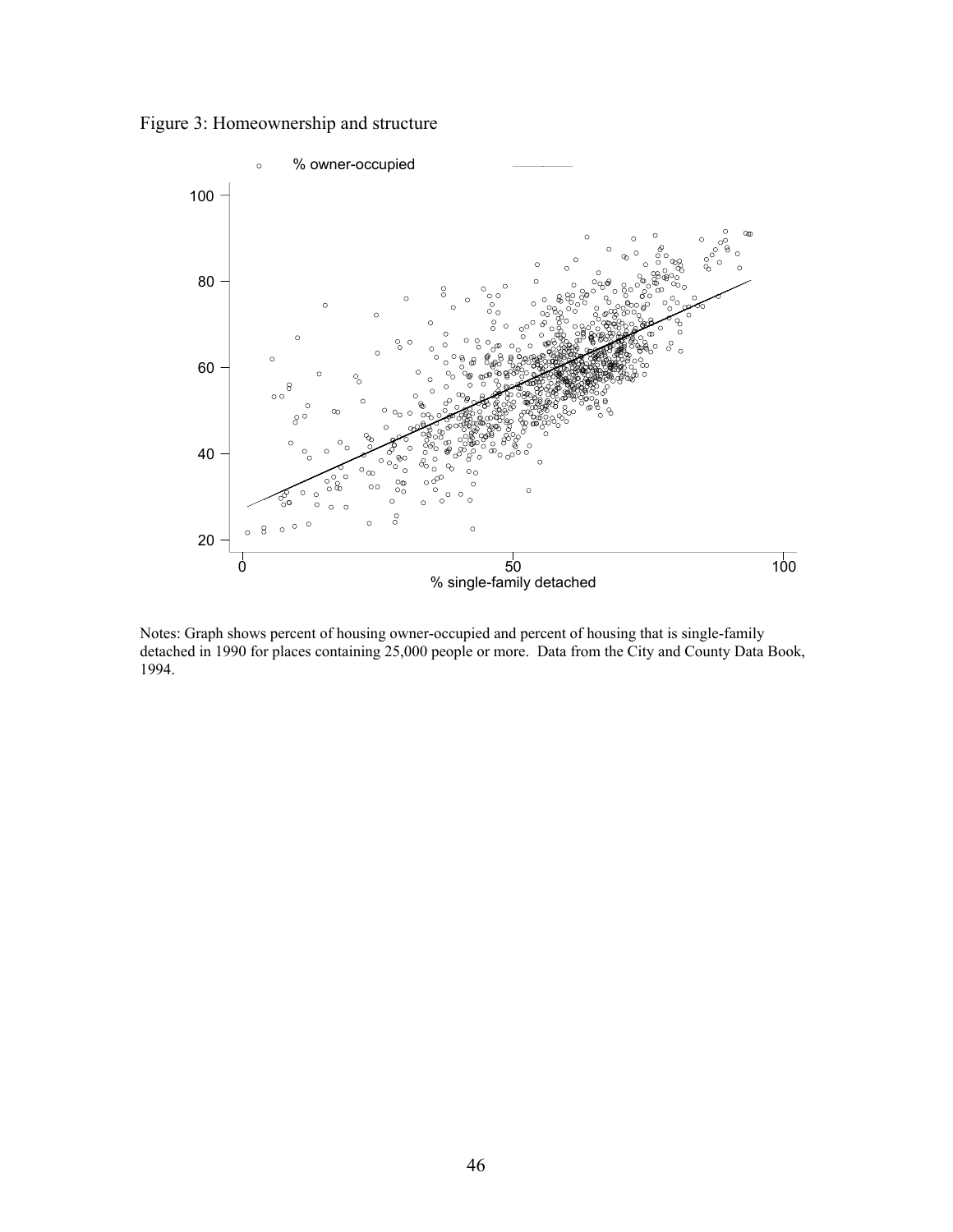

Figure 4: Homeownership and support for zoning

Notes: Percent owner-occupied is based on USA Counties, 1998 and City and County Data Book, 1994, as appropriate for the jurisdiction. Percent voting for measure refers to the percent of voters supporting the year 2000 zoning measure proposed in the California jurisdiction. Data on voting on local measures taken from the California Local Elections Data Archive, 2000, at [http://www.csus.edu/isr/isr3.html.](http://www.csus.edu/isr/isr3.html)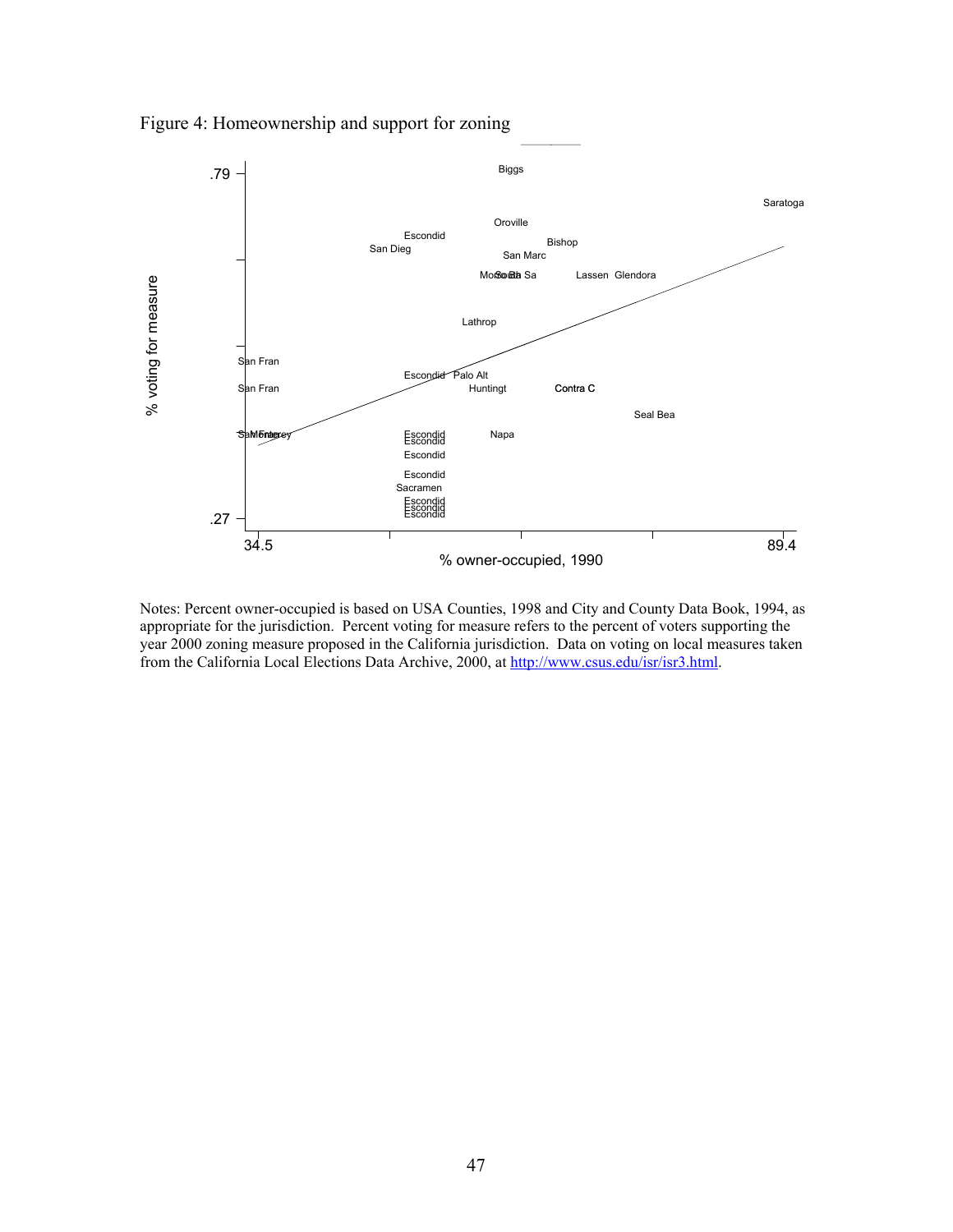Figure 5: Homeownership and city growth



Notes: Percent owner-occupied in 1990 and 1990 population are taken from the City and County Data Book, 1994. Sample includes all cities with 50,000 people or more in 1990. Population in 2000 is from Census 2000 data at [www.census.gov.](http://www.census.gov/) See Glaeser and Shapiro (2001) for more details about growth data.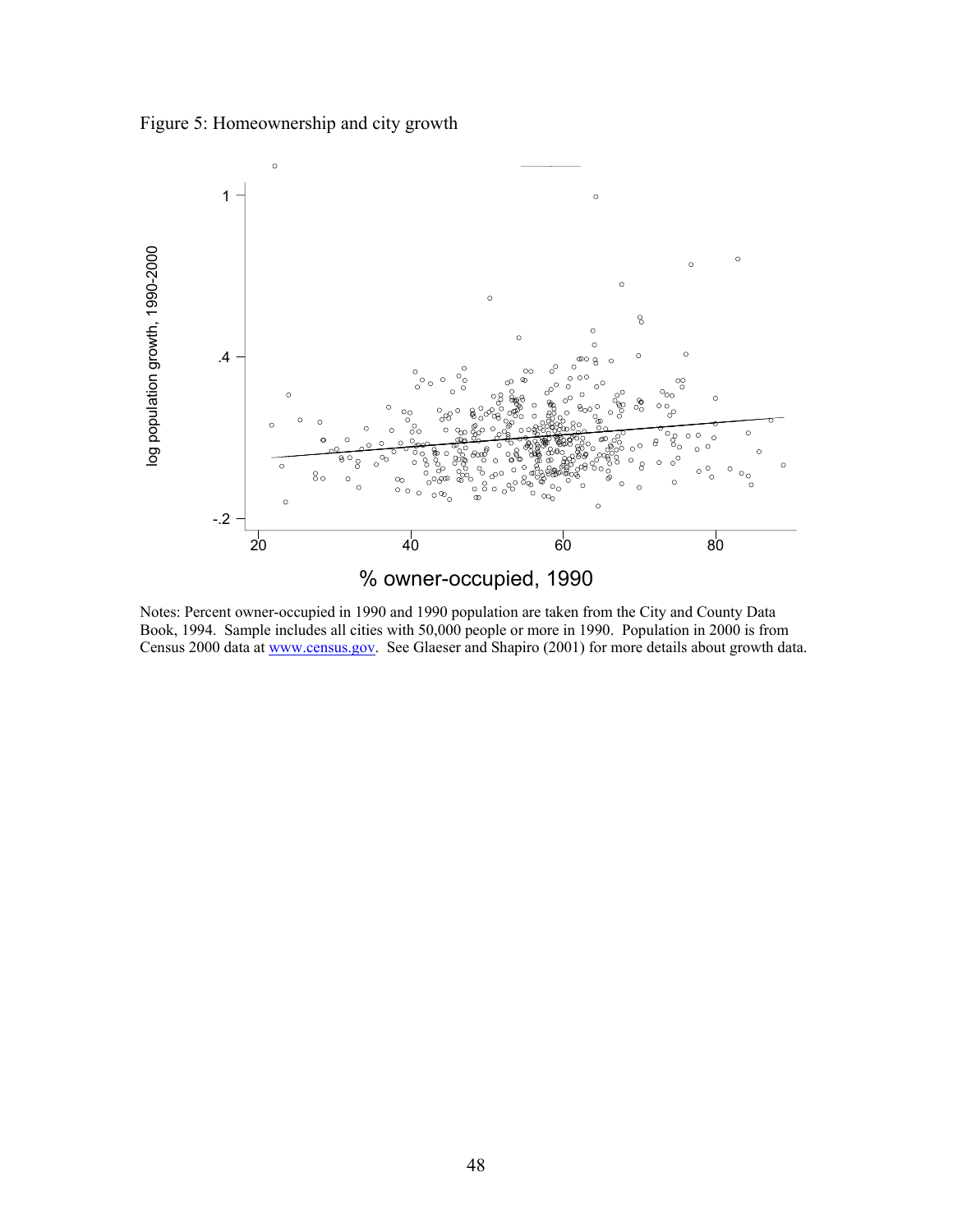

Figure 6: Homeownership and the mortgage subsidy

Notes: Homeownership rate is percent of housing owner-occupied in 2000. Data from [www.census.gov.](http://www.census.gov/) Mortgage interest subsidy is marginal subsidy to mortgage interest of average taxpayer by state from 1990 to 2000. (Income distribution held fixed.) Data from [www.nber.org/taxism.](http://www.nber.org/taxsim) See Feenberg and Coutts (1993) for details on the Taxism model.

In particular, the mortgage interest subsidy is calculated as follows:

Nationally representative data on income in 1995 is deflated as appropriate for each year and used to calculate the state income tax liabilities owed by each person in the state-year cell. Then mortgage interest is increased by 1% for each taxpayer, the state tax is recalculated, and a marginal tax is calculated as the ratio of additional tax to additional mortgage interest. More details are available at [http://www.nber.org/~taxism/state-avr-rates/index.html.](http://www.nber.org/~taxsim/state-avr-rates/index.html)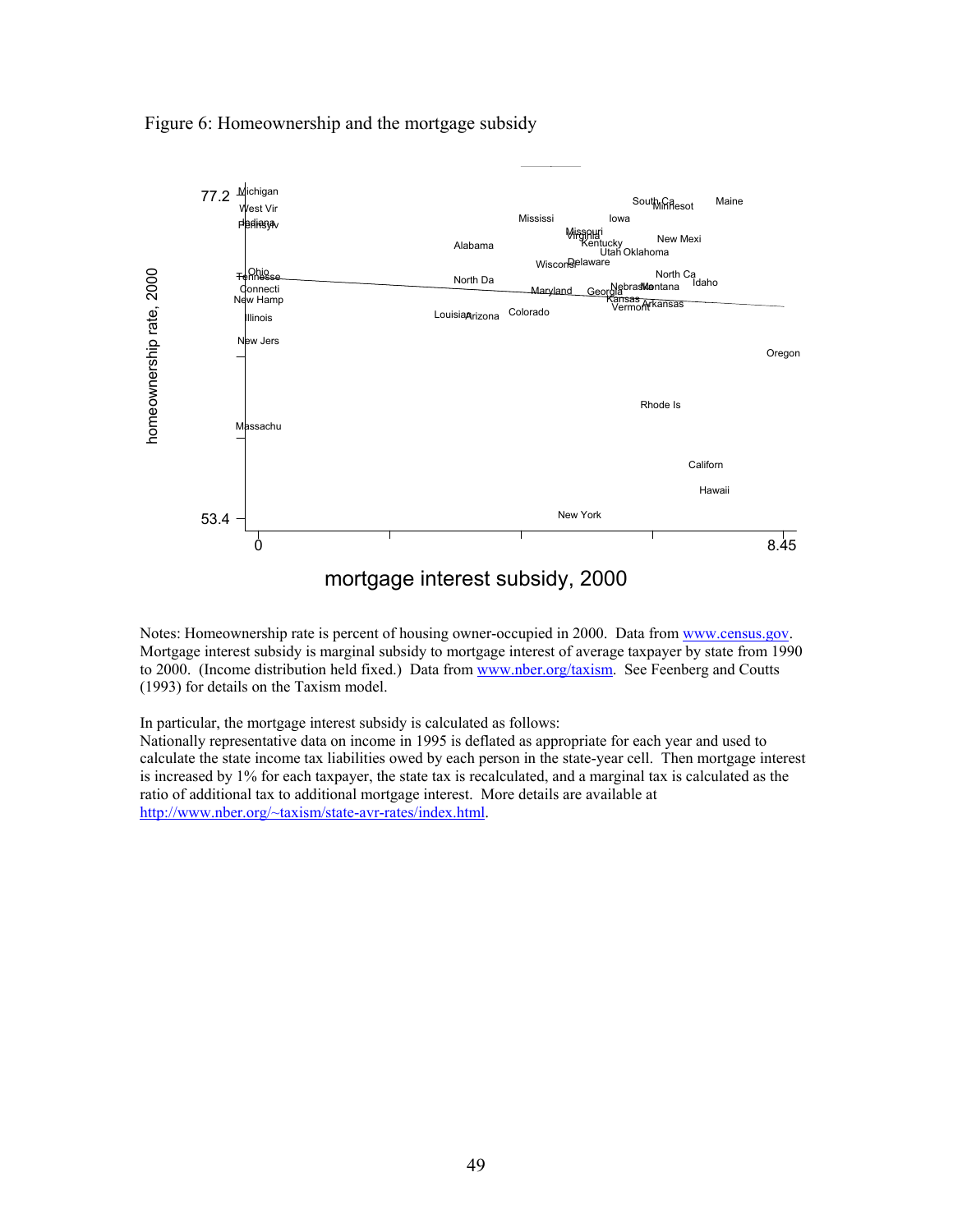

Figure 7: Homeownership and the mortgage subsidy

Notes: Change in homeownership rate is change in percent of housing owner-occupied from 1990 to 2000. Data from [www.census.gov.](http://www.census.gov/) Change in mortgage interest subsidy is change in marginal subsidy to mortgage interest of average taxpayer by state from 1990 to 2000. (Income distribution held fixed.) Data from [www.nber.org/taxism.](http://www.nber.org/taxsim) See Feenberg and Coutts (1993) for details on the Taxism model.

In particular, the mortgage interest subsidy is calculated as follows:

Nationally representative data on income in 1995 is deflated as appropriate for each year and used to calculate the state income tax liabilities owed by each person in the state-year cell. Then mortgage interest is increased by 1% for each taxpayer, the state tax is recalculated, and a marginal tax is calculated as the ratio of additional tax to additional mortgage interest. More details are available at [http://www.nber.org/~taxism/state-avr-rates/index.html.](http://www.nber.org/~taxsim/state-avr-rates/index.html)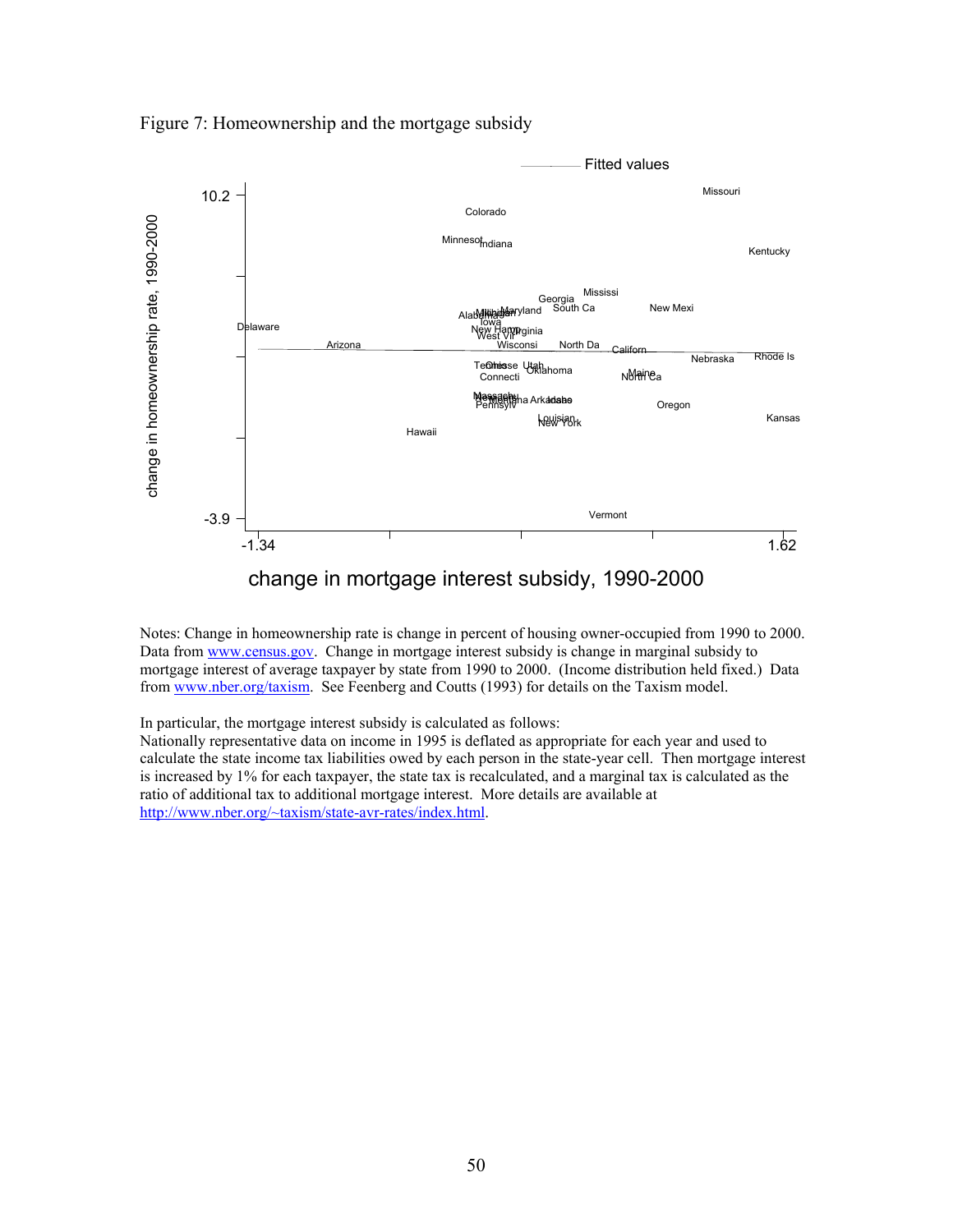|                | Percent of | Percent of<br>itemized |         | Percent itemizing |       | Percent<br>owning |
|----------------|------------|------------------------|---------|-------------------|-------|-------------------|
| Decile         | itemizers  | <i>n</i> come          | Renters | Homeowners        | Total | residence         |
| $\mathbf{1}$   | 0.28       | 0.18                   | 0.36    | 11.59             | 3.39  | 28.76             |
| $\overline{2}$ | 0.69       | 0.43                   | 0.41    | 7.85              | 3.61  | 42.83             |
| 3              | 1.68       | 1.03                   | 3.22    | 14.15             | 7.71  | 49.67             |
| $\overline{4}$ | 2.71       | 1.71                   | 5.05    | 17.86             | 12.47 | 55.47             |
| 5              | 4.21       | 2.77                   | 7.92    | 24.48             | 18.79 | 64.03             |
| 6              | 6.70       | 4.07                   | 6.09    | 34.79             | 24.14 | 67.70             |
| $\overline{7}$ | 11.28      | 7.16                   | 11.30   | 43.01             | 33.65 | 71.55             |
| 8              | 16.71      | 11.73                  | 14.70   | 52.77             | 46.24 | 83.55             |
| 9              | 24.20      | 19.64                  | 19.23   | 70.66             | 63.89 | 87.58             |
| 10             | 31.54      | 51.28                  | 48.22   | 78.12             | 75.16 | 92.61             |
| <b>TOTAL</b>   | 100        | 100                    | 5.77    | 42.65             | 28.51 | 64.44             |

Table 1: Itemizing, income, and homeownership

Notes: Data are from authors' calculations based on the Survey of Consumer Finances, 1998. Decile is by household income. Survey weights used in constructing means and deciles.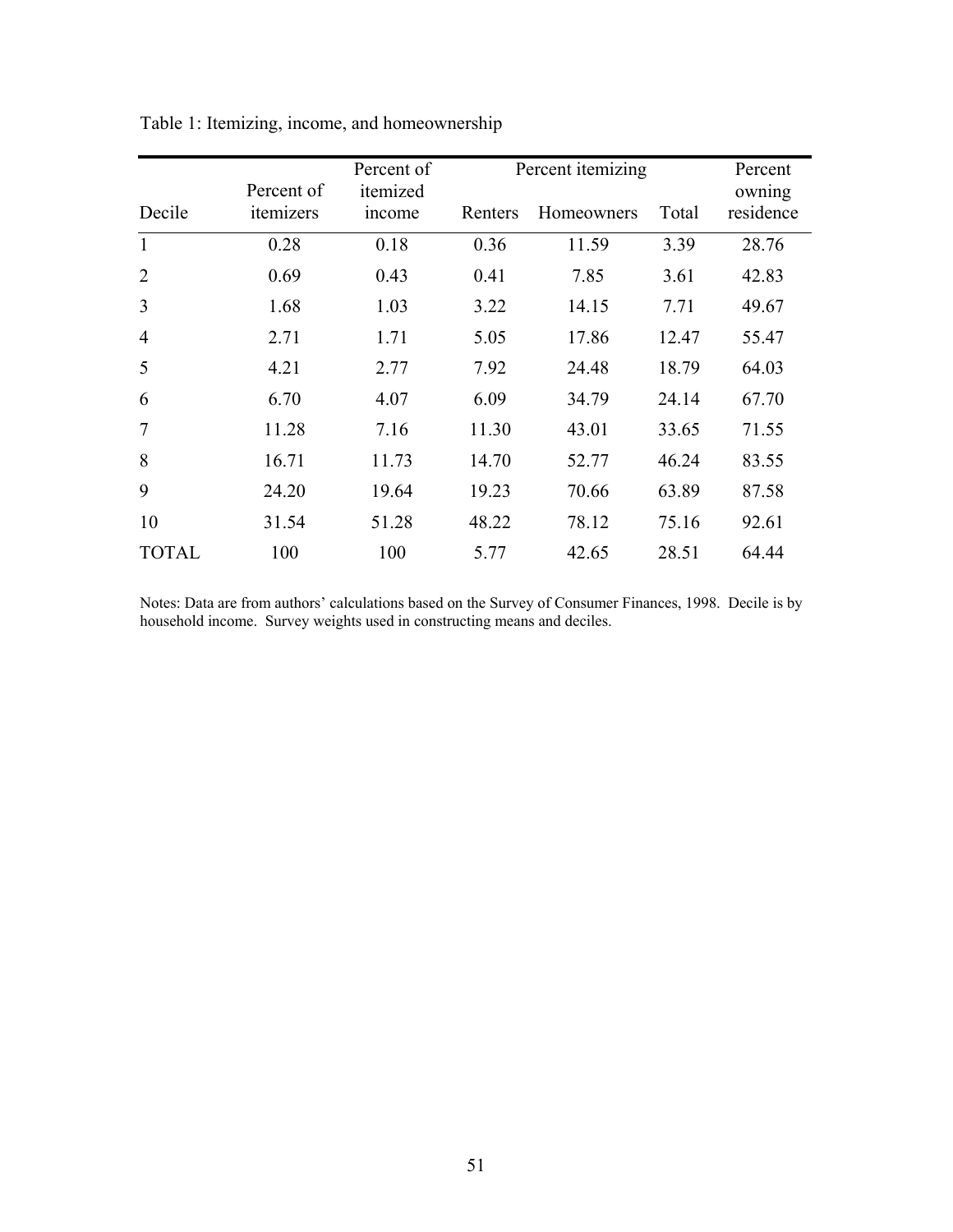| Table 2: Homeownership and income |  |
|-----------------------------------|--|
|                                   |  |
|                                   |  |

|                                 | (1)                | (2)                | (3)                   |
|---------------------------------|--------------------|--------------------|-----------------------|
| log(income)                     | 0.1917<br>(0.0027) | 0.1317<br>(0.0029) | 0.1316<br>(0.0036)    |
| itemizer                        |                    | 0.2711<br>(0.0068) | 0.1900<br>(0.0083)    |
| single-family<br>detached home  |                    |                    | 0.1229<br>(0.0217)    |
| home in multi-unit<br>structure |                    |                    | $-0.4019$<br>(0.0239) |
| mobile home                     |                    |                    | 0.0948<br>(0.0252)    |
| <b>Observations</b>             | 20215              | 20215              | 18525                 |

Notes: Regressions are from authors' calculations based on the Survey of Consumer Finances, 1998. Coefficients are marginal effects from probit models. All coefficients are significant at the 1% level.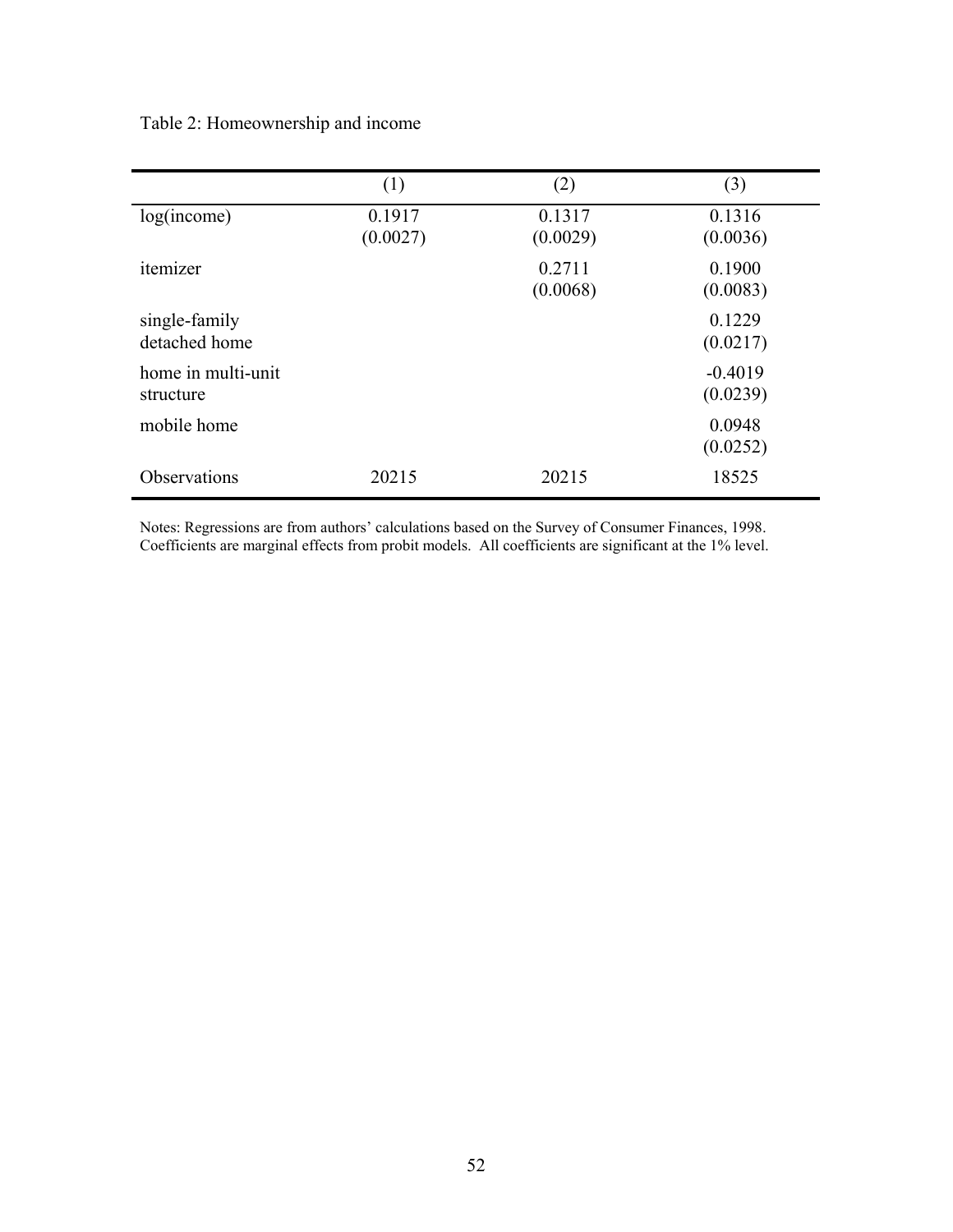| Real<br>interest            | Inflation | Property<br>tax | Federal<br>tax | Subsidy to homeownership, | when itemizing: |          |
|-----------------------------|-----------|-----------------|----------------|---------------------------|-----------------|----------|
|                             |           |                 |                | Always                    | When<br>own     | Never    |
| i                           | π         | $\tau_P$        | τ              |                           |                 |          |
| 2%                          | $4\%$     | $1\%$           | 25%            | $2\%$                     | $1\%$           | $0.30\%$ |
|                             | 4         |                 | 25             | 2                         | 0               | 0.25     |
| 3                           | 4         |                 | 25             | 2                         |                 | 0.35     |
| $\mathcal{D}_{\mathcal{L}}$ | 4         |                 | 25             | $\mathcal{L}$             |                 | 0.30     |
| $\mathfrak{D}$              | 3         |                 | 25             | $\mathfrak{D}$            | 0               | 0.25     |
| $\mathcal{D}_{1}^{(1)}$     | 5         |                 | 25             | 2                         |                 | 0.35     |

Table 3: Subsidy per dollar for itemizers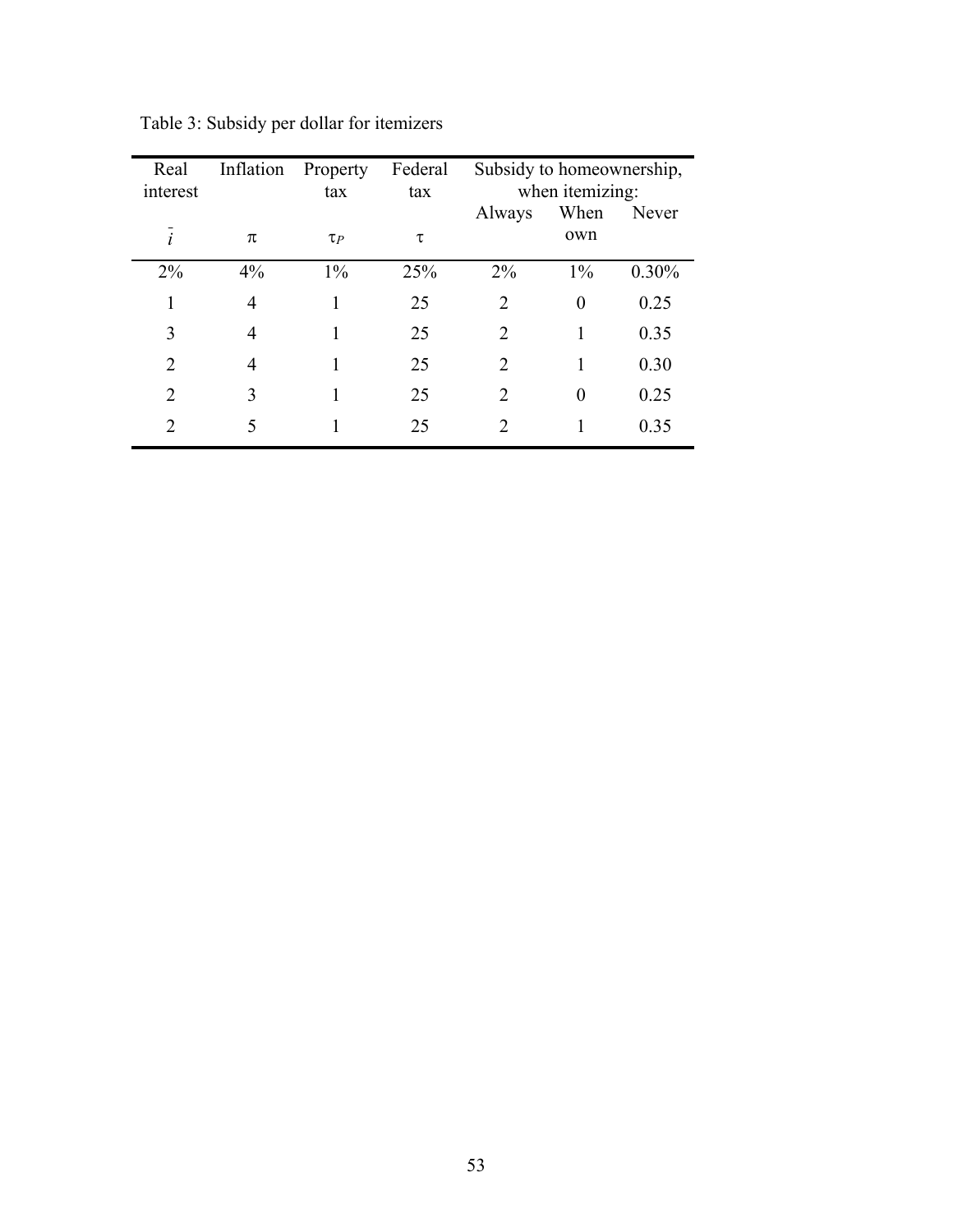|                                     | (1)                   | (2)                | (3)                   | (4)                   | (5)                   |
|-------------------------------------|-----------------------|--------------------|-----------------------|-----------------------|-----------------------|
| mean years of schooling             | 0.0315<br>(0.0047)    | 0.0379<br>(0.0043) | 0.0351<br>(0.0044)    | $-0.0017$<br>(0.0020) | $-0.0014$<br>(0.0020) |
| mean lot size                       | $-0.0083$<br>(0.0032) |                    |                       |                       |                       |
| mean unit size                      | $-0.0820$<br>(0.0205) |                    |                       |                       |                       |
| mean number of problems             | $-0.2948$<br>(0.0781) |                    |                       |                       |                       |
| log mean predicted price            |                       | 0.0860<br>(0.0350) |                       |                       |                       |
| spline of log mean predicted price: |                       |                    |                       |                       |                       |
| bottom third                        |                       |                    | $-0.0102$<br>(0.0444) |                       |                       |
| middle third                        |                       |                    | 0.2677<br>(0.1181)    |                       |                       |
| top third                           |                       |                    | 0.4004<br>(0.1199)    |                       |                       |
| log mean price                      |                       |                    |                       | 0.8906<br>(0.0202)    |                       |
| spline of log mean price:           |                       |                    |                       |                       |                       |
| bottom third                        |                       |                    |                       |                       | 0.9826<br>(0.0317)    |
| middle third                        |                       |                    |                       |                       | 0.8052<br>(0.0402)    |
| top third                           |                       |                    |                       |                       | 0.8762<br>(0.0358)    |
| Observations                        | 3625                  | 4208               | 4208                  | 4216                  | 4216                  |

Table 4: House value and neighborhood characteristics Dependent variable: log house price

Notes: Source is authors' calculations based on the American Housing Survey, 1993 neighborhood cluster sample. All regressions include fixed effects for metropolitan statistical areas (MSAs). Standard errors in parentheses clustered by neighborhood. See Appendix Table 1 for baseline coefficients.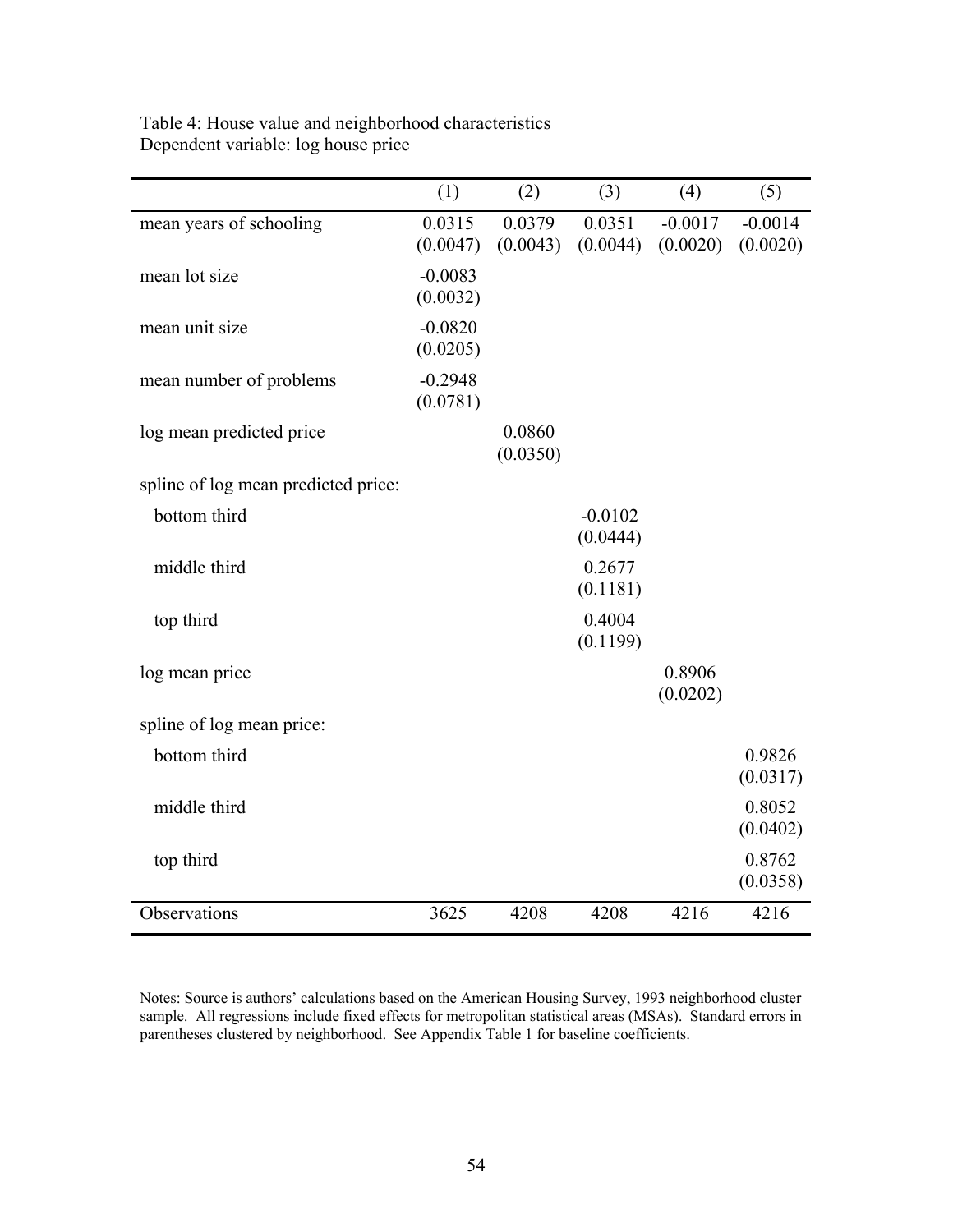|                          | (1)       | (2)       | (3)       | (4)       | (5)       | (6)       |
|--------------------------|-----------|-----------|-----------|-----------|-----------|-----------|
| garage/carport           | 0.1562    | 0.1003    | 0.1265    | 0.1417    | 0.0680    | 0.0663    |
|                          | (0.0294)  | (0.0280)  | (0.0276)  | (0.0279)  | (0.0170)  | (0.0172)  |
| basement                 | 0.1403    | 0.0664    | 0.1286    | 0.1295    | 0.0297    | 0.0264    |
|                          | (0.0300)  | (0.0294)  | (0.0288)  | (0.0287)  | (0.0119)  | (0.0119)  |
| central air-conditioning | 0.1069    | 0.0512    | 0.0758    | 0.0875    | 0.0431    | 0.0428    |
|                          | (0.0250)  | (0.0253)  | (0.0234)  | (0.0235)  | (0.0141)  | (0.0142)  |
| located in central city  | $-0.0868$ | $-0.0468$ | $-0.0694$ | $-0.0713$ | $-0.0210$ | $-0.0208$ |
|                          | (0.0361)  | (0.0361)  | (0.0343)  | (0.0338)  | (0.0113)  | (0.0112)  |
| age of structure (years) | $-0.0041$ | $-0.0029$ | $-0.0035$ | $-0.0034$ | $-0.0010$ | $-0.0010$ |
|                          | (0.0007)  | (0.0008)  | (0.0007)  | (0.0007)  | (0.0004)  | (0.0004)  |
| number of bathrooms      | 0.2700    | 0.1757    | 0.2196    | 0.2376    | 0.0848    | 0.0879    |
|                          | (0.0227)  | (0.0234)  | (0.0234)  | (0.0259)  | (0.0114)  | (0.0116)  |
| number of bedrooms       | 0.0380    | 0.0280    | 0.0309    | 0.0350    | 0.0362    | 0.0365    |
|                          | (0.0129)  | (0.0124)  | (0.0122)  | (0.0122)  | (0.0084)  | (0.0084)  |
| number of other rooms    | 0.0761    | 0.0467    | 0.0624    | 0.0690    | 0.0296    | 0.0300    |
|                          | (0.0093)  | (0.0097)  | (0.0091)  | (0.0095)  | (0.0057)  | (0.0058)  |
| steam heating            | 0.2395    | 0.1982    | 0.2351    | 0.2526    | 0.0567    | 0.0623    |
|                          | (0.0488)  | (0.0472)  | (0.0481)  | (0.0489)  | (0.0203)  | (0.0202)  |
| electric heating         | 0.0559    | 0.0517    | 0.0573    | 0.0628    | 0.0005    | 0.0027    |
|                          | (0.0412)  | (0.0334)  | (0.0366)  | (0.0354)  | (0.0238)  | (0.0237)  |
| other heating type       | $-0.1368$ | $-0.0285$ | $-0.0645$ | $-0.0649$ | $-0.0750$ | $-0.0675$ |
|                          | (0.0388)  | (0.0375)  | (0.0384)  | (0.0383)  | (0.0231)  | (0.0231)  |
| number of problems       | $-0.0909$ | $-0.0551$ | $-0.0697$ | $-0.0722$ | $-0.0272$ | $-0.0257$ |
|                          | (0.0263)  | (0.0256)  | (0.0253)  | (0.0254)  | (0.0195)  | (0.0192)  |
| Constant                 | 10.6092   | 10.5399   | 10.2175   | 10.3055   | 0.7582    | $-0.2472$ |
|                          | (0.0674)  | (0.0847)  | (0.1152)  | (0.1148)  | (0.2234)  | (0.3462)  |
| Observations             | 4227      | 3625      | 4208      | 4208      | 4216      | 4216      |

Table 4 (continued): House value and neighborhood characteristics Dependent variable: log house price

Notes: Source is authors' calculations based on the American Housing Survey, 1993 neighborhood cluster sample. All regressions include fixed effects for metropolitan statistical areas (MSAs). Standard errors in parentheses clustered by neighborhood.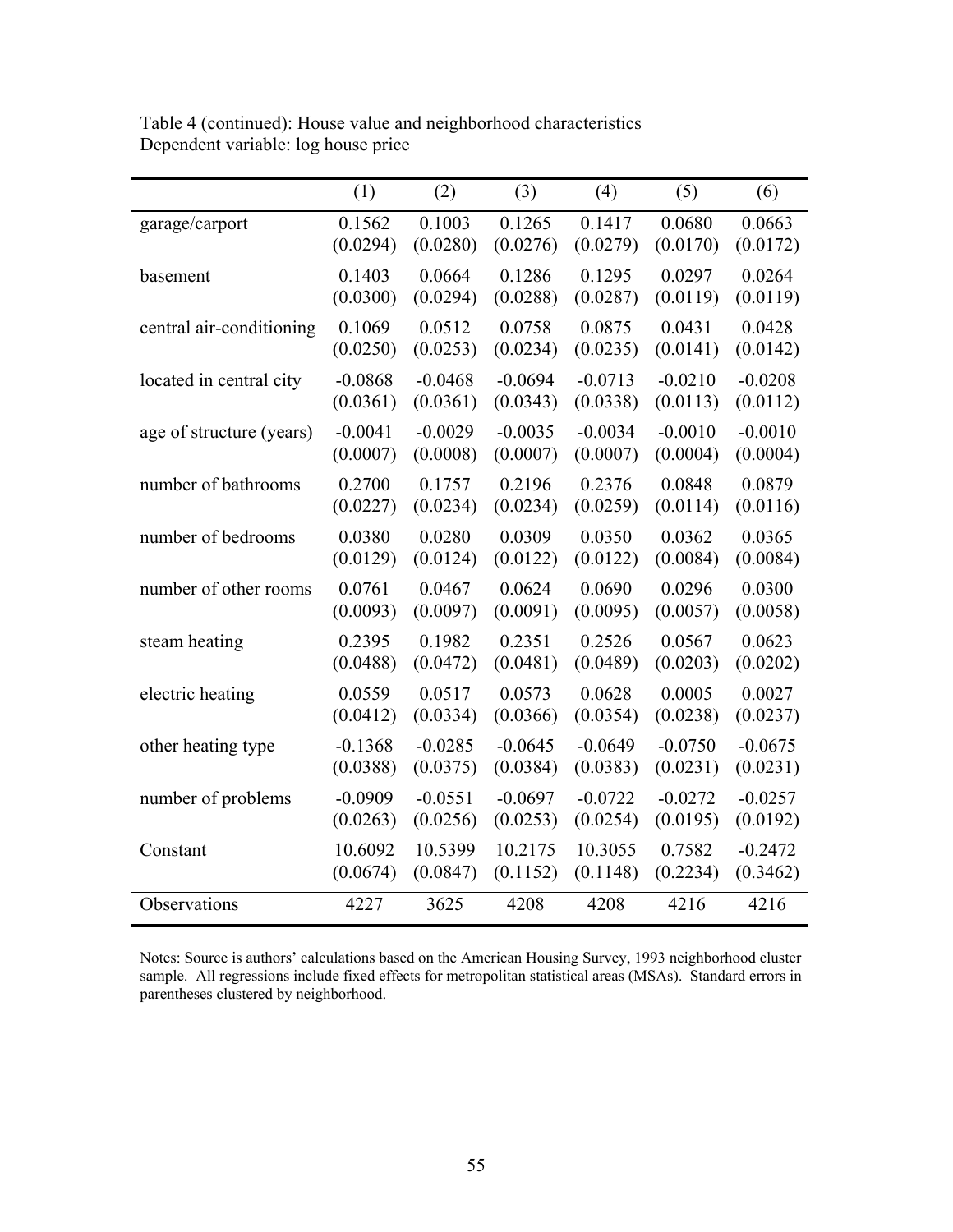| Type of membership organization                                     | Percent of<br>renters who are<br>members | Percent of<br>owners who are<br>members | Probit marginal<br>effect |
|---------------------------------------------------------------------|------------------------------------------|-----------------------------------------|---------------------------|
| Fraternal <sup>*</sup>                                              | 5.69                                     | 11.34                                   | 0.0128                    |
| Service*                                                            | 7.59                                     | 12.39                                   | $0.0207**$                |
| Veterans <sup>*</sup>                                               | 4.77                                     | 7.82                                    | 0.0022                    |
| Union <sup>*</sup>                                                  | 9.95                                     | 13.20                                   | 0.0160                    |
| Athletic                                                            | 19.96                                    | 20.13                                   | 0.0053                    |
| Youth <sup>*</sup>                                                  | 8.68                                     | 10.42                                   | 0.0077                    |
| School service <sup>®</sup>                                         | 11.00                                    | 15.85                                   | $0.0214^{+}$              |
| Hobby <sup>*</sup>                                                  | 7.23                                     | 11.48                                   | $0.0239***$               |
| School fraternity                                                   | 5.32                                     | 5.56                                    | $-0.0015$                 |
| Nationality                                                         | 3.46                                     | 3.75                                    | 0.0090                    |
| Farm <sup>*</sup>                                                   | 2.09                                     | 4.30                                    | 0.0049                    |
| Literary                                                            | 8.78                                     | 9.09                                    | $-0.0027$                 |
| Professional <sup>*</sup>                                           | 13.64                                    | 17.11                                   | 0.0097                    |
| Church-affiliated*                                                  | 9.44                                     | 12.97                                   | $0.0339^{+}$              |
| Continuous variables (in units of<br>standard deviations from mean) |                                          |                                         |                           |
| How often spend social<br>evening with neighbors <sup>*</sup>       | 0.05                                     | $-0.12$                                 | $-0.0214$                 |
| Total number of membership<br>organizations <sup>®</sup>            | $-0.15$                                  | 0.11                                    | $0.0943***$               |

Table 5: Homeownership and social capital

\*Indicates that difference in membership rates by homeownership is significant at 5% level.

\*\* Indicates that probit coefficient is significant at 5% level.

+ Indicates that probit coefficient is significant at 10% level.

Notes: Based on authors' calculations from General Social Survey. Details on the survey are available at [www.icpsr.umich.edu.](http://www.icpsr.umich.edu/) Probit regressions include controls for income, a dummy for missing income, age, age squared, educational attainment, a dummy for single-family detached house, sex, race, and marital status.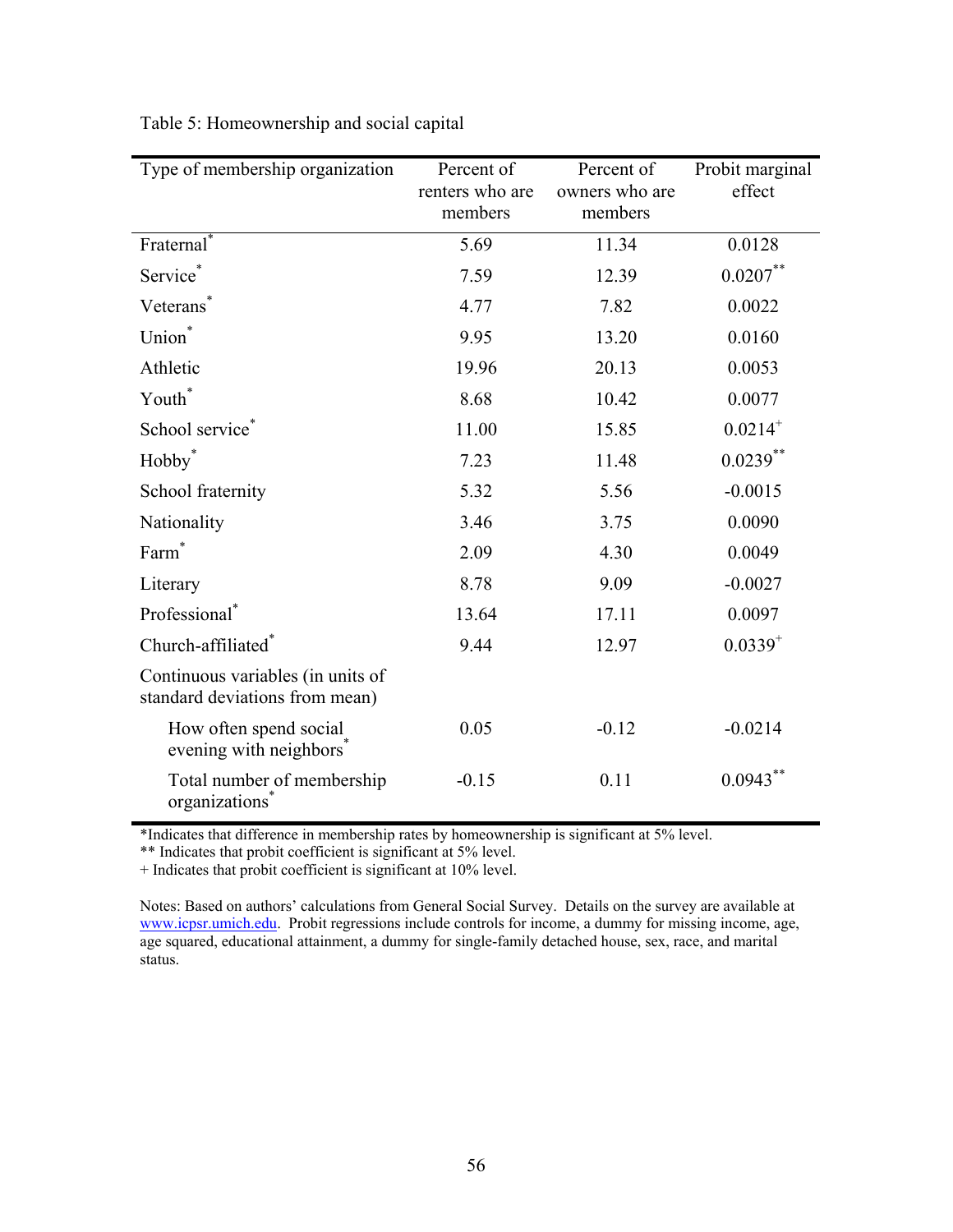Table 6: Homeownership and membership

|                                 | (1)<br><b>OLS</b>     | (2)<br><b>OLS</b>     | (3)<br>IV             | (4)<br>IV             |
|---------------------------------|-----------------------|-----------------------|-----------------------|-----------------------|
| own home                        | 0.2607<br>(0.0268)    | 0.0943<br>(0.0331)    | 0.6888<br>(0.3137)    | 0.3165<br>(0.2253)    |
| white                           |                       | 0.0479<br>(0.0317)    |                       | $-0.0213$<br>(0.0405) |
| male                            |                       | 0.0364<br>(0.0251)    |                       | 0.0377<br>(0.0214)    |
| married                         |                       | $-0.0183$<br>(0.0279) |                       | $-0.0585$<br>(0.0372) |
| college graduate                |                       | 0.5745<br>(0.0324)    |                       | 0.5617<br>(0.0403)    |
| high school<br>dropout          |                       | $-0.3657$<br>(0.0321) |                       | $-0.2918$<br>(0.0332) |
| log(income)                     |                       | 0.0980<br>(0.0164)    |                       | 0.0814<br>(0.0281)    |
| income missing                  |                       | 0.8704<br>(0.1656)    |                       | 0.6651<br>(0.2937)    |
| single-family<br>detached house |                       | 0.0763<br>(0.0310)    |                       | $-0.0548$<br>(0.1098) |
| age                             |                       | 0.0035<br>(0.0043)    |                       | $-0.0019$<br>(0.0056) |
| $age^2/1000$                    |                       | $-0.0107$<br>(0.0430) |                       | 0.0288<br>(0.0502)    |
| Constant                        | $-0.1482$<br>(0.0212) | $-1.2588$<br>(0.1721) | $-0.4229$<br>(0.1920) | $-0.9722$<br>(0.3224) |
| Observations<br>R-squared       | 5951<br>0.0156        | 5870<br>0.1427        | 5751<br>0.0016        | 5640<br>0.1258        |

Dependent variable: Number of membership organizations (standardized)

Notes: Based on authors' calculations from General Social Survey. Details on the survey are available at [www.icpsr.umich.edu.](http://www.icpsr.umich.edu/) IV indicates that percent single-family detached housing in metropolitan area in 1980 used in a probit model to produce a predicted probability of being a homeowner. Standard errors in IV regressions adjusted for clustering on metropolitan area.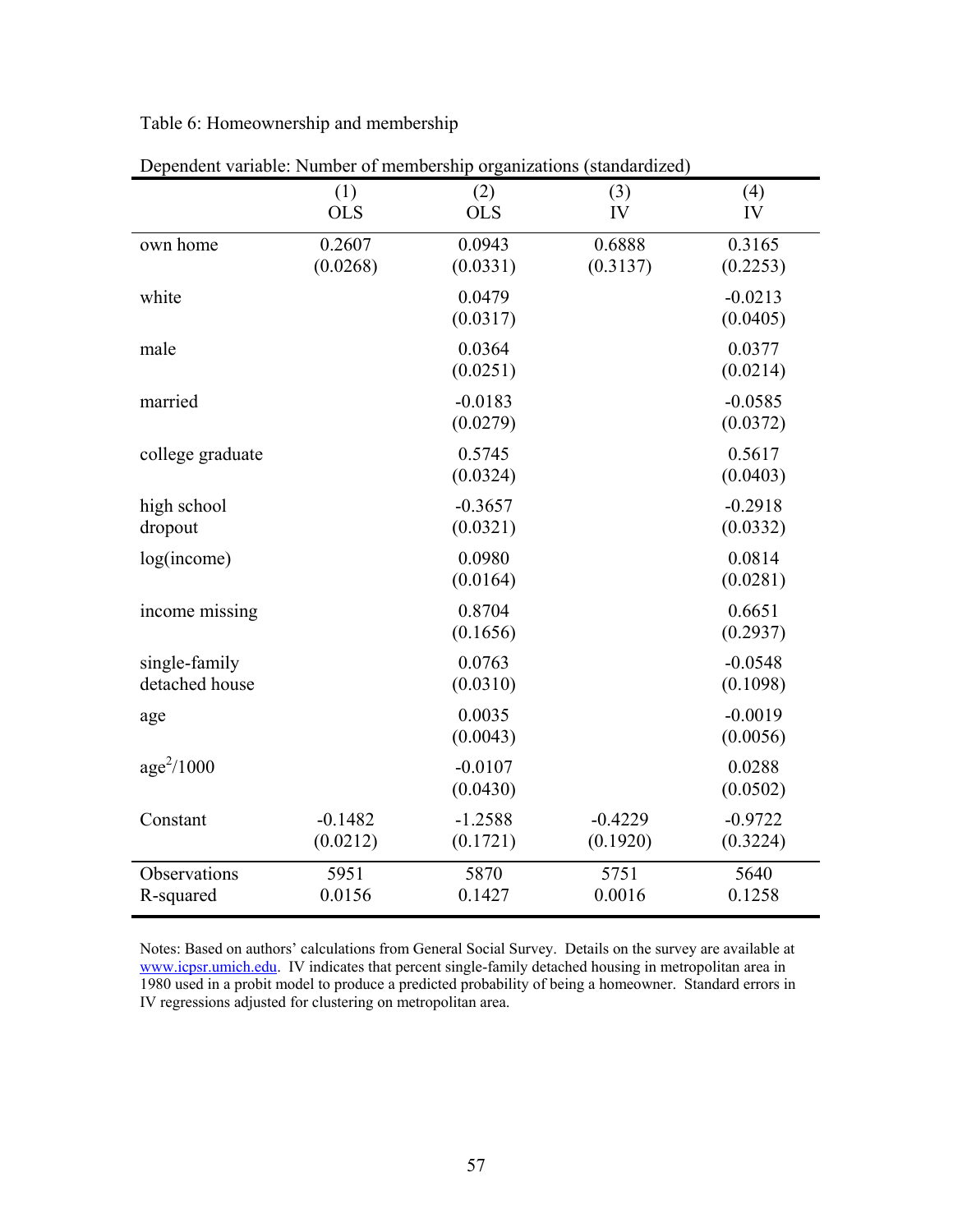| Percent who                                          | Renters | Owners | Probit marginal<br>effect |
|------------------------------------------------------|---------|--------|---------------------------|
| Know name of local school<br>board head <sup>*</sup> | 22.2    | 36.8   | $0.0905***$               |
| Know name of U.S.<br>representative*                 | 22.1    | 43.2   | $0.1044$ **               |
| Vote in local elections <sup>*</sup>                 | 52.4    | 76.5   | $0.1075***$               |
| Worked to solve local<br>problems <sup>*</sup>       | 24.6    | 39.0   | $0.0732***$               |

### Table 7: Homeownership and politics

\*Indicates that difference in rates by homeownership is significant at 5% level.

\*\* Indicates that probit coefficient is significant at 5% level.

+ Indicates that probit coefficient is significant at 10% level.

Notes: Based on authors' calculations from General Social Survey. Details on the survey are available at [www.icpsr.umich.edu.](http://www.icpsr.umich.edu/) Probit regressions include controls for income, a dummy for missing income, age, age squared, educational attainment, a dummy for single-family detached house, sex, race, and marital status.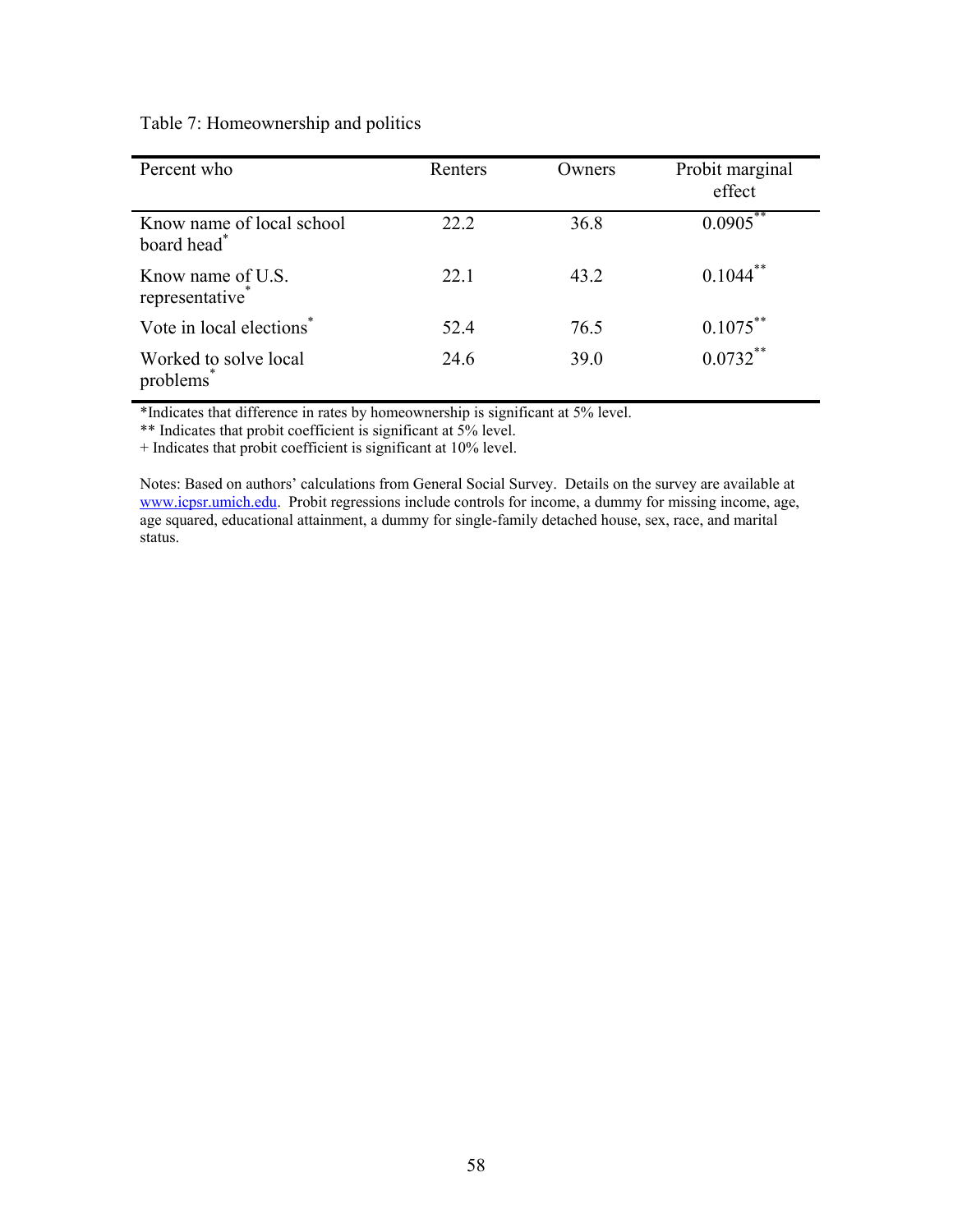| Dependent variable. 105         | value of all to<br>(1) | (2)                   | (3)                   | (4)       | (5)                   | (6)                   |
|---------------------------------|------------------------|-----------------------|-----------------------|-----------|-----------------------|-----------------------|
| % homeowners                    | 0.2630                 | 0.1827                | 0.4736                | 0.1512    | 0.0834                | 0.1756                |
|                                 | (0.0882)               | (0.0911)              | (0.1128)              | (0.0793)  | (0.0805)              | (0.0977)              |
| mean years of schooling         | 0.0395                 | 0.0369                | 0.0377                | 0.0398    | 0.0381                | 0.0384                |
|                                 | (0.0046)               | (0.0047)              | (0.0046)              | (0.0041)  | (0.0042)              | (0.0042)              |
| mean number of<br>problems      |                        | $-0.2794$<br>(0.0839) | $-0.2438$<br>(0.0836) |           | $-0.2467$<br>(0.0732) | $-0.2422$<br>(0.0726) |
| share single-family<br>detached |                        |                       | $-0.4154$<br>(0.0960) |           |                       | $-0.1530$<br>(0.0863) |
| garage/carport                  | 0.0860                 | 0.0852                | 0.0879                | 0.1154    | 0.1089                | 0.1113                |
|                                 | (0.0176)               | (0.0175)              | (0.0175)              | (0.0269)  | (0.0270)              | (0.0270)              |
| basement                        | 0.0356                 | 0.0320                | 0.0196                | 0.1205    | 0.1143                | 0.1075                |
|                                 | (0.0215)               | (0.0215)              | (0.0217)              | (0.0285)  | (0.0285)              | (0.0282)              |
| central air-conditioning        | 0.0419                 | 0.0415                | 0.0425                | 0.0693    | 0.0655                | 0.0655                |
|                                 | (0.0172)               | (0.0172)              | (0.0172)              | (0.0230)  | (0.0231)              | (0.0231)              |
| located in central city         | $-0.0506$              | $-0.0416$             | $-0.0559$             | $-0.0689$ | $-0.0658$             | $-0.0678$             |
|                                 | (0.0426)               | (0.0425)              | (0.0423)              | (0.0338)  | (0.0336)              | (0.0336)              |
| age of structure (years)        | $-0.0014$              | $-0.0014$             | $-0.0016$             | $-0.0033$ | $-0.0031$             | $-0.0033$             |
|                                 | (0.0005)               | (0.0005)              | (0.0005)              | (0.0008)  | (0.0008)              | (0.0008)              |
| number of bathrooms             | 0.1519                 | 0.1518                | 0.1515                | 0.1996    | 0.2006                | 0.1988                |
|                                 | (0.0121)               | (0.0120)              | (0.0120)              | (0.0216)  | (0.0220)              | (0.0219)              |
| number of bedrooms              | 0.0423                 | 0.0418                | 0.0421                | 0.0293    | 0.0278                | 0.0278                |
|                                 | (0.0084)               | (0.0084)              | (0.0084)              | (0.0121)  | (0.0121)              | (0.0121)              |
| number of other rooms           | 0.0461                 | 0.0461                | 0.0457                | 0.0577    | 0.0580                | 0.0571                |
|                                 | (0.0064)               | (0.0064)              | (0.0064)              | (0.0090)  | (0.0090)              | (0.0090)              |
| steam heating                   | 0.1133                 | 0.1104                | 0.0998                | 0.2217    | 0.2154                | 0.2095                |
|                                 | (0.0254)               | (0.0254)              | (0.0255)              | (0.0460)  | (0.0456)              | (0.0462)              |
| electric heating                | 0.0023                 | 0.0020                | 0.0025                | 0.0588    | 0.0605                | 0.0595                |
|                                 | (0.0262)               | (0.0262)              | (0.0261)              | (0.0371)  | (0.0369)              | (0.0369)              |
| other heating type              | $-0.0650$              | $-0.0598$             | $-0.0543$             | $-0.0611$ | $-0.0447$             | $-0.0419$             |
|                                 | (0.0250)               | (0.0250)              | (0.0250)              | (0.0388)  | (0.0384)              | (0.0384)              |
| number of problems              | $-0.0293$              | $-0.0575$             | $-0.0528$             | $-0.0662$ | $-0.0590$             | $-0.0592$             |
|                                 | (0.0156)               | (0.0178)              | (0.0178)              | (0.0250)  | (0.0244)              | (0.0242)              |
| Constant                        | 10.2984                | 10.4288               | 10.5606               | 10.3071   | 10.4142               | 10.4874               |
|                                 | (0.0870)               | (0.0953)              | (0.0996)              | (0.0966)  | (0.1032)              | (0.1063)              |
| Specification                   | <b>RE</b>              | <b>RE</b>             | <b>RE</b>             | FE        | FE                    | FE                    |

Table 8: House value and neighborhood homeownership Dependent variable: log value of unit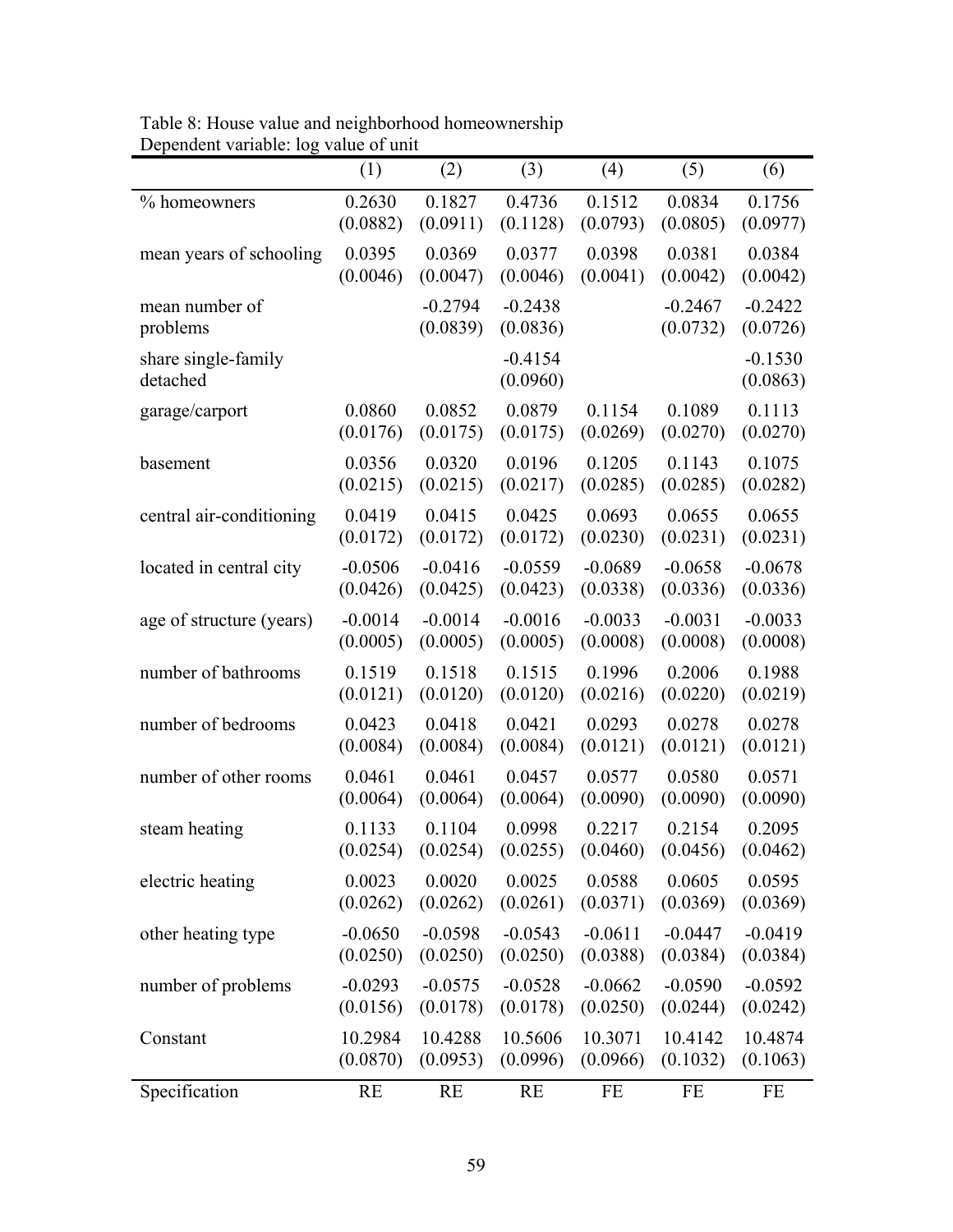| Observations         | 4225 | 4225 | 4225 | 4225   | 4225          | 4225 |
|----------------------|------|------|------|--------|---------------|------|
| $#$ of neighborhoods | 626  | 626  | 626  | 626    | 626           | 626  |
| R-squared            |      |      |      | 0.6317 | 0.6349 0.6357 |      |

Notes: Source is authors' calculations based on the American Housing Survey, 1993 neighborhood cluster sample. Columns (1) through (3) report results from specification with neighborhood random effects. Columns (4) through (6) report results from specification with fixed effects for metropolitan statistical areas (MSAs) and standard errors clustered by neighborhood.